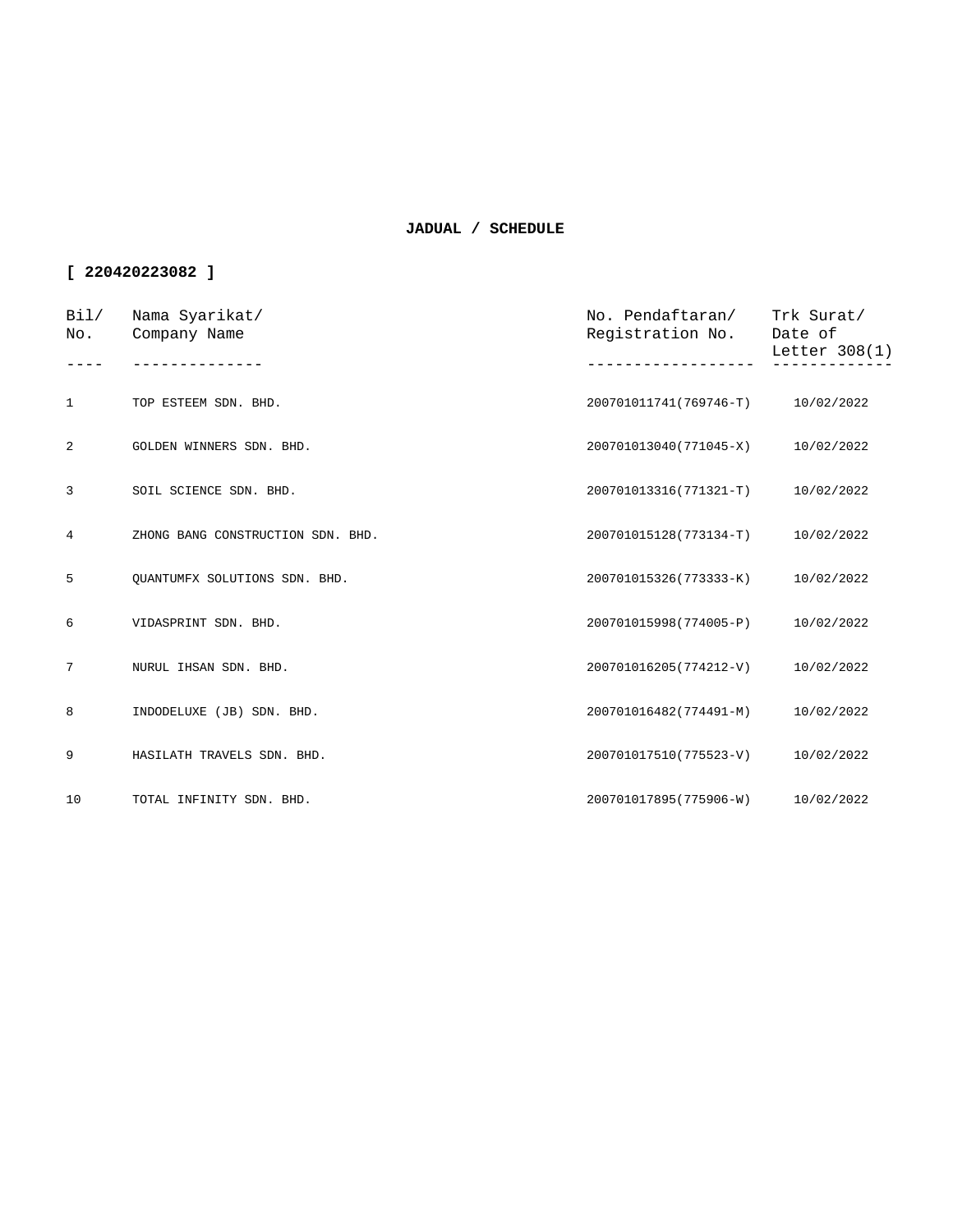| Bi1/<br>No. | Nama Syarikat/<br>Company Name      | No. Pendaftaran/<br>Registration No. | Trk Surat/<br>Date of<br>Letter 308(1) |
|-------------|-------------------------------------|--------------------------------------|----------------------------------------|
|             |                                     |                                      |                                        |
| 11          | TEGAP MERIMBUN SDN. BHD.            | 200701018272(776283-V)               | 10/02/2022                             |
| 12          | PAKATAN UTAMA TIMUR SDN. BHD.       | 200701018314(776325-T)               | 10/02/2022                             |
| 13          | PROMOCORP SDN. BHD.                 | 200701020421(778437-V)               | 10/02/2022                             |
| 14          | SCORE ZONE SDN. BHD.                | 200701020737(778753-H)               | 10/02/2022                             |
| 15          | Y3S NET SDN. BHD.                   | 200701021101(779117-U)               | 10/02/2022                             |
| 16          | CROSSBORDER MERGE (M) SDN. BHD.     | 200701021242(779257-X)               | 10/02/2022                             |
| 17          | MULTI DEBUT SDN. BHD.               | 200701021335(779350-A)               | 10/02/2022                             |
| 18          | TA-3 OIL & GAS SDN.BHD.             | 200701024907(782929-M)               | 10/02/2022                             |
| 19          | PEMBINAAN CANGGIH PERKASA SDN. BHD. | 200701027904(785926-P)               | 10/02/2022                             |
| 20          | ANJUNG JUARA SDN. BHD.              | 200701028970(786993-A)               | 10/02/2022                             |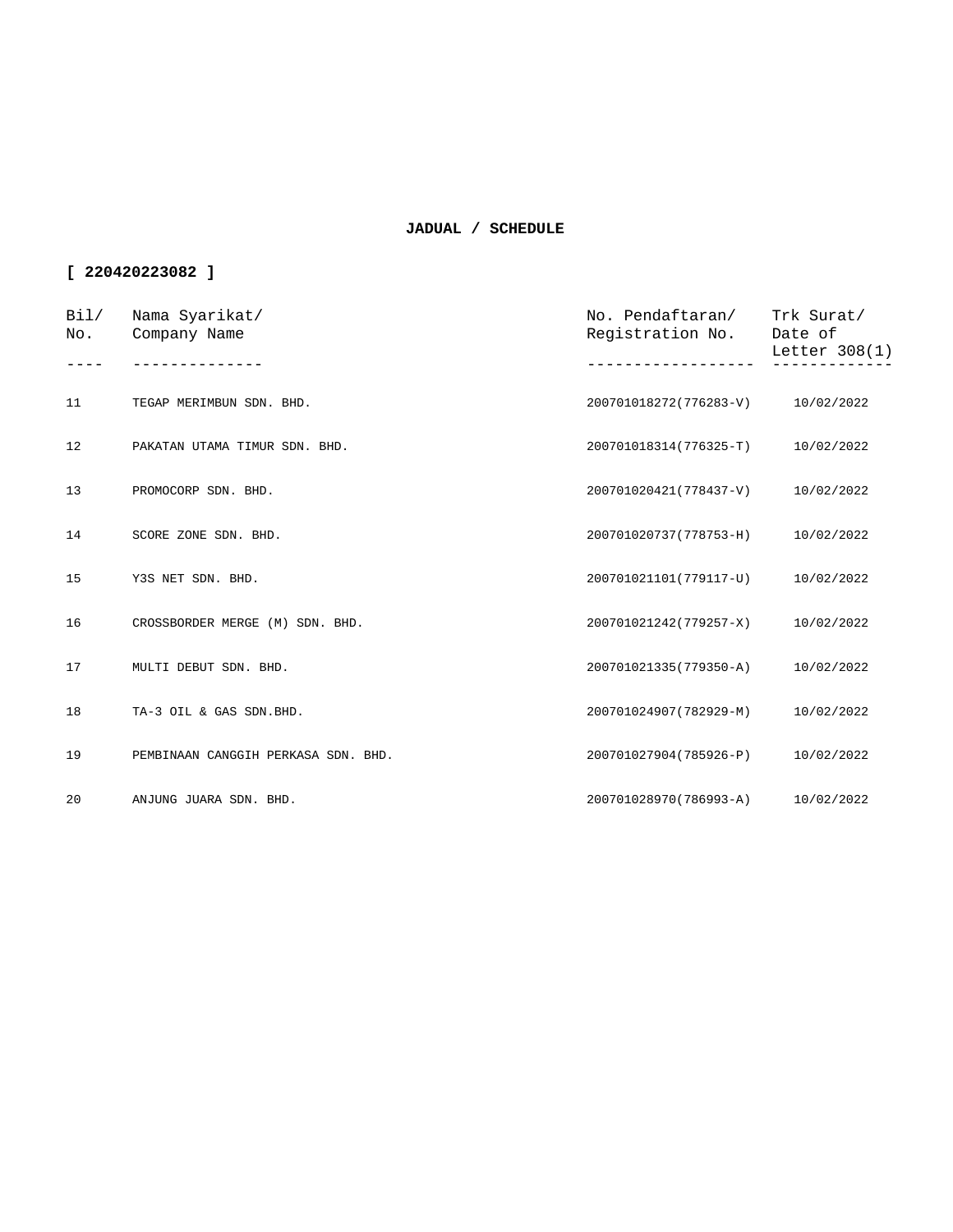| Bi1/<br>No. | Nama Syarikat/<br>Company Name       | No. Pendaftaran/<br>Registration No. | Trk Surat/<br>Date of<br>Letter $308(1)$ |
|-------------|--------------------------------------|--------------------------------------|------------------------------------------|
|             |                                      |                                      |                                          |
| 21          | GLOBAL BALLOONS SDN. BHD.            | 200701028978(787001-M)               | 10/02/2022                               |
| 22          | APEX TITAN SDN. BHD.                 | 200701030093(788119-X)               | 10/02/2022                               |
| 23          | SENISCAPE DEMI BUMI SDN. BHD.        | 200701032400(790428-A)               | 10/02/2022                               |
| 24          | HAJI JOHARI & SONS SDN. BHD.         | 200701035081(793110-H)               | 10/02/2022                               |
| 25          | PEWARIS RESOURCES SDN. BHD.          | 200701037498(795527-U)               | 10/02/2022                               |
| 26          | PASARAYA NASMAN SDN. BHD.            | 200701039648(797680-W)               | 10/02/2022                               |
| 27          | HKS MEDIC CONSULTANT SDN. BHD.       | 200701040634(798666-W)               | 10/02/2022                               |
| 28          | ALEKHAA SDN. BHD.                    | 200701040806(798838-M)               | 10/02/2022                               |
| 29          | GLASKOM KONSULT (MALAYSIA) SDN. BHD. | 200701041106(799138-K)               | 10/02/2022                               |
| 30          | CANTON BAY (M) SDN. BHD.             | 200701041328(799360-M) 10/02/2022    |                                          |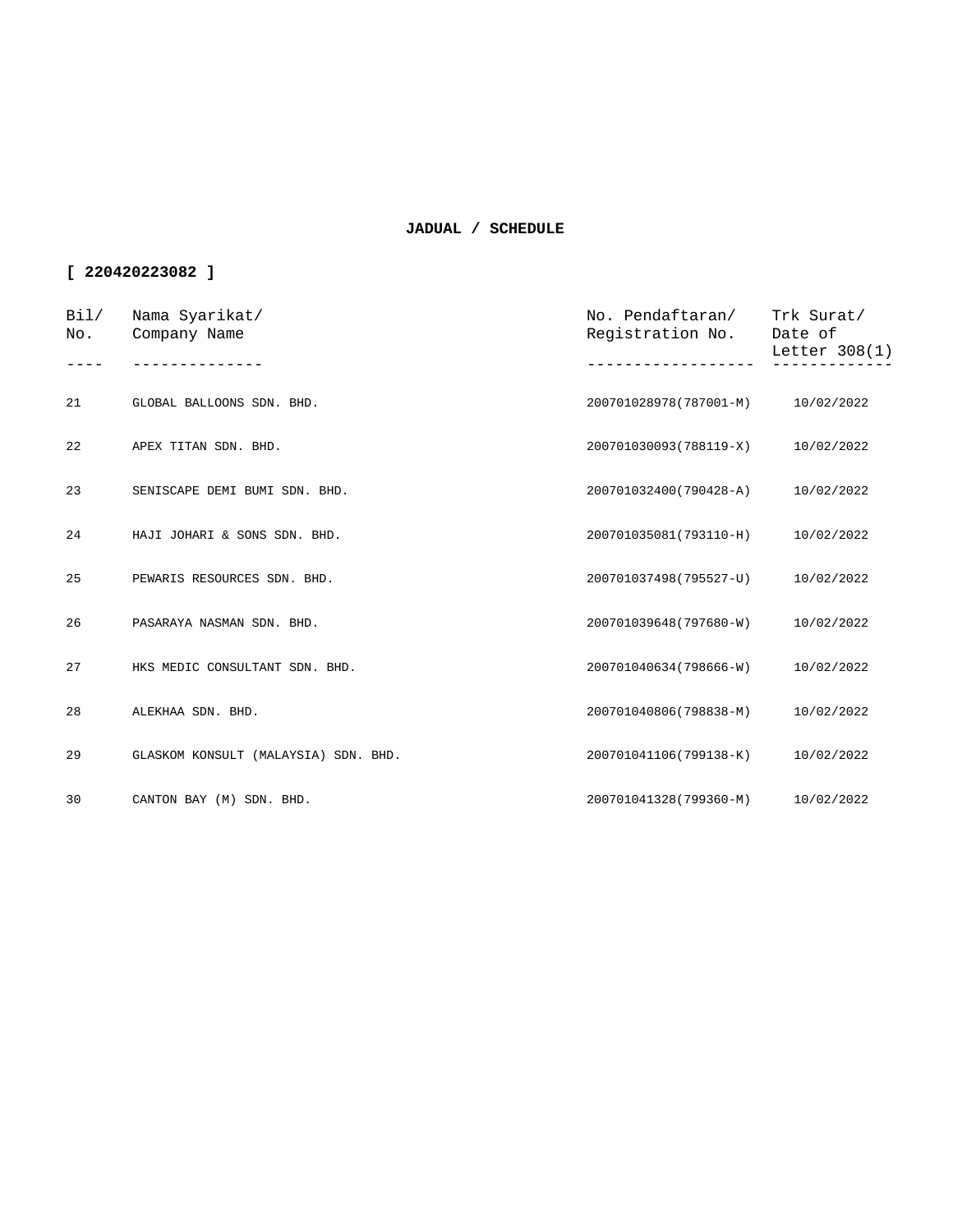| Bil/<br>No. | Nama Syarikat/<br>Company Name      | No. Pendaftaran/<br>Registration No. | Trk Surat/<br>Date of<br>Letter 308(1) |
|-------------|-------------------------------------|--------------------------------------|----------------------------------------|
|             |                                     |                                      |                                        |
| 31          | ADMIRALS GLOBAL LOGISTICS SDN. BHD. | 200701041545(799577-V)               | 10/02/2022                             |
| 32          | SINDIBAD SDN. BHD.                  | 200701043099(801132-K)               | 10/02/2022                             |
| 33          | DA-LAS BERSATU HOLDINGS SDN. BHD.   | 200801000488(801771-M)               | 10/02/2022                             |
| 34          | BEAUTY FUSION CORPORATION SDN. BHD. | 200801001050(802334-D)               | 10/02/2022                             |
| 35          | SENOARA SDN. BHD                    | 200801002215(803499-P)               | 10/02/2022                             |
| 36          | WADAH MENANG SDN. BHD.              | 200801003688(804972-V)               | 10/02/2022                             |
| 37          | VISCOTEL SDN. BHD.                  | 200801004464(805748-V)               | 10/02/2022                             |
| 38          | TOPAZ PALMS SDN. BHD.               | 200801006550(807834-X)               | 10/02/2022                             |
| 39          | EXCELLENT PROSUMER (M) SDN. BHD.    | 200801009912(811200-A)               | 10/02/2022                             |
| 40          | DYNAMIC SALES CONCEPT SDN. BHD.     | 200801010059(811347-T)               | 10/02/2022                             |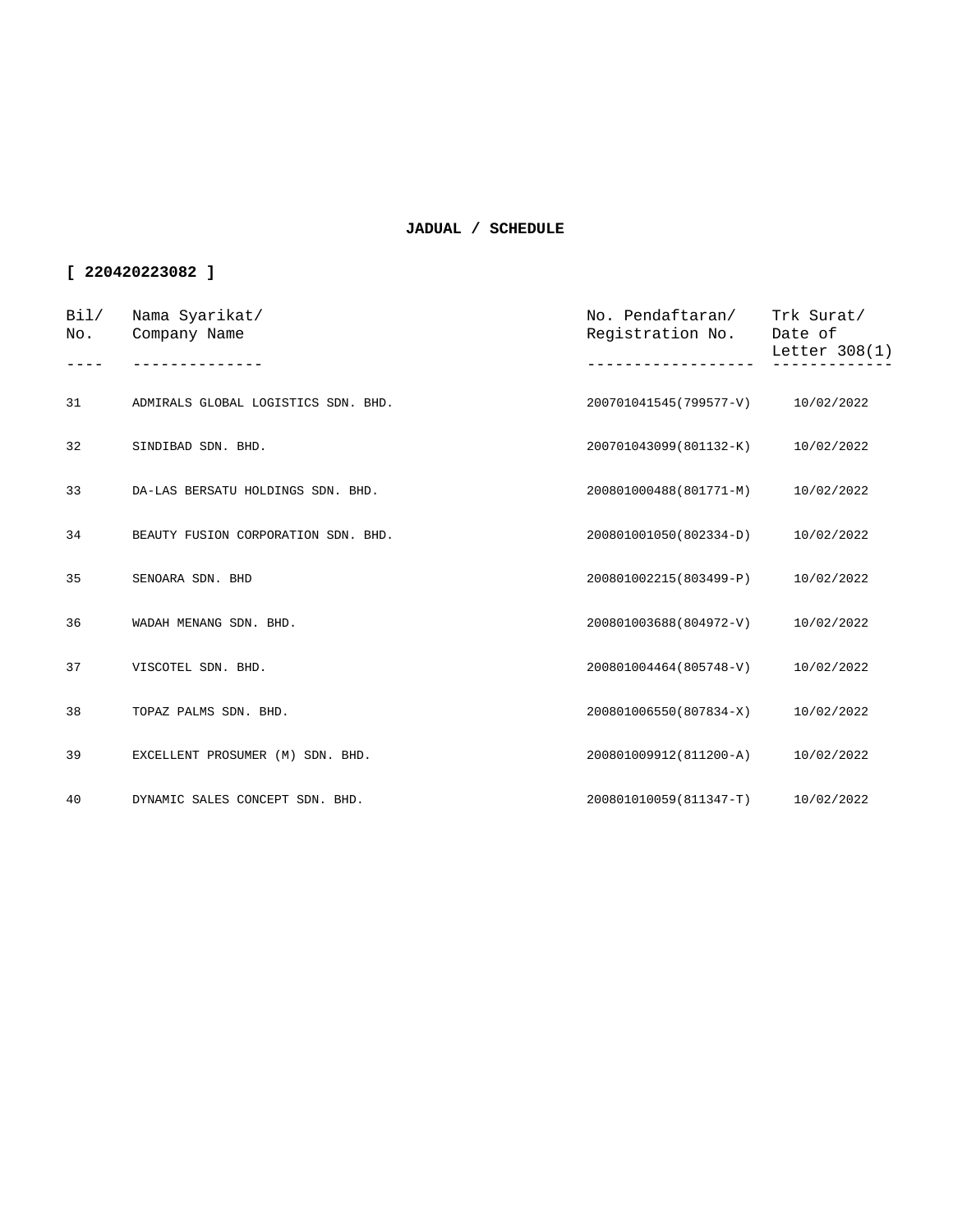| Bil/<br>No. | Nama Syarikat/<br>Company Name            | No. Pendaftaran/<br>Registration No. | Trk Surat/<br>Date of<br>Letter 308(1) |
|-------------|-------------------------------------------|--------------------------------------|----------------------------------------|
|             |                                           |                                      |                                        |
| 41          | NEXTSTEP PROPERTY SDN. BHD.               | 200801012413(813701-X) 10/02/2022    |                                        |
| 42          | MUTIARA INSAN CORPORATION SDN. BHD.       | 200801012492(813780-X)               | 10/02/2022                             |
| 43          | ZUAZ CONSTRUCTION SDN. BHD.               | 200801012903(814191-V)               | 10/02/2022                             |
| 44          | DMV CAPITAL SDN. BHD.                     | 200801014681(815970-K)               | 10/02/2022                             |
| 45          | STAR BRIGHT ELECTRIC SDN. BHD.            | 200801015770(817060-V)               | 10/02/2022                             |
| 46          | ADVANCE HEALTHSCREEN MANAGEMENT SDN. BHD. | 200801016134(817424-T)               | 10/02/2022                             |
| 47          | SINAR TEGUH NIAGA SDN. BHD.               | 200801016632(817923-M)               | 10/02/2022                             |
| 48          | SA HOLIDAY & TOURS SDN. BHD.              | 200801017875(819171-M)               | 10/02/2022                             |
| 49          | SHALOM INTERNATIONAL TRADING SDN. BHD.    | 200801018464(819760-W)               | 10/02/2022                             |
| 50          | VIBRANT SUCCESS INTERNATIONAL SDN. BHD.   | 200801022161(823480-M)               | 10/02/2022                             |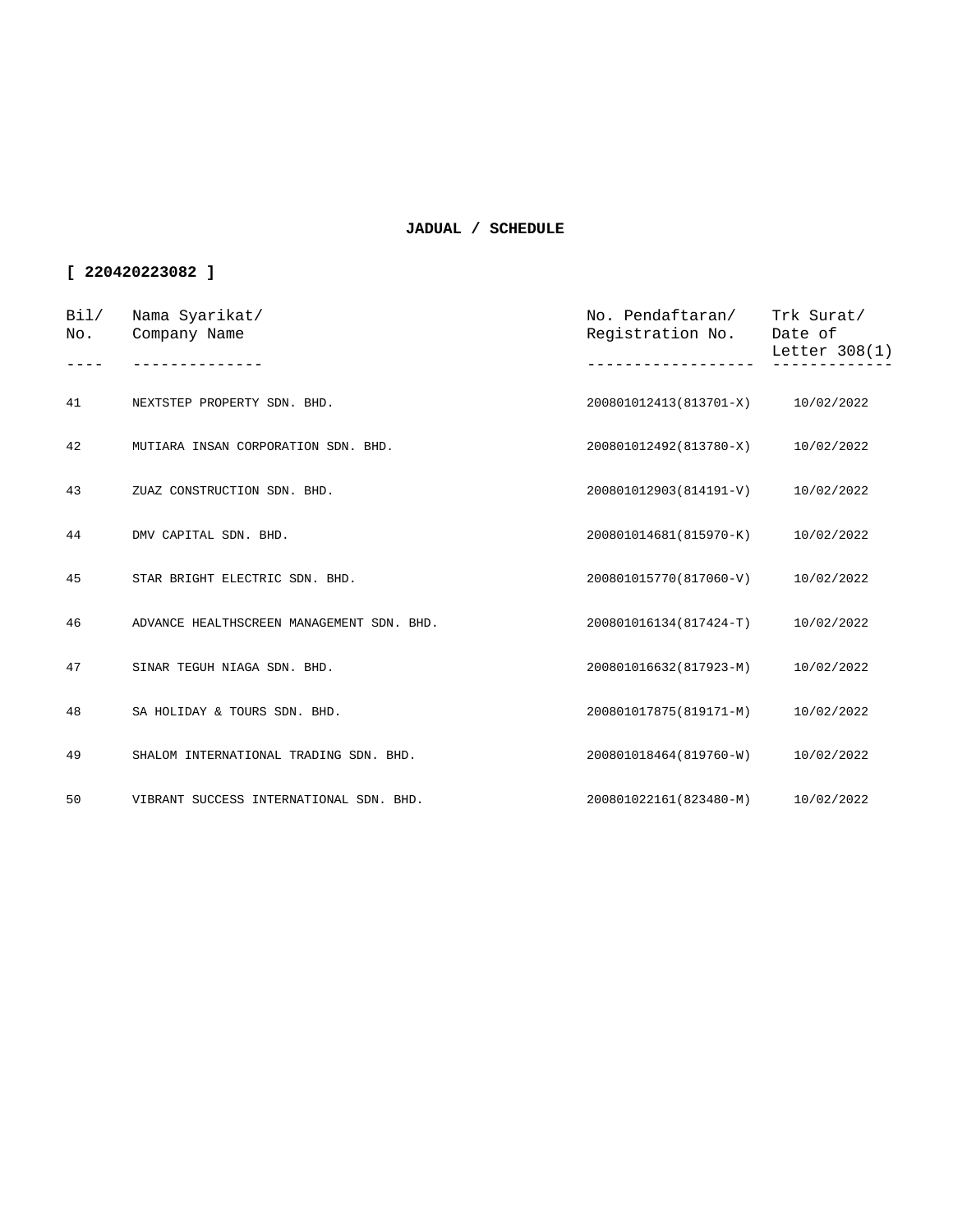| Bil/<br>No. | Nama Syarikat/<br>Company Name  | No. Pendaftaran/<br>Registration No. | Trk Surat/<br>Date of<br>Letter 308(1) |
|-------------|---------------------------------|--------------------------------------|----------------------------------------|
|             |                                 |                                      |                                        |
| 51          | AB REALTY SDN. BHD.             | 200801022451(823770-P)               | 10/02/2022                             |
| 52          | LAVENDER LAUNDRY SDN. BHD.      | 200801022605(823924-K)               | 10/02/2022                             |
| 53          | SHANIEZ SDN. BHD.               | 200801022997(824316-V)               | 10/02/2022                             |
| 54          | JOYFISH FOOD INDUSTRIES SDN BHD | 200801023075(824395-V)               | 10/02/2022                             |
| 55          | RIEDAN SERVICES SDN. BHD.       | 200801023336(824659-M)               | 10/02/2022                             |
| 56          | SUNLIGHT COMPLEX SDN. BHD.      | 200801025154(826478-X)               | 10/02/2022                             |
| 57          | SURIA OBJEKTIF SDN. BHD.        | 200801027111(828436-M)               | 10/02/2022                             |
| 58          | Z N O SDN. BHD.                 | 200801027675(829002-D)               | 10/02/2022                             |
| 59          | A.R.U.S. MELUR BAKERY SDN. BHD. | 200401016809(655312-T)               | 11/02/2022                             |
| 60          | FAHAM BERSATU SDN. BHD.         | 200401018772(657275-U) 11/02/2022    |                                        |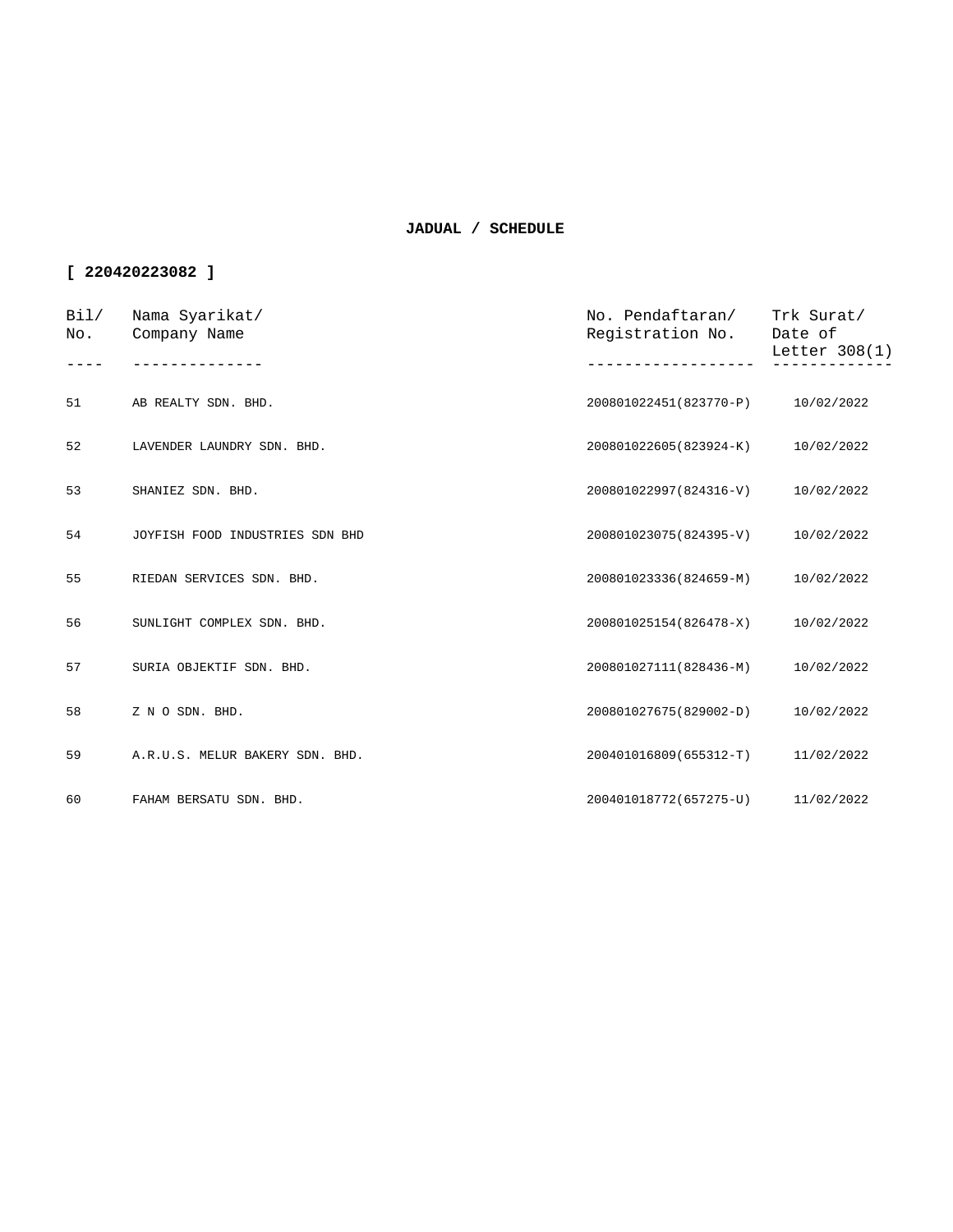| Bi1/<br>No. | Nama Syarikat/<br>Company Name       | No. Pendaftaran/<br>Registration No. | Trk Surat/<br>Date of<br>Letter $308(1)$ |
|-------------|--------------------------------------|--------------------------------------|------------------------------------------|
|             |                                      |                                      |                                          |
| 61          | BELANDA PROPERTY SDN. BHD.           | 200401023258(661764-V)               | 11/02/2022                               |
| 62          | SABB SEMPURNA SDN. BHD.              | 200401023365(661871-T)               | 11/02/2022                               |
| 63          | FESTA TOURS & TRANSPORT SDN. BHD.    | 200401024537(663044-U)               | 11/02/2022                               |
| 64          | TERBILANG MEGAH SDN. BHD.            | 200401025943(664451-W)               | 11/02/2022                               |
| 65          | JLL ELECTRIC (EQ) SDN. BHD.          | 200401029845(668353-X)               | 11/02/2022                               |
| 66          | MOMENT TECHNOLOGY SDN. BHD.          | 200401031772(670280-T)               | 11/02/2022                               |
| 67          | CHEEMA TRADE VENTURES SDN. BHD.      | 200401032057(670565-P)               | 11/02/2022                               |
| 68          | SETUJU DELIMA SDN. BHD.              | 200401032363(670871-D)               | 11/02/2022                               |
| 69          | 1A CRISPY PUFFS (SELANGOR) SDN. BHD. | 200401033261(671769-W)               | 11/02/2022                               |
| 70          | BUSINESSAIMS SDN. BHD.               | 200401033417(671925-A) 11/02/2022    |                                          |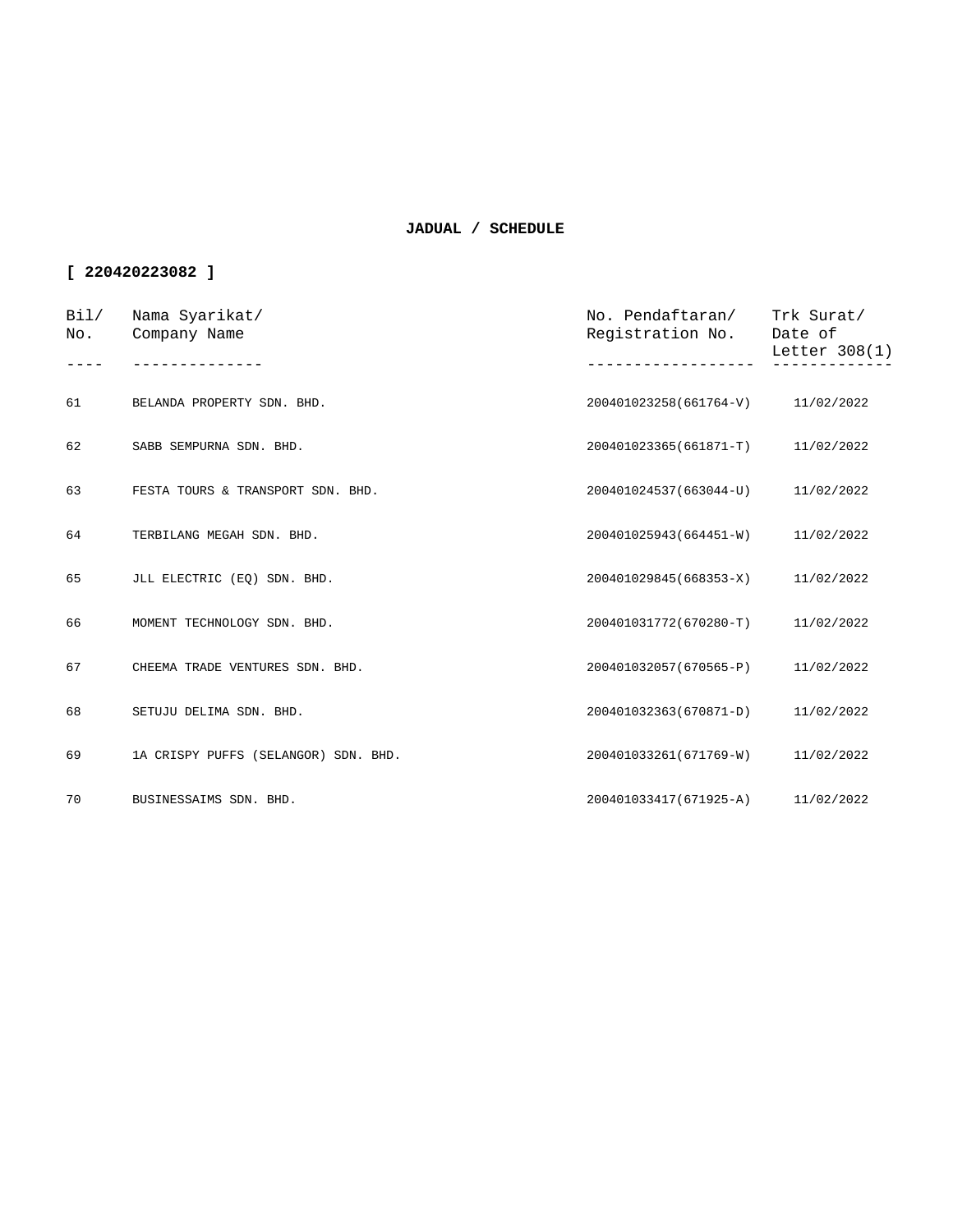| Bil/<br>No. | Nama Syarikat/<br>Company Name     | No. Pendaftaran/<br>Registration No. | Trk Surat/<br>Date of<br>Letter 308(1) |
|-------------|------------------------------------|--------------------------------------|----------------------------------------|
|             |                                    |                                      |                                        |
| 71          | INTAN FEED MILL (M) SDN. BHD.      | 200401033660(672168-P) 11/02/2022    |                                        |
| 72          | AL ISLAH HEALTHCARE SDN. BHD.      | 200501000103(677148-X)               | 11/02/2022                             |
| 73          | ASPAC OIL & GAS SERVICES SDN. BHD. | 200501001110(678155-W)               | 11/02/2022                             |
| 74          | GLOBAL JET SDN. BHD.               | 200501004406(681453-P)               | 11/02/2022                             |
| 75          | JUBANAS SDN. BHD.                  | 200501004873(681920-V)               | 11/02/2022                             |
| 76          | CT PAURESA AUTO PARTS SDN. BHD.    | 200501007982(685029-D)               | 11/02/2022                             |
| 77          | RESOLUSI SERANTAU SDN. BHD.        | 200501008763(685810-D)               | 11/02/2022                             |
| 78          | DELTA SARANA SDN. BHD.             | 200501008856(685903-U)               | 11/02/2022                             |
| 79          | KUNCI DIGITAL SDN. BHD.            | 200501009876(686923-U)               | 11/02/2022                             |
| 80          | ZZ PERMAI SDN. BHD.                | 200501010278(687325-W) 11/02/2022    |                                        |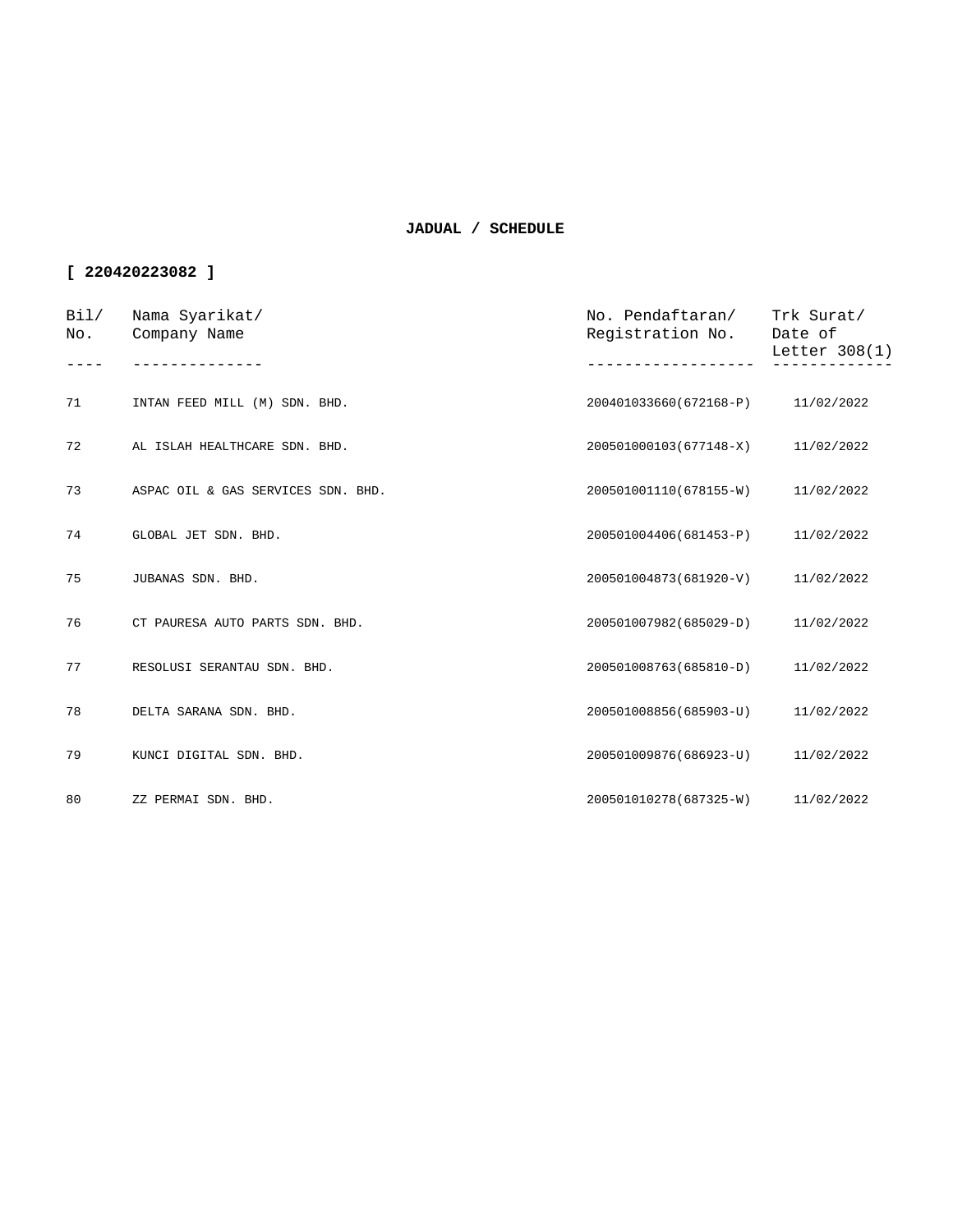| Bil/<br>No. | Nama Syarikat/<br>Company Name             | No. Pendaftaran/<br>Registration No. | Trk Surat/<br>Date of<br>Letter 308(1) |
|-------------|--------------------------------------------|--------------------------------------|----------------------------------------|
| 81          | EXCELVOICE CORPORATION SDN. BHD.           | 200501012543(689591-X) 11/02/2022    |                                        |
| 82          | ULTRA OMEGA SDN. BHD.                      | 200501016111(693158-U)               | 11/02/2022                             |
| 83          | K-MAHIR SDN. BHD.                          | 200501021604(703734-W)               | 11/02/2022                             |
| 84          | SYNERGY INTER TRADE SERVICES (M) SDN. BHD. | 200501021874(704004-P)               | 11/02/2022                             |
| 85          | MG MOTOR TRADING SDN. BHD.                 | 200501022314(704444-T)               | 11/02/2022                             |
| 86          | M-FORWARD CENTURY CORPORATION SDN. BHD.    | 200501023011(705142-T)               | 11/02/2022                             |
| 87          | SHANGHAI BAKE (M) SDN. BHD.                | 200501024588(706721-V)               | 11/02/2022                             |
| 88          | AL-ANAS SDN. BHD.                          | 200501024855(706988-K)               | 11/02/2022                             |
| 89          | JASA RAHMAT DEVELOPMENT SDN. BHD.          | 200501027768(709902-M)               | 11/02/2022                             |
| 90          | ZENOWA SDN. BHD.                           | 200501028282(710417-P) 11/02/2022    |                                        |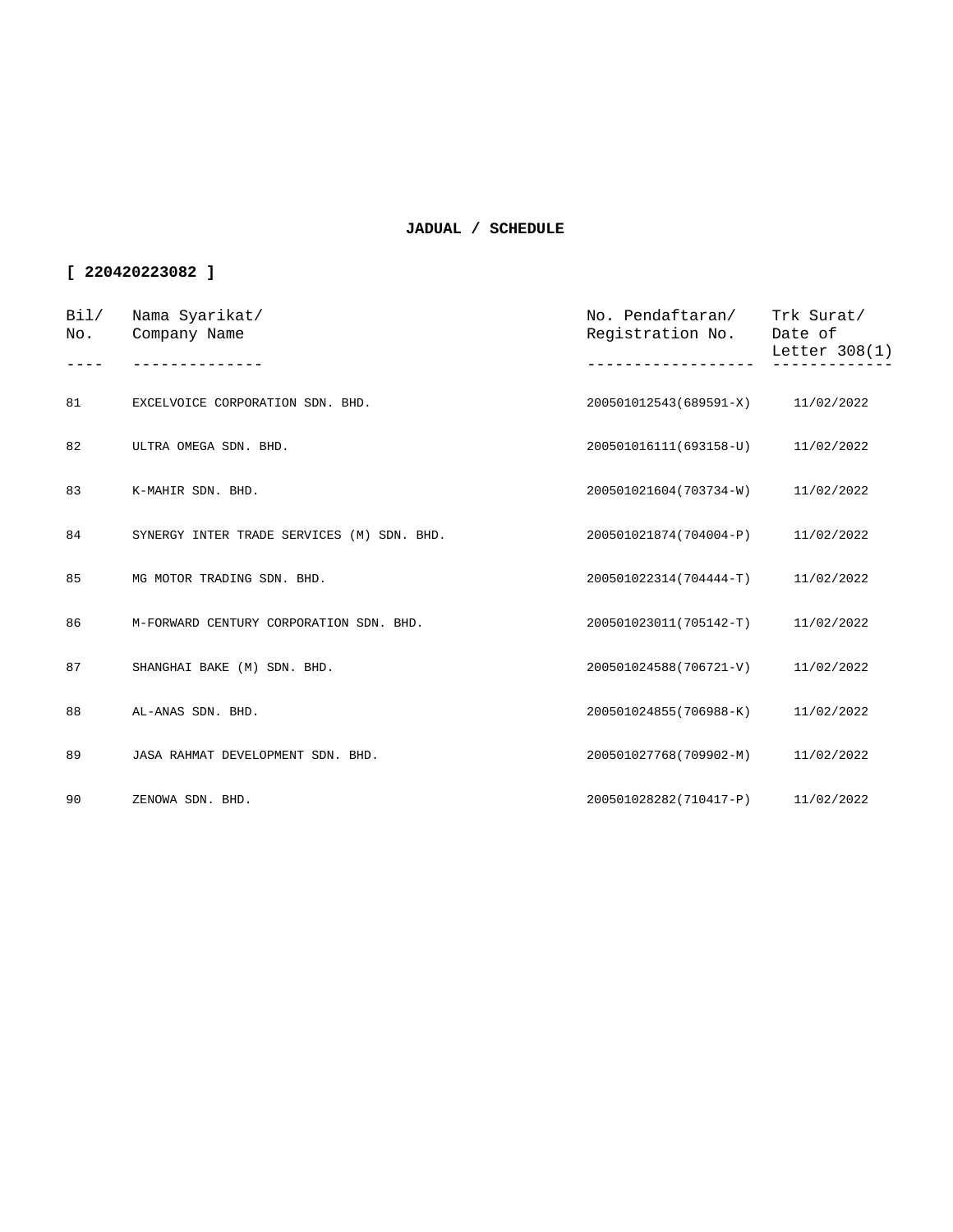| Bi1/<br>No. | Nama Syarikat/<br>Company Name                   | No. Pendaftaran/<br>Registration No. | Trk Surat/<br>Date of<br>Letter $308(1)$ |
|-------------|--------------------------------------------------|--------------------------------------|------------------------------------------|
|             |                                                  |                                      |                                          |
| 91          | AGENSI PEKERJAAN VERLYSS SDN. BHD.               | 200501032088(714226-M)               | 11/02/2022                               |
| 92          | PEAK KINGDOM SDN. BHD.                           | 200501032249(714387-H)               | 11/02/2022                               |
| 93          | PEMASARAN ASAS TANI UMMAH SDN. BHD.              | 200501033347(715487-M)               | 11/02/2022                               |
| 94          | NEW LINE HARDWARE & COATING ENTERPRISE SDN. BHD. | 200501034591(716733-D)               | 11/02/2022                               |
| 95          | TLV BASIC ESSENTIALS SDN. BHD.                   | 200601001746(721494-D)               | 11/02/2022                               |
| 96          | MZS GLOBAL SDN. BHD.                             | 200601004028(723775-U)               | 11/02/2022                               |
| 97          | TELEBIZ BPO SDN. BHD.                            | 200601007583(727332-P)               | 11/02/2022                               |
| 98          | BAYU GANDINGAN SDN. BHD.                         | 200601008103(727852-H)               | 11/02/2022                               |
| 99          | PROFESSIONAL SETUP SDN. BHD.                     | 200601008552(728302-D)               | 11/02/2022                               |
| 100         | SASA MEDIC SDN. BHD.                             | 200601013322(733073-W)               | 11/02/2022                               |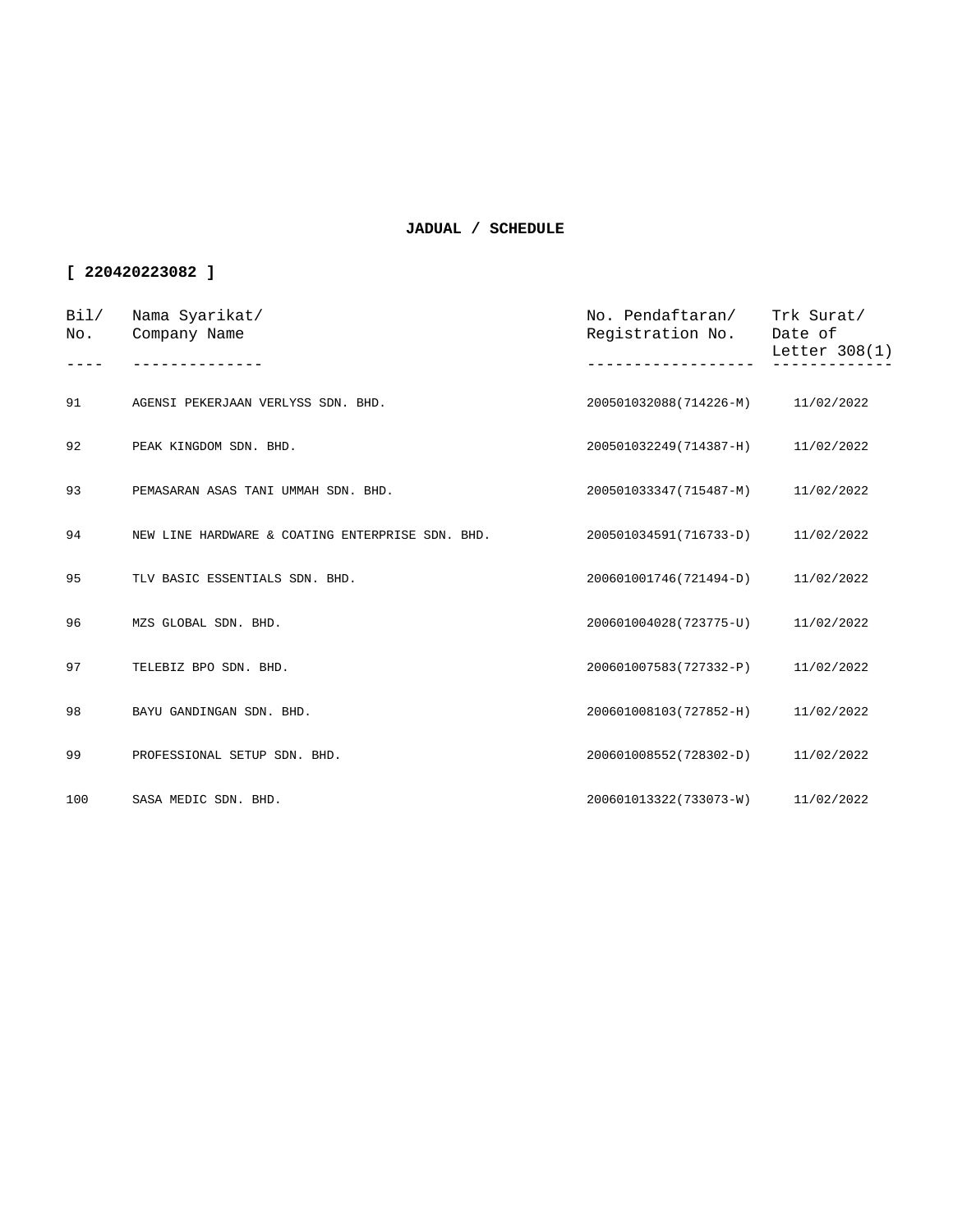| Bi1/<br>No. | Nama Syarikat/<br>Company Name        | No. Pendaftaran/<br>Registration No. | Trk Surat/<br>Date of<br>Letter 308(1) |
|-------------|---------------------------------------|--------------------------------------|----------------------------------------|
|             |                                       |                                      |                                        |
| 101         | WAYZ ENTERPRISE SDN. BHD.             | 200601014744(734496-W)               | 11/02/2022                             |
| 102         | SZU TECH SDN. BHD.                    | 200601017090(736842-M)               | 11/02/2022                             |
| 103         | INKISHAFT SDN. BHD.                   | 200601018812(738565-K)               | 11/02/2022                             |
| 104         | LAI SOUVENIR & JEWELLERY SDN. BHD.    | 200601022475(742229-V)               | 11/02/2022                             |
| 105         | TERSANG MAKMUR RESOURCES SDN. BHD.    | 200601026202(745957-A)               | 11/02/2022                             |
| 106         | LAROCCIA DECO SDN. BHD.               | 200601026705(746460-V)               | 11/02/2022                             |
| 107         | TAREH HOLDINGS SDN. BHD.              | 200601027852(747608-V)               | 11/02/2022                             |
| 108         | JEMPOLITAR SDN. BHD.                  | 200601028916(748672-X)               | 11/02/2022                             |
| 109         | PRIMA EQUITY SDN. BHD.                | 200601029859(749616-U)               | 11/02/2022                             |
| 110         | ZEN-AI CHINESE MEDICINE (M) SDN. BHD. | 200601031148(750907-X)               | 11/02/2022                             |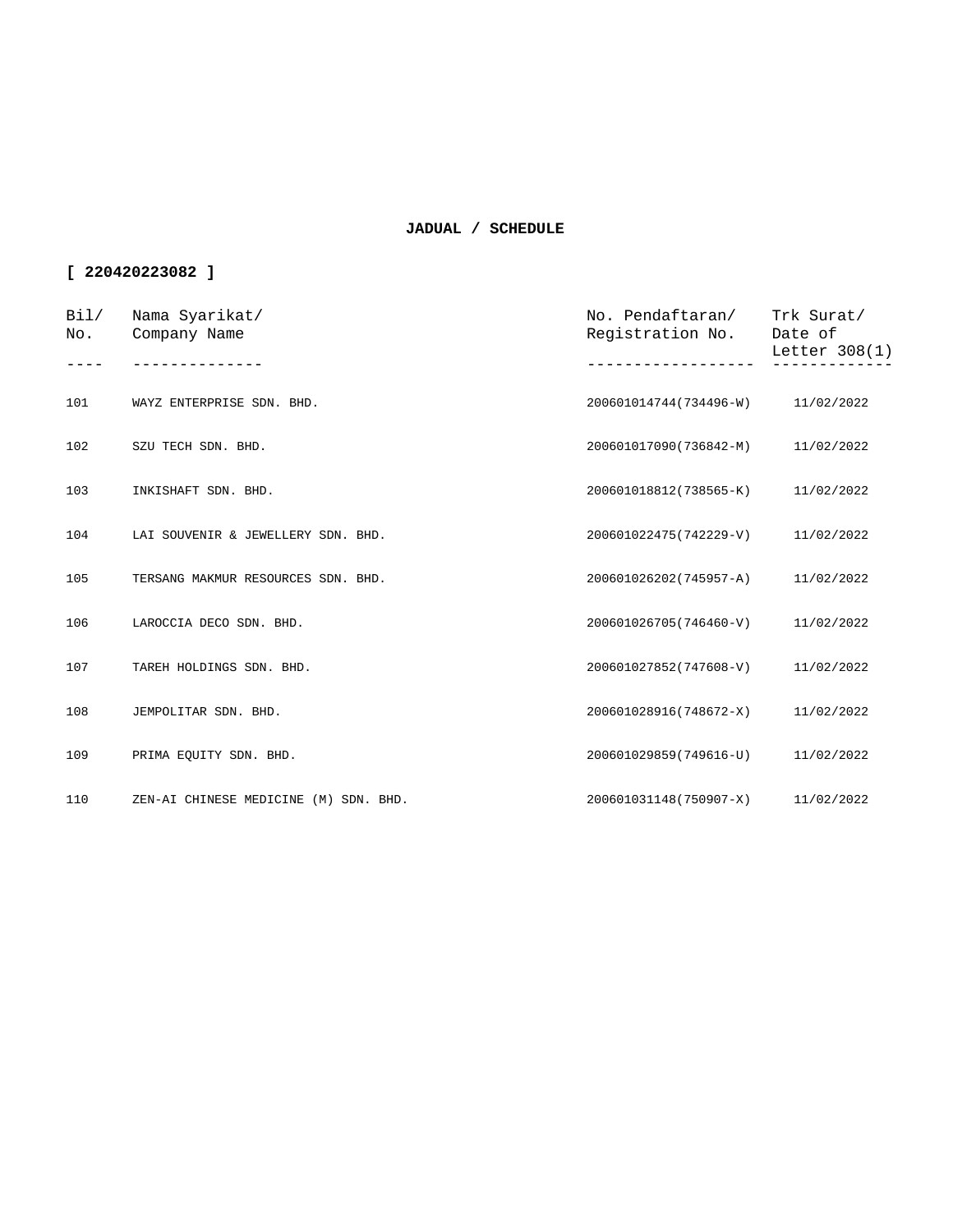| Bil/<br>No. | Nama Syarikat/<br>Company Name           | No. Pendaftaran/<br>Registration No. | Trk Surat/<br>Date of<br>Letter 308(1) |
|-------------|------------------------------------------|--------------------------------------|----------------------------------------|
|             |                                          |                                      |                                        |
| 111         | GENTING KAYAN SDN. BHD.                  | 200601032263(752022-P) 11/02/2022    |                                        |
| 112         | LEGEND SHASTHA RECYCLING SDN. BHD.       | 200601032372(752131-V)               | 11/02/2022                             |
| 113         | GT GLOBAL TRADING AND SERVICES SDN. BHD. | 200601032471(752230-D)               | 11/02/2022                             |
| 114         | LEGEND MULTI RESOURCES (M) SDN. BHD.     | 200601032473(752232-P)               | 11/02/2022                             |
| 115         | HIAP SYN JINLU AUTOMOBILE SDN. BHD.      | 200601037625(757385-T)               | 11/02/2022                             |
| 116         | TRIMAX TOWER SDN. BHD.                   | 200701000596(758594-A)               | 11/02/2022                             |
| 117         | TRILOBIOS PHARMA SDN. BHD.               | 200701000739(758737-V)               | 11/02/2022                             |
| 118         | SAGA AUTO MARKETING SDN. BHD.            | 200701001570(759568-M)               | 11/02/2022                             |
| 119         | BARRONS COUARTE (M) SDN. BHD.            | 200701001941(759939-P)               | 11/02/2022                             |
| 120         | MILES & MORE GROUP SDN. BHD.             | 200701005021(763020-D)               | 11/02/2022                             |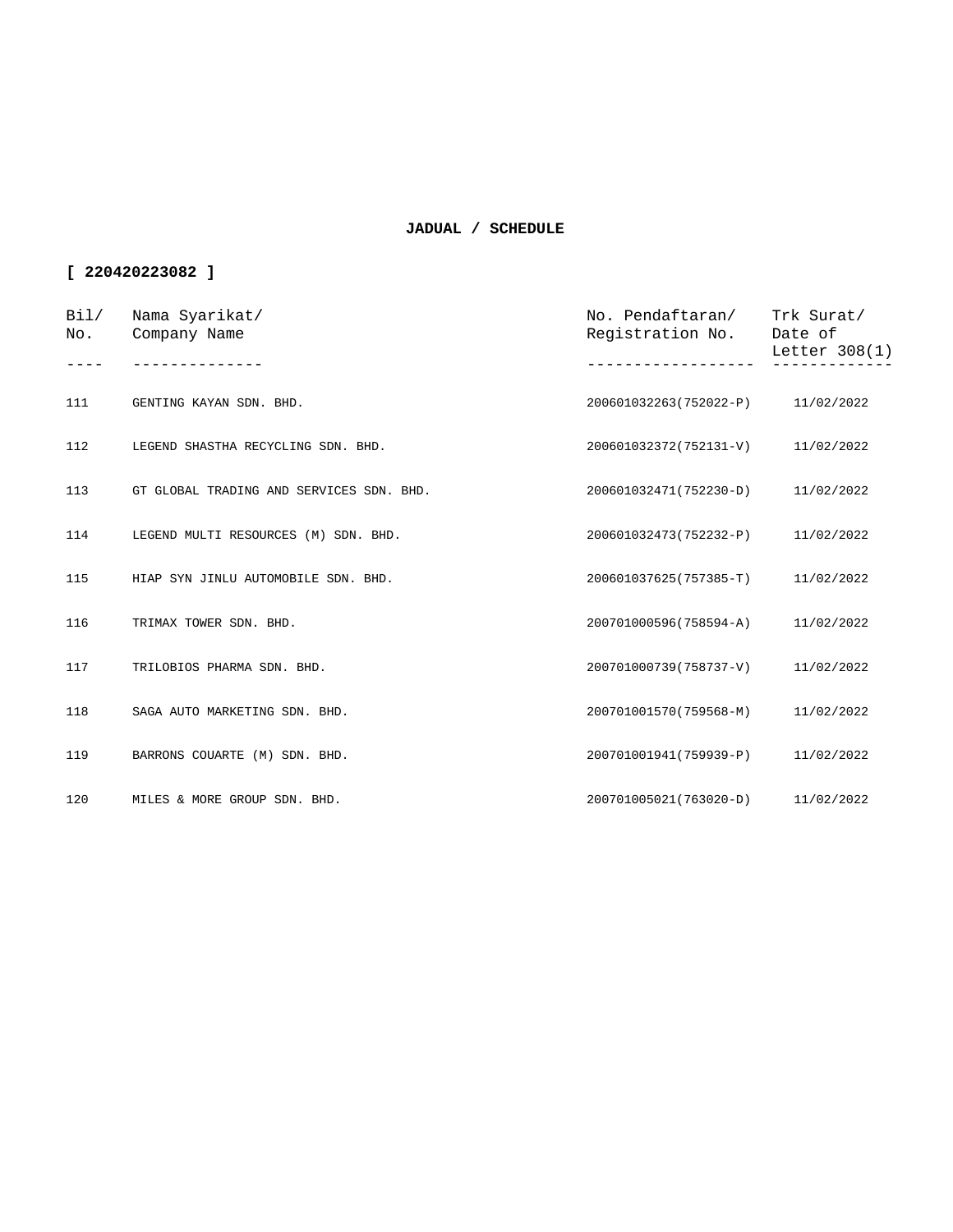| Bi1/<br>No. | Nama Syarikat/<br>Company Name   | No. Pendaftaran/<br>Registration No. | Trk Surat/<br>Date of<br>Letter $308(1)$ |
|-------------|----------------------------------|--------------------------------------|------------------------------------------|
|             |                                  |                                      |                                          |
| 121         | BERKAT NIAGABUMI (M) SDN. BHD.   | 200701005566(763565-V)               | 11/02/2022                               |
| 122         | HUBUS SKILL SDN. BHD.            | 200701005727(763728-D)               | 11/02/2022                               |
| 123         | CARGO CARE NETWORK SDN. BHD.     | 200701006327(764328-D)               | 11/02/2022                               |
| 124         | NAZAFAH IKHLAS SDN. BHD.         | 200701007319(765321-A)               | 11/02/2022                               |
| 125         | ICE FLOWER DUMPLING SDN. BHD.    | 200701010334(768337-T)               | 11/02/2022                               |
| 126         | HIKMAH INTAN SDN. BHD.           | 200701011074(769077-P)               | 11/02/2022                               |
| 127         | PALADIN APEX SDN. BHD.           | 200801016369(817660-D)               | 11/02/2022                               |
| 128         | SEMARAK BATA (KUANTAN) SDN. BHD. | 199601008548(380896-X)               | 12/02/2022                               |
| 129         | FALCORP CONSOLIDATED SDN. BHD.   | 199601020167(392519-V)               | 12/02/2022                               |
| 130         | GEMILANG GAGAH SDN. BHD.         | 199601030017(402369-A)               | 12/02/2022                               |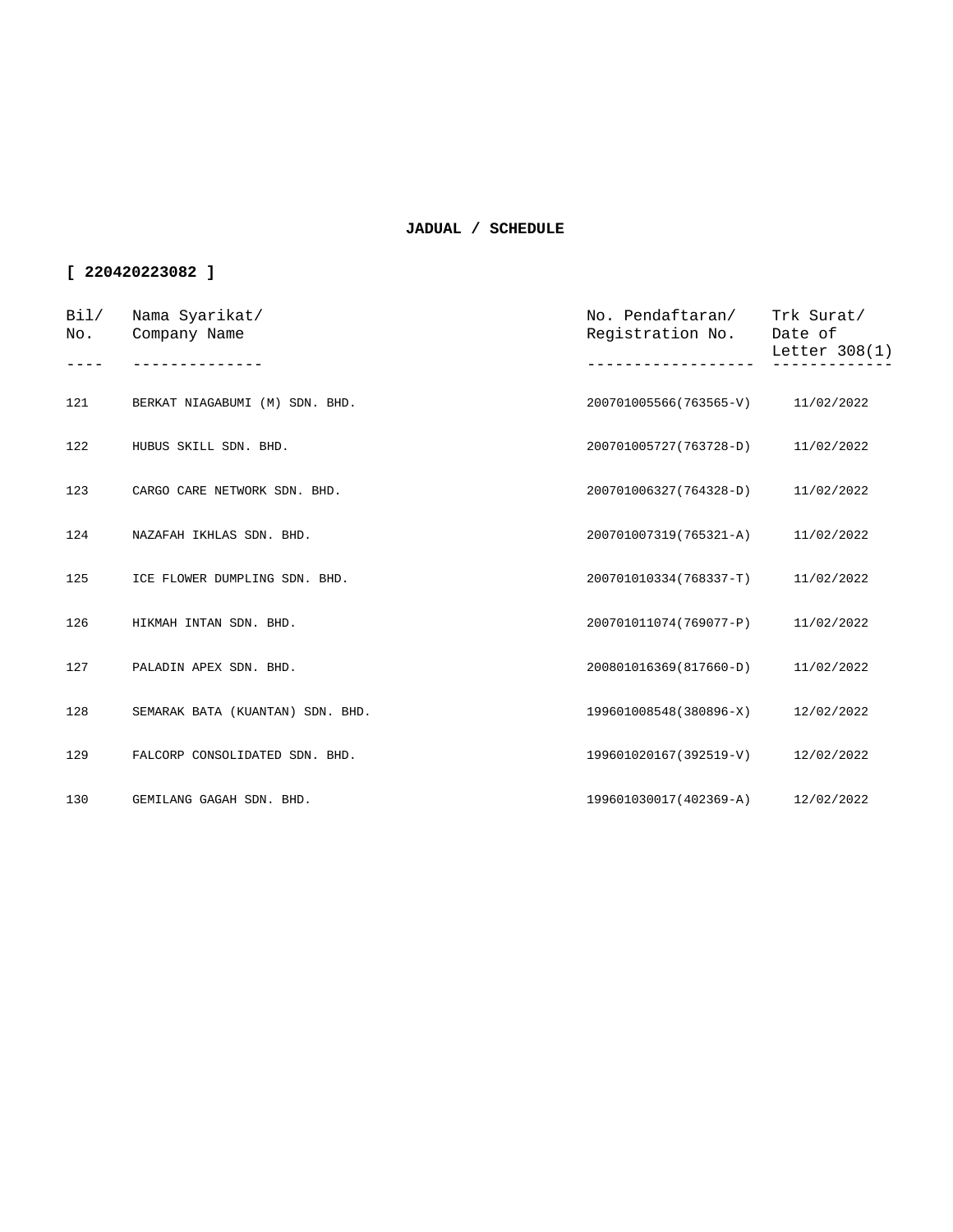| Bi1/<br>No. | Nama Syarikat/<br>Company Name         | No. Pendaftaran/<br>Registration No. | Trk Surat/<br>Date of<br>Letter 308(1) |
|-------------|----------------------------------------|--------------------------------------|----------------------------------------|
|             |                                        |                                      |                                        |
| 131         | NORMAN CAPITAL SDN. BHD.               | 199601033041(405393-W) 12/02/2022    |                                        |
| 132         | JASMINE BAKERY (M) SDN. BHD.           | 199601037567(409920-V)               | 12/02/2022                             |
| 133         | DARUL KOLEKSI (M) SDN. BHD.            | 199701000387(415883-P)               | 12/02/2022                             |
| 134         | NORTHERN SYSTEMS GLOBAL SDN. BHD.      | 199701003270(418766-P)               | 12/02/2022                             |
| 135         | SAGA ELECTRICAL & ELECTRONIC SDN. BHD. | 199701004135(419631-H)               | 12/02/2022                             |
| 136         | SAGA CHART SDN. BHD.                   | 199701008273(423769-A)               | 12/02/2022                             |
| 137         | NOBLE GADGET SDN. BHD.                 | 199701016228(431725-D)               | 12/02/2022                             |
| 138         | KURNIA SAKSAMA SDN. BHD.               | 199701016620(432117-P)               | 12/02/2022                             |
| 139         | SUNSUN TRADING SDN. BHD.               | 199701019708(435205-K)               | 12/02/2022                             |
| 140         | BUKIT RENGIT RESORT SDN. BHD.          | 199701020291(435788-D)               | 12/02/2022                             |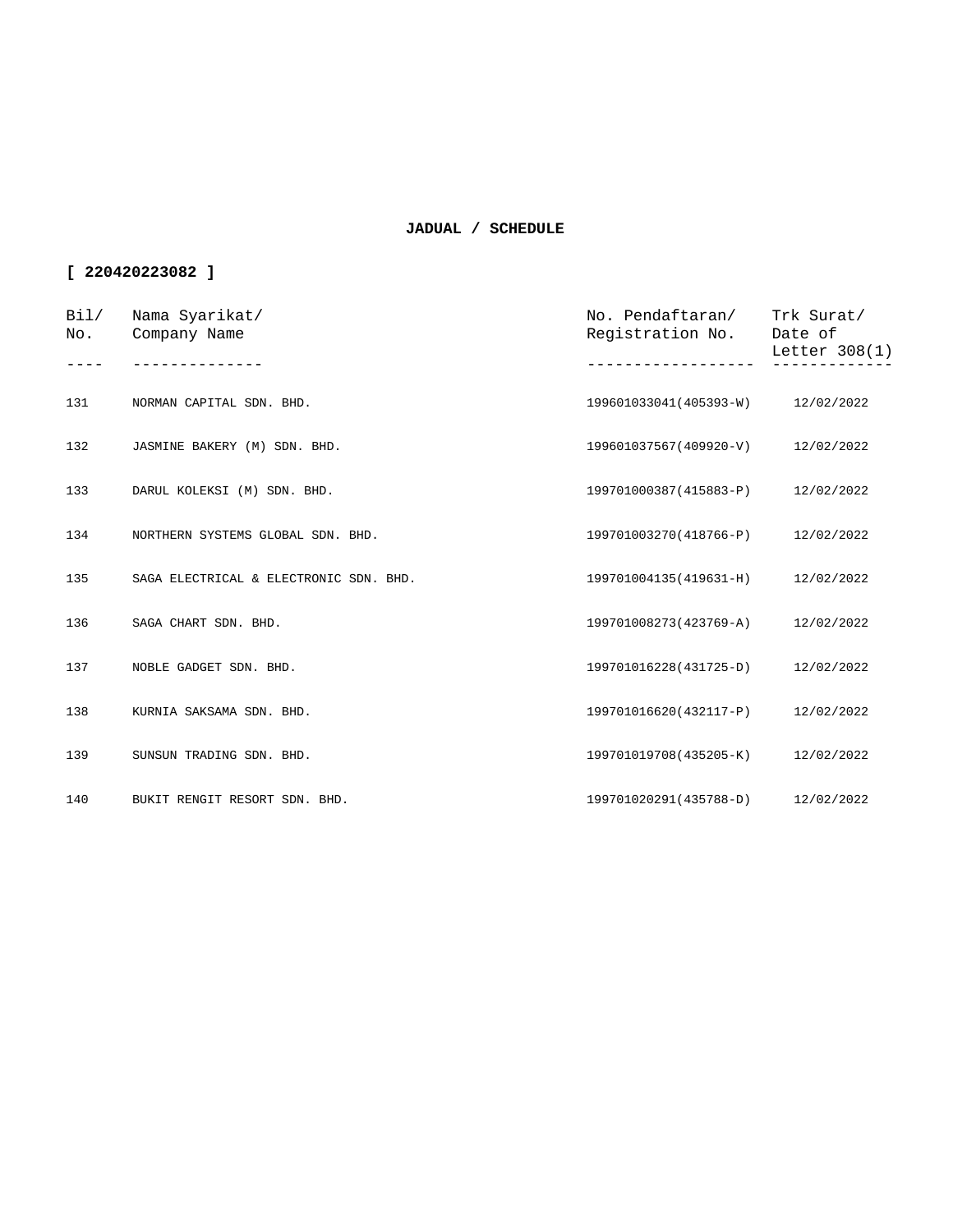| Bil/<br>No. | Nama Syarikat/<br>Company Name             | No. Pendaftaran/ Trk Surat/<br>Registration No. | Date of<br>Letter 308(1) |
|-------------|--------------------------------------------|-------------------------------------------------|--------------------------|
| 141         | TALIAN SAGA DEVELOPMENT (M) SDN. BHD.      | 199701022996(438493-U) 12/02/2022               |                          |
|             |                                            |                                                 |                          |
| 142         | MACBUILT SDN. BHD.                         | 199701024264(439761-D)                          | 12/02/2022               |
| 143         | HAI HIN ELECTRICAL SUPERMART (K) SDN. BHD. | 199701038971(454471-D) 12/02/2022               |                          |
| 144         | AUDIO VIDEO SECURITY WORKS SDN. BHD.       | 199801000829(456955-T)                          | 12/02/2022               |
| 145         | LEVINIAYA JEWELLERY SDN. BHD.              | 199801006266(462393-A)                          | 12/02/2022               |
| 146         | AML CAPITAL SDN. BHD.                      | 199801012867(468995-K) 12/02/2022               |                          |
| 147         | G.G.B SDN. BHD.                            | 199801013197(469326-D)                          | 12/02/2022               |
| 148         | ILY TECHNOLOGY SDN. BHD.                   | 199801017214(473343-V)                          | 12/02/2022               |
| 149         | ZAWIRA AUTO SDN. BHD.                      | 199901003507(478407-X)                          | 12/02/2022               |
| 150         | TEXAS & CAMBRIDGE (M) SDN. BHD.            | 199901004801(479701-M)                          | 12/02/2022               |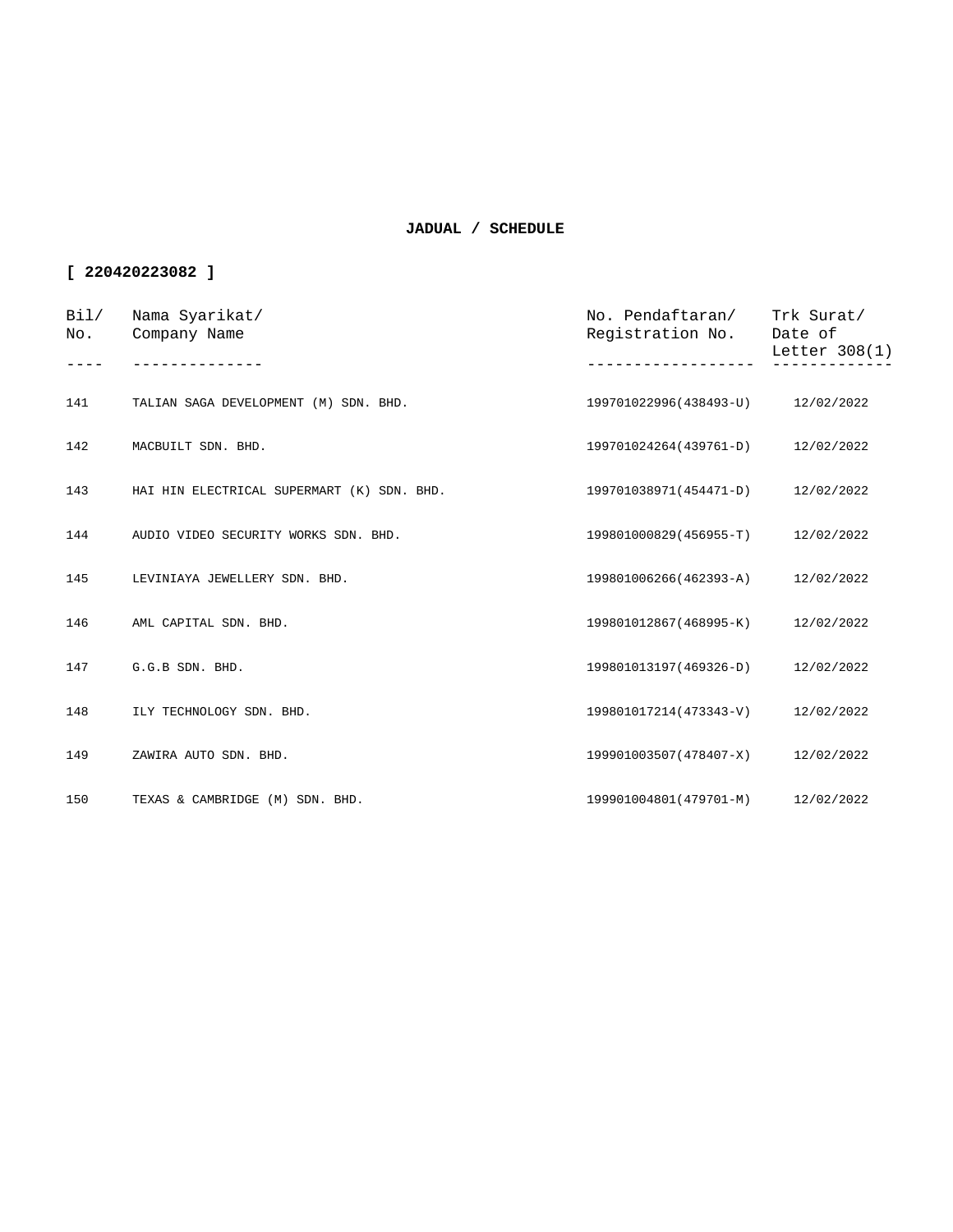| Bi1/<br>No. | Nama Syarikat/<br>Company Name    | No. Pendaftaran/<br>Registration No. | Trk Surat/<br>Date of<br>Letter $308(1)$ |
|-------------|-----------------------------------|--------------------------------------|------------------------------------------|
|             |                                   |                                      |                                          |
| 151         | LEGACY TREND SDN. BHD.            | 199901011509(486409-X)               | 12/02/2022                               |
| 152         | COS AUTO CREDIT SDN. BHD.         | 199901017287(492187-M)               | 12/02/2022                               |
| 153         | INTRIX AVANTE SDN. BHD.           | 199901017373(492273-T)               | 12/02/2022                               |
| 154         | CHANG SENG TRADING SDN. BHD.      | 199901019766(494666-M)               | 12/02/2022                               |
| 155         | TOPMOST GALLANT SDN. BHD.         | 199901023367(498267-X)               | 12/02/2022                               |
| 156         | OPTIMIS MAJU SDN. BHD.            | 200001000231(502836-W)               | 12/02/2022                               |
| 157         | TRANSMETA SDN. BHD.               | 200001003689(506294-A)               | 12/02/2022                               |
| 158         | WAH KING TZE & RAKAN SDN. BHD.    | 200001004156(506761-U)               | 12/02/2022                               |
| 159         | SESAGA SDN. BHD.                  | 200001004485(507090-A)               | 12/02/2022                               |
| 160         | MERGE JATI CONSTRUCTION SDN. BHD. | 200001010277(512883-U) 12/02/2022    |                                          |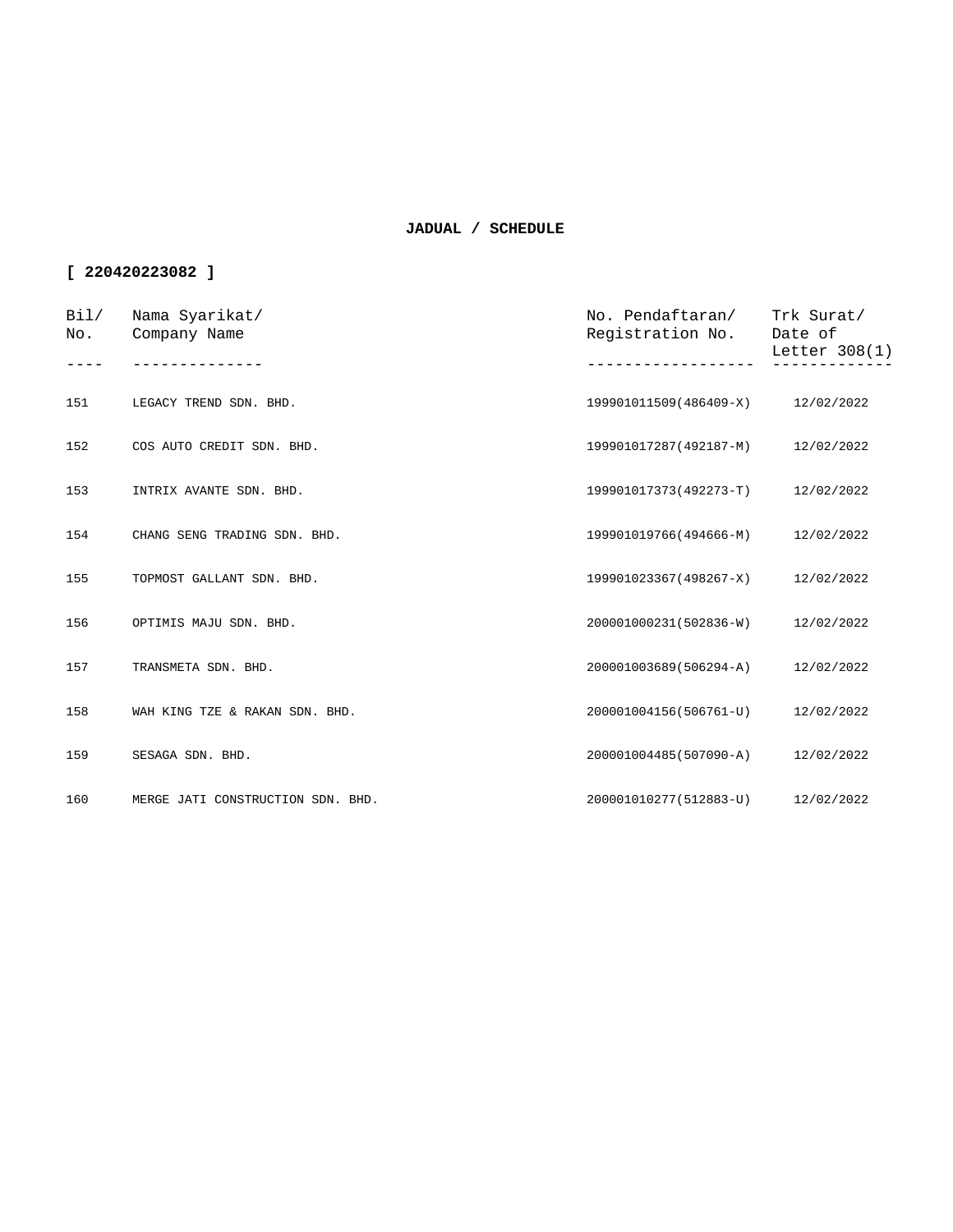| Bi1/<br>No. | Nama Syarikat/<br>Company Name      | No. Pendaftaran/<br>Registration No. | Trk Surat/<br>Date of<br>Letter $308(1)$ |
|-------------|-------------------------------------|--------------------------------------|------------------------------------------|
|             |                                     |                                      |                                          |
| 161         | FUSION CHARMS SDN. BHD.             | 200001013879(516485-P) 12/02/2022    |                                          |
| 162         | ASK BUSINESS CONSULT SDN. BHD.      | 200001018638(521245-V)               | 12/02/2022                               |
| 163         | PILOT VISION SDN. BHD.              | 200001026850(529457-V)               | 12/02/2022                               |
| 164         | KOTAVILLE SDN. BHD.                 | 200001027029(529636-V)               | 12/02/2022                               |
| 165         | ENDAU EVOLUSI SDN. BHD.             | 200001027731(530338-M)               | 12/02/2022                               |
| 166         | METRO ENTIRE SDN. BHD.              | 200101000520(536276-U)               | 12/02/2022                               |
| 167         | BRILLIANT SKILLS SDN. BHD.          | 200101004655(540411-U)               | 12/02/2022                               |
| 168         | CAHAYA LEDANG CORPORATION SDN. BHD. | 200101006966(542722-X)               | 12/02/2022                               |
| 169         | GRANDWILL MARKETING SDN. BHD.       | 200101007069(542825-D)               | 12/02/2022                               |
| 170         | TH KOID HOLDINGS BERHAD             | 200101014390(550147-D) 12/02/2022    |                                          |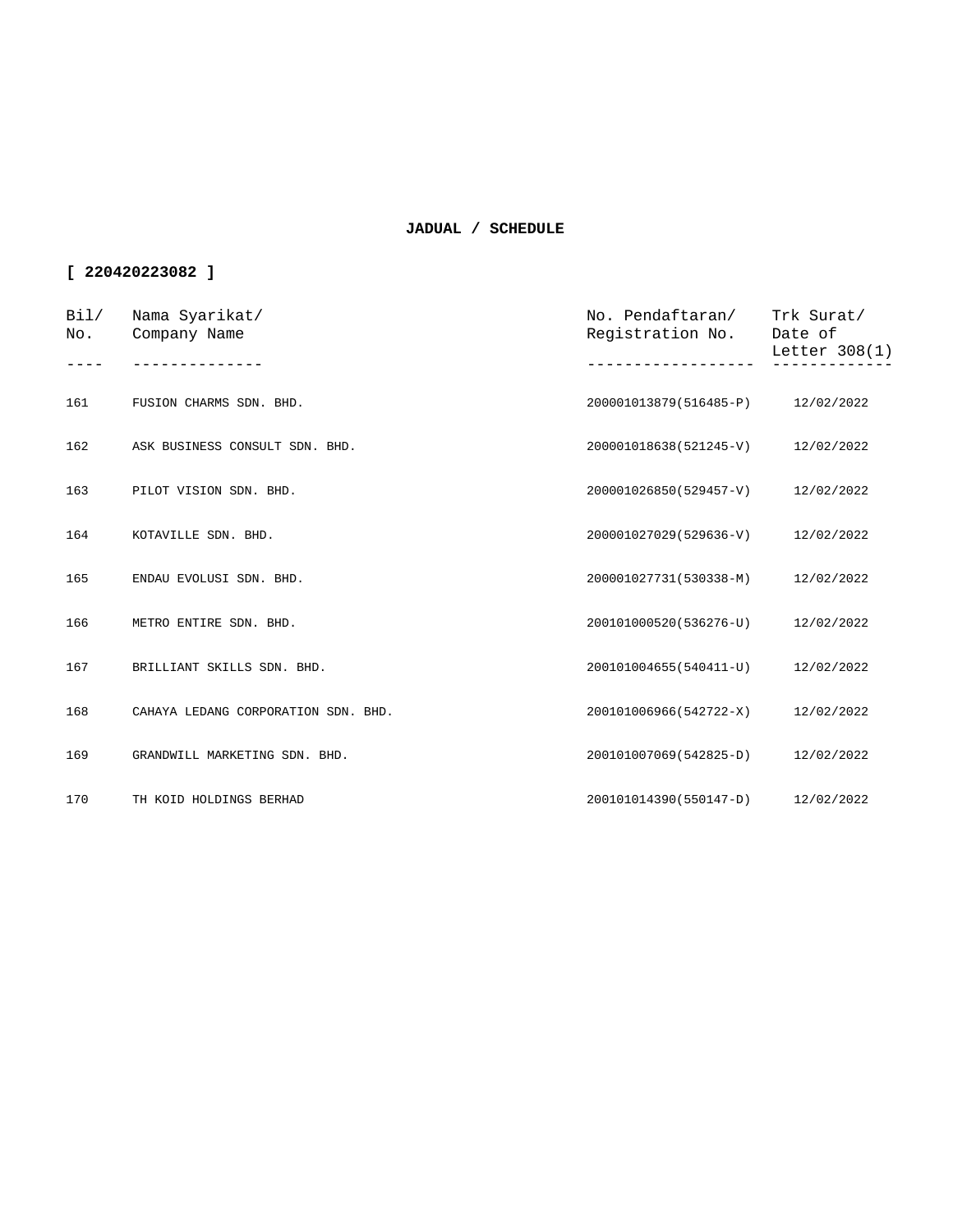| Bi1/<br>No. | Nama Syarikat/<br>Company Name         | No. Pendaftaran/<br>Registration No. | Trk Surat/<br>Date of<br>Letter $308(1)$ |
|-------------|----------------------------------------|--------------------------------------|------------------------------------------|
|             |                                        |                                      |                                          |
| 171         | E2 PLATFORM SERVICES (SABAH) SDN. BHD. | 200101019273(555030-P)               | 12/02/2022                               |
| 172         | AKAR TIMUR DEVELOPMENT SDN. BHD.       | 200101019701(555458-V)               | 12/02/2022                               |
| 173         | SILVER LOGISTIC SDN. BHD.              | 200101020133(555890-T)               | 12/02/2022                               |
| 174         | INFORNENTIAL SDN. BHD.                 | 200101031419(567178-H)               | 12/02/2022                               |
| 175         | ACUBE REALTY SDN BHD                   | 200201005747(573410-K)               | 12/02/2022                               |
| 176         | CONTROLWARE & SISTEM SDN. BHD.         | 200201010751(578414-K)               | 12/02/2022                               |
| 177         | GARDEN NATION LANDSCAPING SDN. BHD.    | 200201014924(582587-X)               | 12/02/2022                               |
| 178         | MSY MAJU NIAGA SDN. BHD.               | 200201022624(590287-U)               | 12/02/2022                               |
| 179         | RANGKAP SELARI SDN. BHD.               | 200201025490(593153-X)               | 12/02/2022                               |
| 180         | NAGAJAYA RESOURCES SDN. BHD.           | 200201026626(594289-V)               | 12/02/2022                               |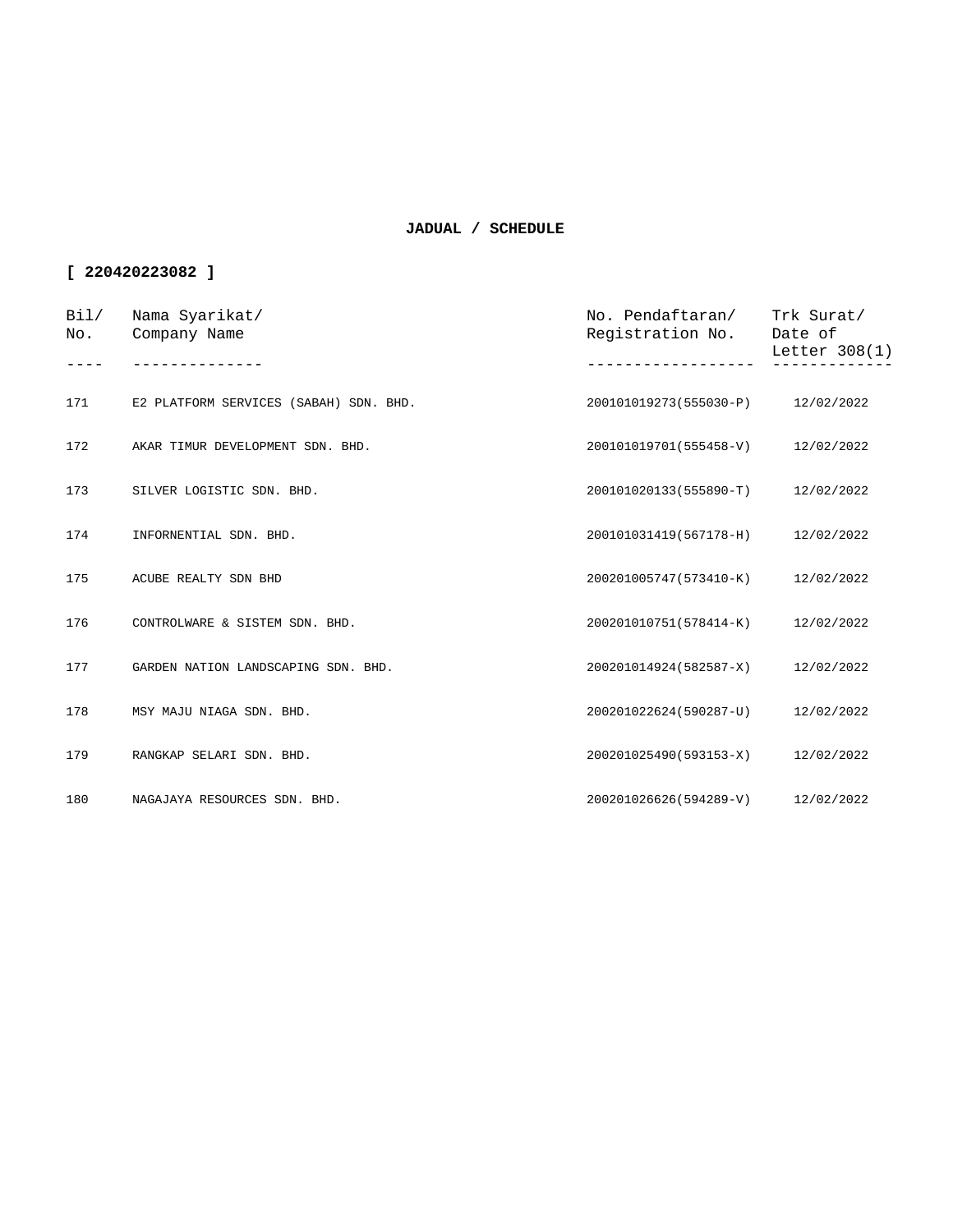| Bil/<br>No. | Nama Syarikat/<br>Company Name    | No. Pendaftaran/<br>Registration No. | Trk Surat/<br>Date of<br>Letter 308(1) |
|-------------|-----------------------------------|--------------------------------------|----------------------------------------|
| 181         | RESTORAN NISHAS SDN. BHD.         | 200201027269(594932-H)               | 12/02/2022                             |
|             |                                   |                                      |                                        |
| 182         | SOLARITZ SDN. BHD.                | 200201027470(595133-K)               | 12/02/2022                             |
| 183         | LAROSSA HOLIDAYS & TOUR SDN. BHD. | 200201030541(598204-M)               | 12/02/2022                             |
| 184         | NEXUS ICT CONSULTING SDN. BHD.    | 200201032918(600583-H)               | 12/02/2022                             |
| 185         | TWOEIGHT RESOURCES SDN. BHD.      | 200301002184(604604-T)               | 12/02/2022                             |
| 186         | REVRAYA TEGUH SDN. BHD.           | 200301002386(604806-D)               | 12/02/2022                             |
| 187         | KL IP (MALAYSIA) SDN. BHD.        | 200301005979(608399-D)               | 12/02/2022                             |
| 188         | SMART TECHNICAL SDN. BHD.         | 200301013863(616283-T)               | 12/02/2022                             |
| 189         | SIHAT GAGAH SDN. BHD.             | 200301014163(616583-D)               | 12/02/2022                             |
| 190         | BERIBU MEKARIA SDN. BHD.          | 200301017676(620096-V)               | 12/02/2022                             |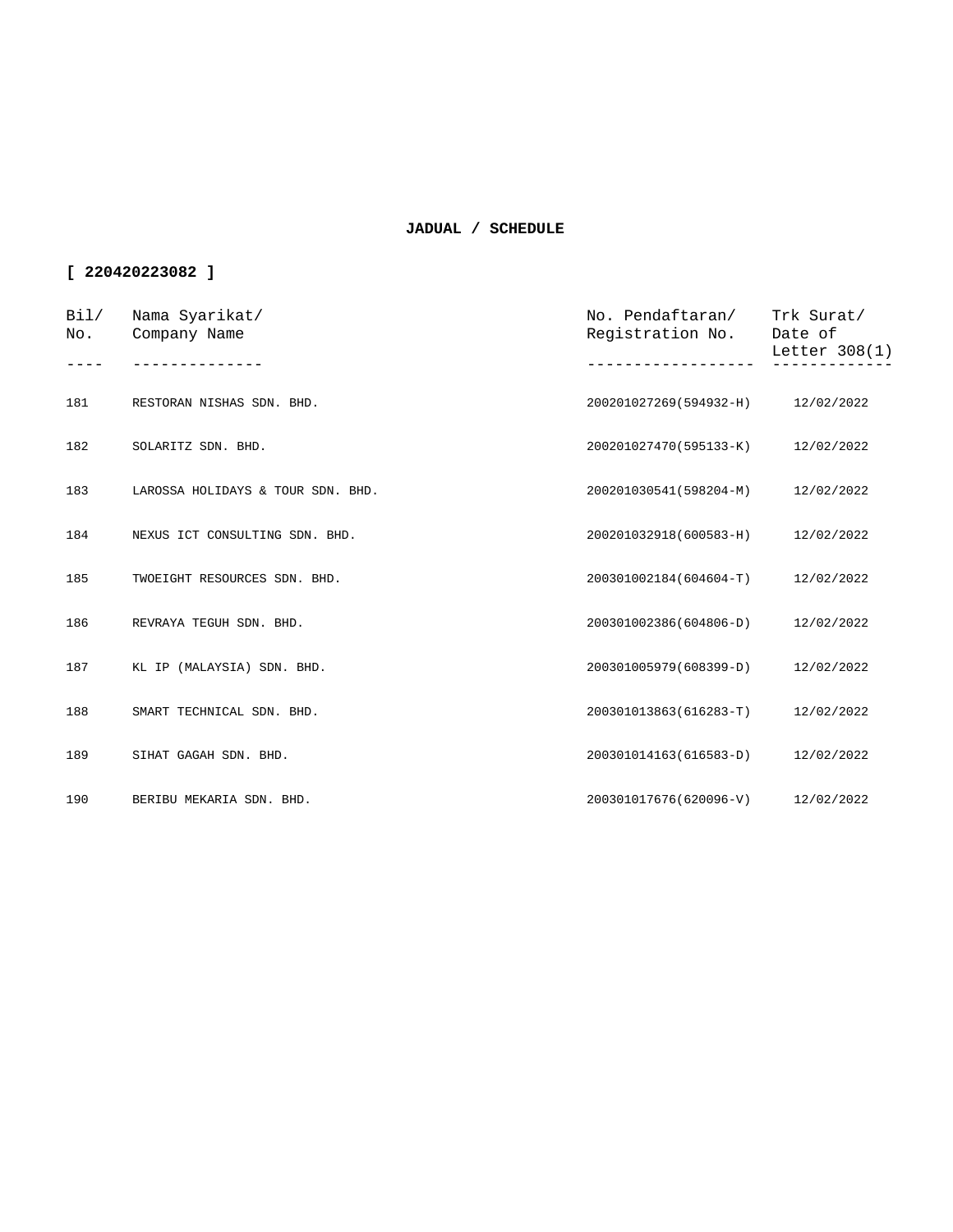| Bi1/<br>No. | Nama Syarikat/<br>Company Name          | No. Pendaftaran/<br>Registration No. | Trk Surat/<br>Date of<br>Letter $308(1)$ |
|-------------|-----------------------------------------|--------------------------------------|------------------------------------------|
|             |                                         |                                      |                                          |
| 191         | SMR SUPPLY & SERVICES SDN. BHD.         | 200301018553(620973-D)               | 12/02/2022                               |
| 192         | HARVEST VIEW DEVELOPMENT SDN. BHD.      | 200301018725(621145-X)               | 12/02/2022                               |
| 193         | ESSISOFT SDN. BHD.                      | 200301021258(623678-A)               | 12/02/2022                               |
| 194         | J & C TELE-SAVE COMMUNICATION SDN. BHD. | 200301022446(624866-H)               | 12/02/2022                               |
| 195         | 2W COMMUNICATIONS SDN. BHD.             | 200301028063(630483-D)               | 12/02/2022                               |
| 196         | B-LAND MANAGEMENT SERVICES SDN. BHD.    | 200301028188(630608-K)               | 12/02/2022                               |
| 197         | SSK PNEUMATIC SDN. BHD.                 | 200301029519(631939-D)               | 12/02/2022                               |
| 198         | WIRA UNTUNG SDN. BHD.                   | 200301029683(632103-U)               | 12/02/2022                               |
| 199         | T.S. FIBREGLASS ENGINEERING SDN. BHD.   | 200301032145(634566-A)               | 12/02/2022                               |
| 200         | SABEEL MARINE SDN. BHD.                 | 200401000073(638576-W)               | 12/02/2022                               |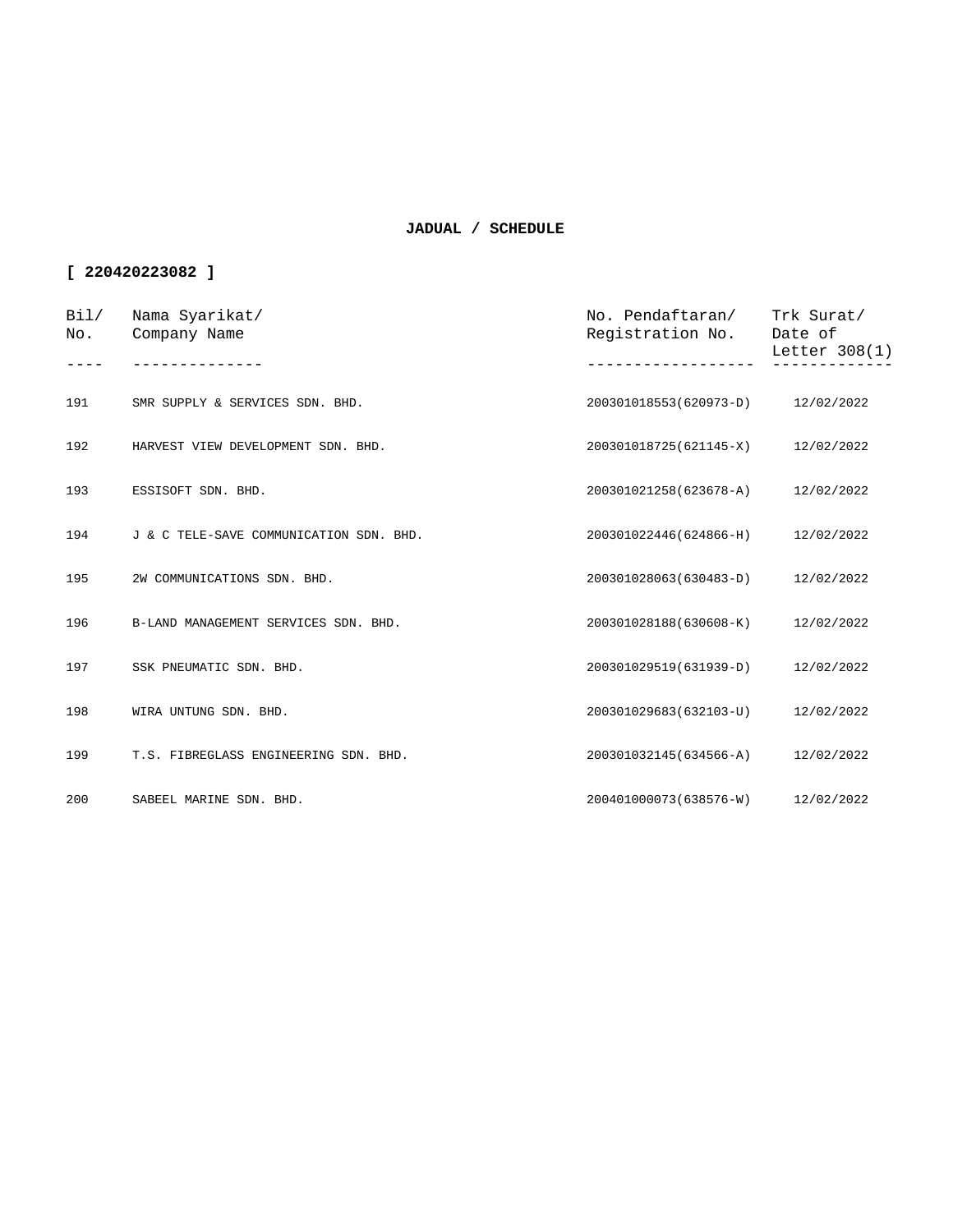| Bi1/<br>No. | Nama Syarikat/<br>Company Name         | No. Pendaftaran/<br>Registration No. | Trk Surat/<br>Date of<br>Letter 308(1) |
|-------------|----------------------------------------|--------------------------------------|----------------------------------------|
| 201         | WIZ DESIGN SDN. BHD.                   | 200401003730(642233-P) 12/02/2022    |                                        |
| 202         | HOCK CHUAN HARDWARE HOLDINGS SDN. BHD. | 197801002525(39554-D)                | 13/02/2022                             |
| 203         | TARGET PROPERTIES SDN. BHD.            | 197901004103(48369-M)                | 13/02/2022                             |
| 204         | M N S SDN. BHD.                        | 198101002845(68959-M)                | 13/02/2022                             |
| 205         | GUIDE HOLDING SDN. BHD.                | 198301005416(99819-A)                | 13/02/2022                             |
| 206         | SENI DUNIA SDN.BHD.                    | 198301013371(108765-H)               | 13/02/2022                             |
| 207         | LEE CHEONG SIN & SONS SDN. BHD.        | 198401003023(115541-T)               | 13/02/2022                             |
| 208         | BIJURA SDN BHD.                        | 198501001884(134331-M)               | 13/02/2022                             |
| 209         | DAYA RINDU SDN. BHD.                   | 198901009778(187079-X)               | 13/02/2022                             |
| 210         | YUTACHI ELECTRONIC SDN. BHD.           | 199001016687(208356-V)               | 13/02/2022                             |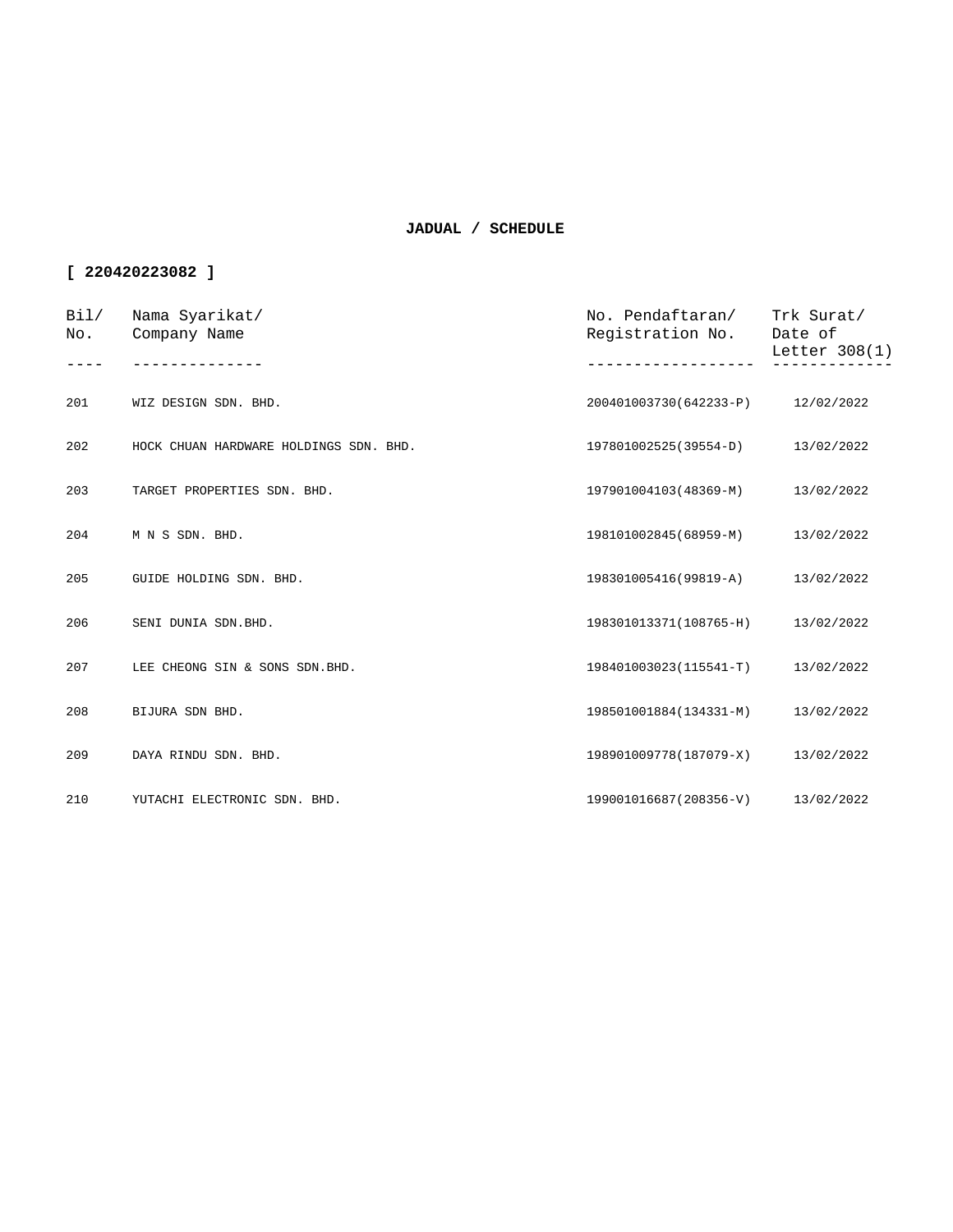| Bi1/<br>No. | Nama Syarikat/<br>Company Name  | No. Pendaftaran/<br>Registration No. | Trk Surat/<br>Date of<br>Letter 308(1) |
|-------------|---------------------------------|--------------------------------------|----------------------------------------|
|             |                                 |                                      |                                        |
| 211         | MOTOR SINAR SURIA SDN. BHD.     | 199001017260(208929-H)               | 13/02/2022                             |
| 212         | FULIM SDN. BHD.                 | 199101010760(221072-K)               | 13/02/2022                             |
| 213         | OCTAWORLD SDN. BHD.             | 199101012673(222985-D)               | 13/02/2022                             |
| 214         | DETIK PELANGI SDN. BHD.         | 199101013777(224089-P)               | 13/02/2022                             |
| 215         | FAL PROMOTIONS SDN. BHD.        | 199101019665(230002-U)               | 13/02/2022                             |
| 216         | ALUMECO CONTRACTS SDN. BHD.     | 199101019686(230023-P)               | 13/02/2022                             |
| 217         | KINGWOOD CONSTRUCTION SDN. BHD. | 199201020638(252142-X)               | 13/02/2022                             |
| 218         | MALDRAFT SDN. BHD.              | 199201022754(254258-H)               | 13/02/2022                             |
| 219         | ISMIN INDUSTRIES SDN. BHD.      | 199301005135(259872-U)               | 13/02/2022                             |
| 220         | ASTANA SAKTI SDN. BHD.          | 199301013173(267911-V) 13/02/2022    |                                        |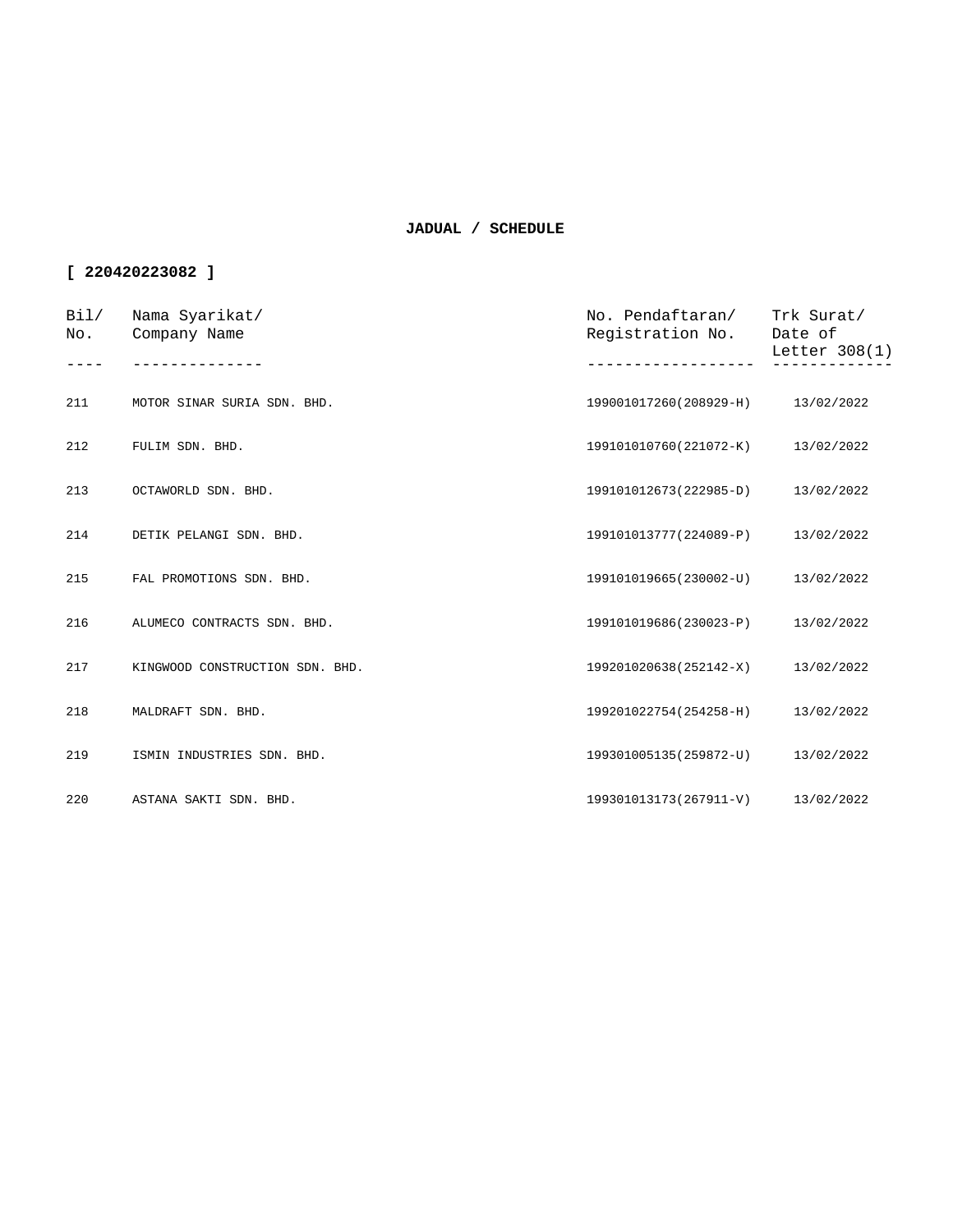| Bi1/<br>No. | Nama Syarikat/<br>Company Name | No. Pendaftaran/<br>Registration No. | Trk Surat/<br>Date of<br>Letter $308(1)$ |
|-------------|--------------------------------|--------------------------------------|------------------------------------------|
|             |                                |                                      |                                          |
| 221         | LINDUNG SETIA SDN. BHD.        | 199301026266(281004-A) 13/02/2022    |                                          |
| 222         | JURUS PERKASA SDN. BHD.        | 199301028356(283094-M)               | 13/02/2022                               |
| 223         | MRCENTRE SDN. BHD.             | 199401005621(291300-X)               | 13/02/2022                               |
| 224         | KESUMA ABADI SDN. BHD.         | 199401007895(293574-P)               | 13/02/2022                               |
| 225         | TNRF TECHNOLOGIES SDN.BHD.     | 199401008666(294345-K)               | 13/02/2022                               |
| 226         | SEGI CEMERLANG SDN. BHD.       | 199401008725(294404-M)               | 13/02/2022                               |
| 227         | APT POINT SDN. BHD.            | 199401009007(294686-V)               | 13/02/2022                               |
| 228         | ASIAWINGS HOLIDAYS SDN. BHD.   | 199401021872(307551-V)               | 13/02/2022                               |
| 229         | PANCAR SAKURA SDN. BHD.        | 199401022277(307956-A)               | 13/02/2022                               |
| 230         | ORIGINAL SCOPE SDN. BHD.       | 199401024536(310214-M)               | 13/02/2022                               |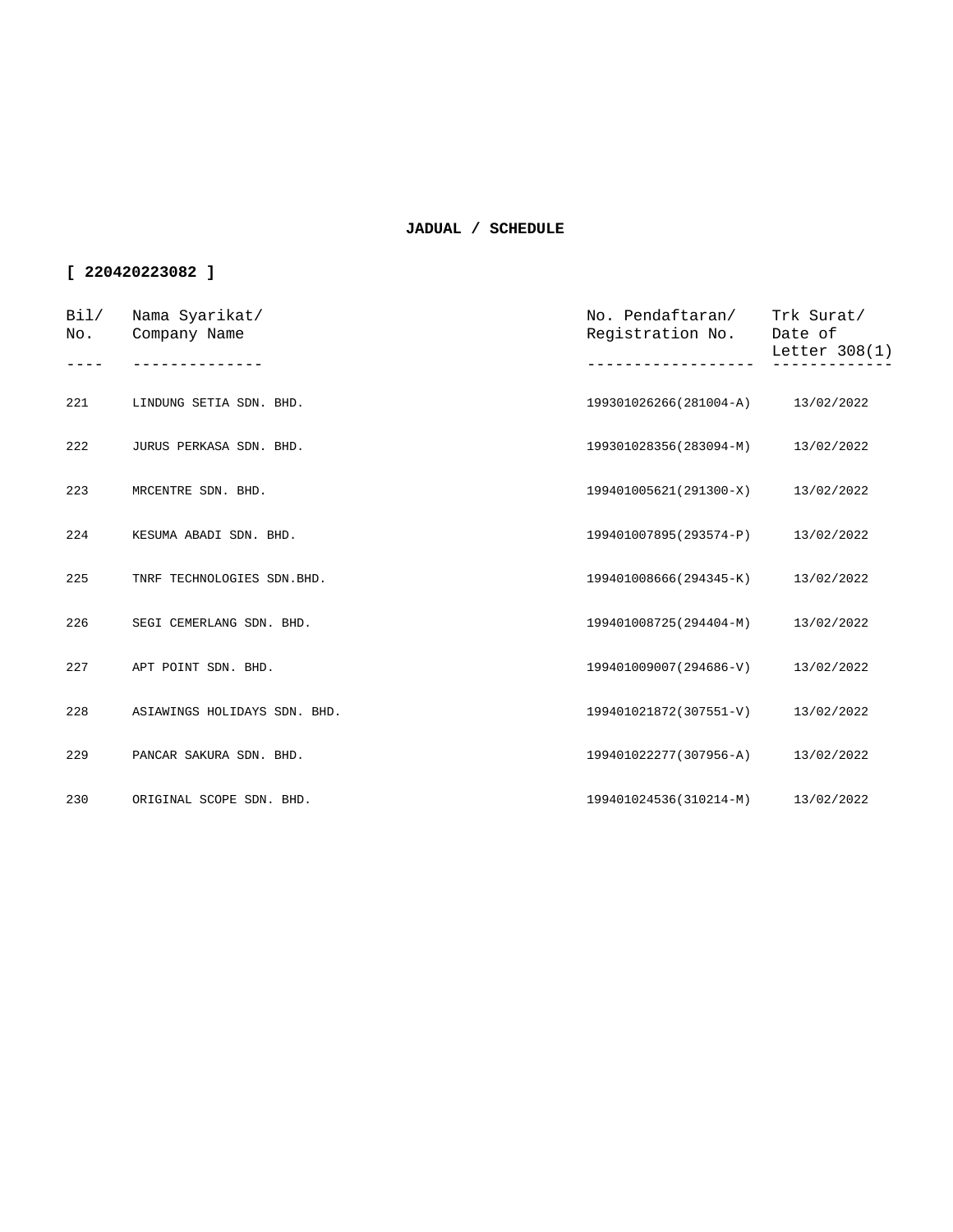| Bi1/<br>No. | Nama Syarikat/<br>Company Name           | No. Pendaftaran/<br>Registration No. | Trk Surat/<br>Date of<br>Letter $308(1)$ |
|-------------|------------------------------------------|--------------------------------------|------------------------------------------|
|             |                                          |                                      |                                          |
| 231         | KONTI-TECH (M) SDN. BHD.                 | 199401028531(314212-D) 13/02/2022    |                                          |
| 232         | WARISAN SIONG SDN. BHD.                  | 199401029590(315271-T)               | 13/02/2022                               |
| 233         | IBMAZ JAYA SDN. BHD.                     | 199401029926(315607-M)               | 13/02/2022                               |
| 234         | PCATAX ADVISORY SDN. BHD.                | 199401030840(316522-W)               | 13/02/2022                               |
| 235         | KUDRAT PELANGI (M) SDN. BHD.             | 199401038774(324459-U)               | 13/02/2022                               |
| 236         | SAZASS BAKTI SDN. BHD.                   | 199501009508(338707-P)               | 13/02/2022                               |
| 237         | LADANG OK SANGAU SDN. BHD.               | 199501019588(348791-W)               | 13/02/2022                               |
| 238         | BUDAYA DAYA SDN. BHD.                    | 199501022335(351538-M)               | 13/02/2022                               |
| 239         | T W FURNITURE (M) SDN. BHD.              | 199501023467(352670-D)               | 13/02/2022                               |
| 240         | PARAMOTOR ADVENTURE (MALAYSIA) SDN. BHD. | 199501041122(370326-V)               | 13/02/2022                               |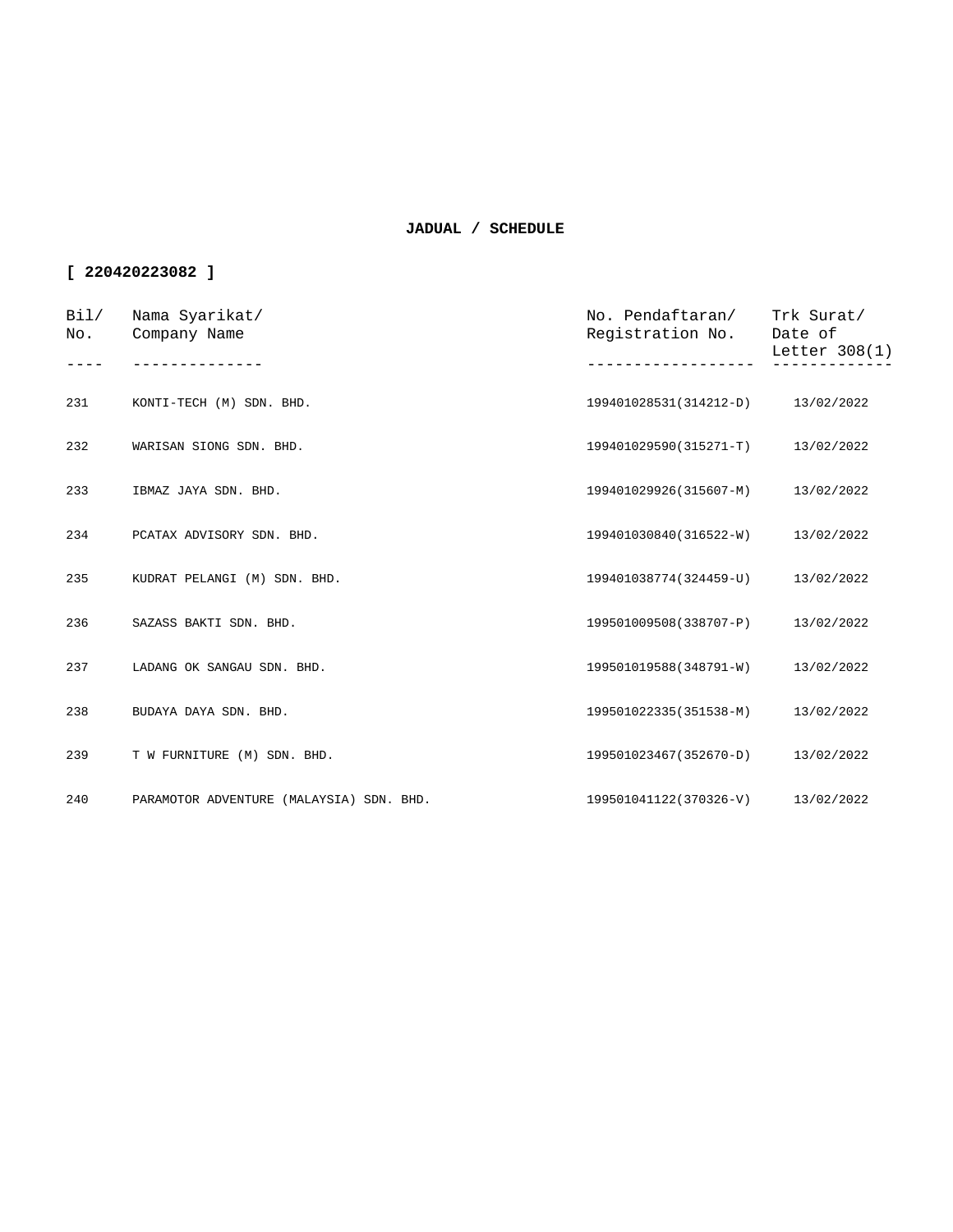| Bil/<br>No. | Nama Syarikat/<br>Company Name                       | No. Pendaftaran/ Trk Surat/<br>Registration No. | Date of<br>Letter 308(1) |
|-------------|------------------------------------------------------|-------------------------------------------------|--------------------------|
|             |                                                      |                                                 |                          |
| 241         | ZWIN ENTERPRISE SDN BHD                              | 200801029485(830814-D) 13/02/2022               |                          |
| 242         | ELEVATION BIOPHARMA SDN. BHD.                        | 200801031872(833205-X)                          | 13/02/2022               |
| 243         | E-COMM BROADWAY SDN. BHD.                            | 200801031899(833232-P)                          | 13/02/2022               |
| 244         | HTF AGRICULTURE SDN. BHD.                            | 200801032546(833882-T)                          | 13/02/2022               |
| 245         | SEPAKAT HYUNDAI ENGINEERING & CONSTRUCTION SDN. BHD. | 200801034764(836103-H)                          | 13/02/2022               |
| 246         | COMPUCORP SDN. BHD.                                  | 200801035202(836542-X)                          | 13/02/2022               |
| 247         | WONTRONIC SDN. BHD.                                  | 200801036060(837399-K)                          | 13/02/2022               |
| 248         | FASHANU ENTERPRISE SDN. BHD.                         | 200801037716(839061-D)                          | 13/02/2022               |
| 249         | EC VISI MEKAR SDN. BHD.                              | 200801037811(839156-D)                          | 13/02/2022               |
| 250         | JEJAKA JAYA HOLDINGS SDN. BHD.                       | 200801038276(839622-W)                          | 13/02/2022               |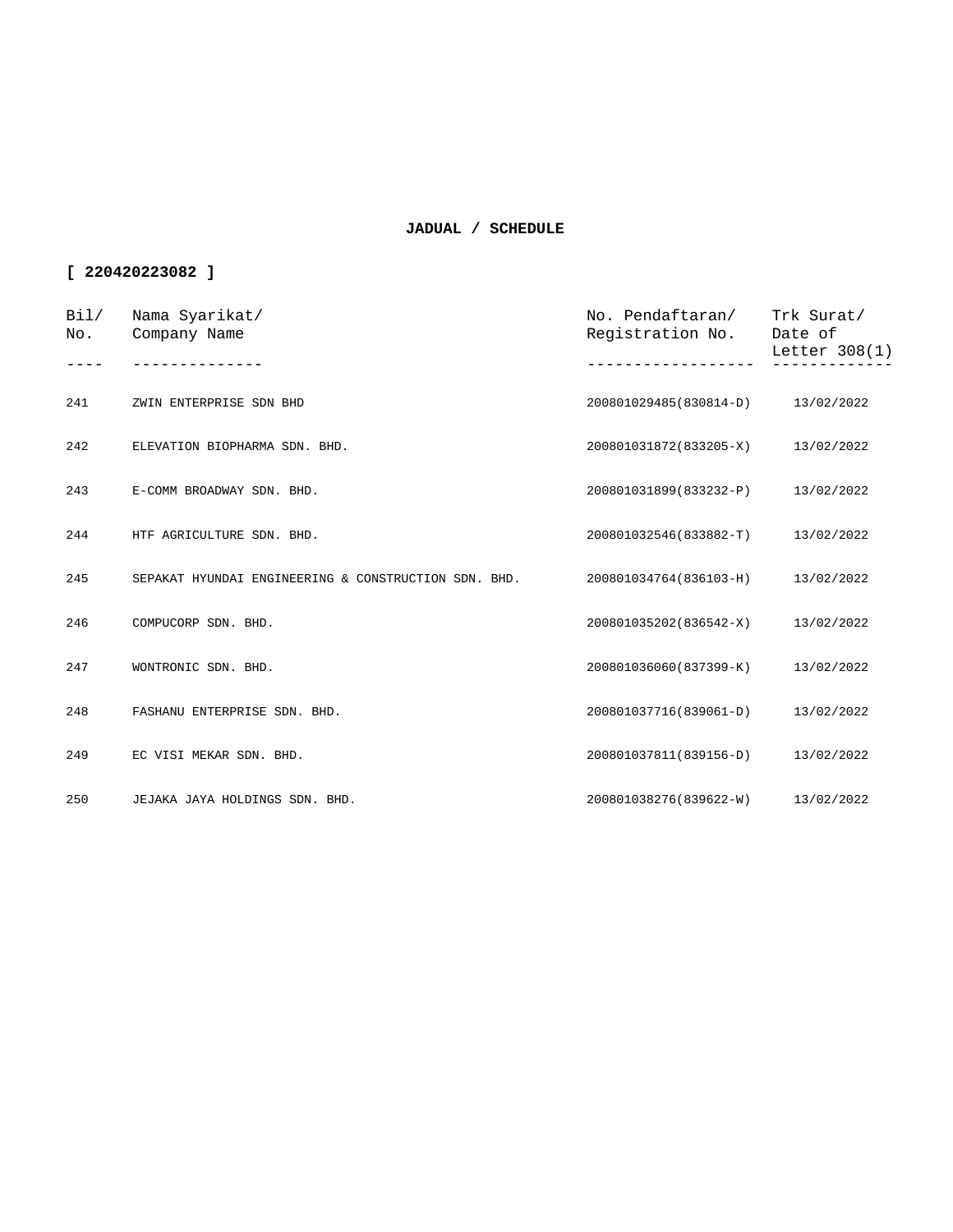| Bi1/<br>No. | Nama Syarikat/<br>Company Name           | No. Pendaftaran/<br>Registration No. | Trk Surat/<br>Date of<br>Letter $308(1)$ |
|-------------|------------------------------------------|--------------------------------------|------------------------------------------|
|             |                                          |                                      |                                          |
| 251         | MSSB MARKETING SDN. BHD.                 | 200801039625(840974-M)               | 13/02/2022                               |
| 252         | POSITIVE CODE ENGINEERING SDN. BHD.      | 200801040240(841590-P)               | 13/02/2022                               |
| 253         | BALAI BAHTERA SDN. BHD.                  | 200801041039(842390-X)               | 13/02/2022                               |
| 254         | MEGANICE VENTURE SDN. BHD.               | 200901000334(843257-P)               | 13/02/2022                               |
| 255         | PANCARWARNA CAPITAL MANAGEMENT SDN. BHD. | 200901000497(843420-D)               | 13/02/2022                               |
| 256         | TAKDIR UNGGUL SDN. BHD.                  | 200901001226(844151-P)               | 13/02/2022                               |
| 257         | PROSPEROUS VENTURE SDN. BHD.             | 200901002654(845583-K)               | 13/02/2022                               |
| 258         | SPEED INTERNATIONAL SDN. BHD.            | 200901003312(846239-M)               | 13/02/2022                               |
| 259         | EMASJADI CONSTRUCTION SDN. BHD.          | 200901003793(846720-K)               | 13/02/2022                               |
| 260         | SAT NAV SDN. BHD.                        | 200901003881(846808-H)               | 13/02/2022                               |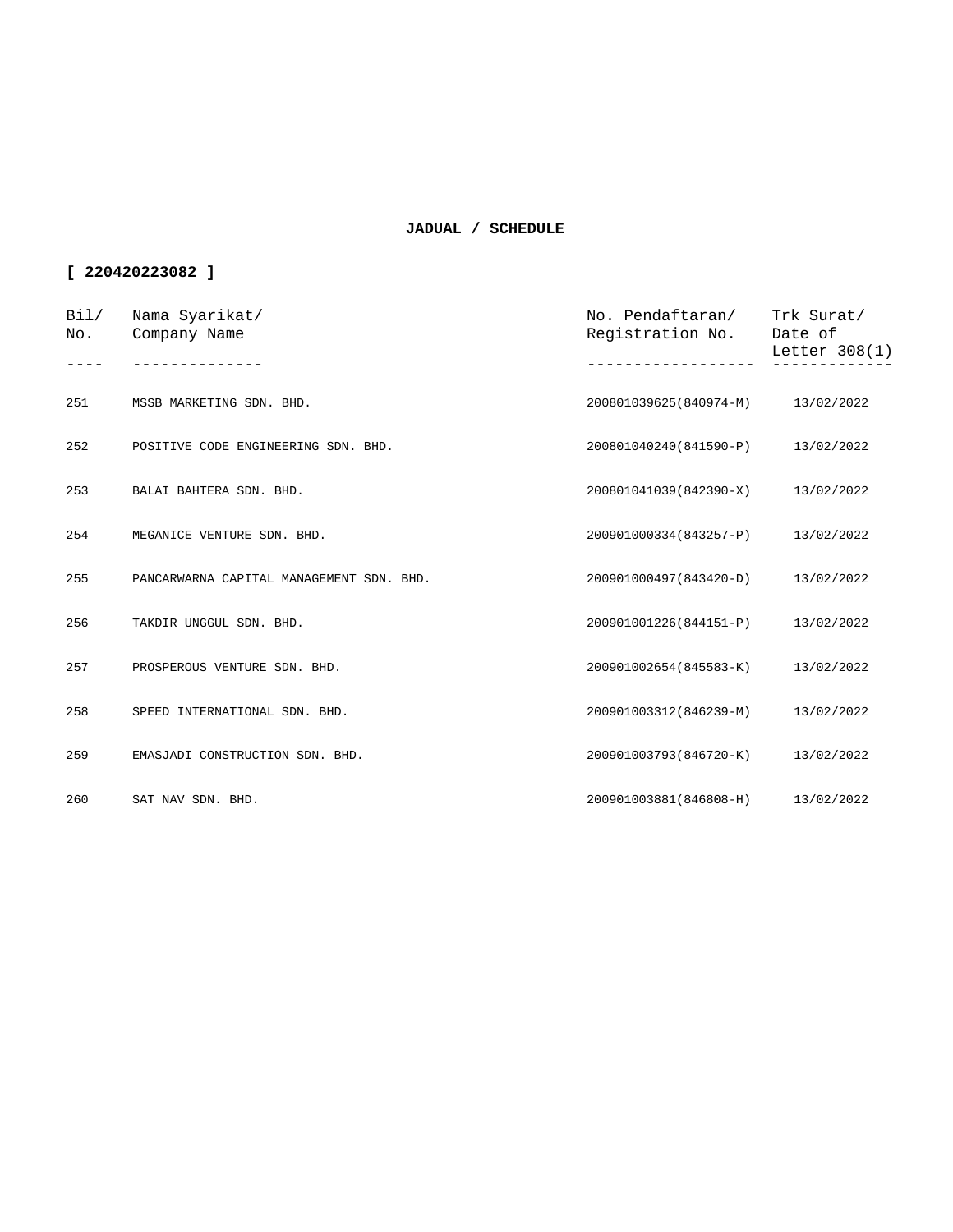| Bi1/<br>No. | Nama Syarikat/<br>Company Name         | No. Pendaftaran/<br>Registration No. | Trk Surat/<br>Date of<br>Letter 308(1) |
|-------------|----------------------------------------|--------------------------------------|----------------------------------------|
|             |                                        |                                      |                                        |
| 261         | CONIXO TECHNOLOGIES SDN. BHD.          | 200901005229(848165-A) 13/02/2022    |                                        |
| 262         | DATABRIDGE ICT INFRA SDN. BHD.         | 200901006004(848960-A)               | 13/02/2022                             |
| 263         | GLOBAL DIDACTIC TECHNOLOGIES SDN. BHD. | 200901007118(850086-K)               | 13/02/2022                             |
| 264         | $P.C.Y.$ (M) SDN. BHD.                 | 200901007532(850505-T)               | 13/02/2022                             |
| 265         | MSBY TEGUH SDN. BHD.                   | 200901008602(851593-K)               | 13/02/2022                             |
| 266         | ALAM IMPIAN ENTERPRISE SDN. BHD.       | 200901009983(852998-W)               | 13/02/2022                             |
| 267         | METRICAP SDN. BHD.                     | 200901010684(853705-D)               | 13/02/2022                             |
| 268         | PERNIAGAAN SYARAZ SDN. BHD.            | 200901011607(854637-W)               | 13/02/2022                             |
| 269         | MUTIARA FIIS SDN.BHD.                  | 200901011639(854669-K)               | 13/02/2022                             |
| 270         | SLIPSTREAM SYSTEMS SDN. BHD.           | 200901012454(855494-X)               | 13/02/2022                             |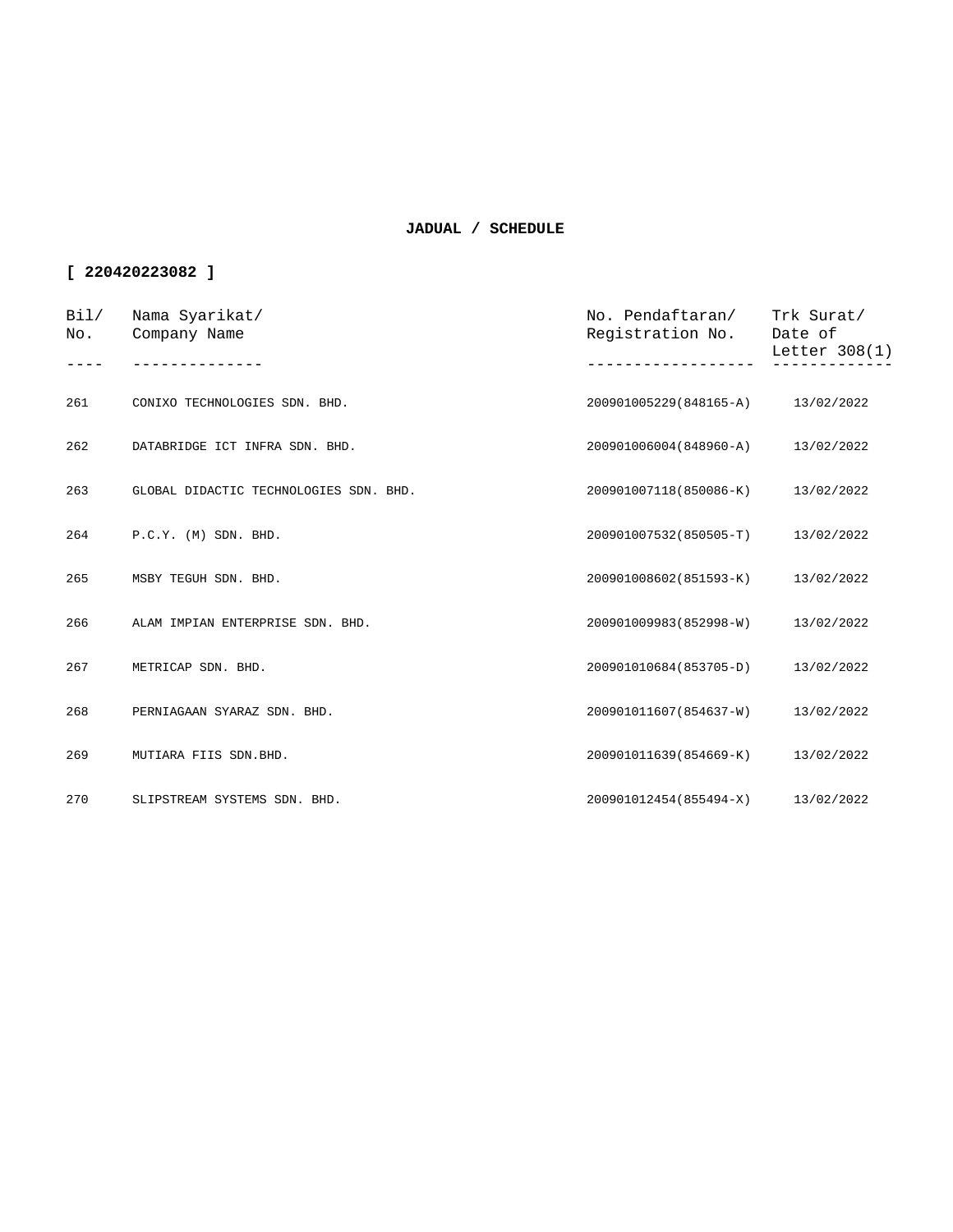| Bi1/<br>No. | Nama Syarikat/<br>Company Name       | No. Pendaftaran/<br>Registration No. | Trk Surat/<br>Date of<br>Letter 308(1) |
|-------------|--------------------------------------|--------------------------------------|----------------------------------------|
|             |                                      |                                      |                                        |
| 271         | KALLIMA KISSRA SDN. BHD.             | 200901012776(855822-W)               | 14/02/2022                             |
| 272         | RSM BENA SDN. BHD.                   | 200901013604(856662-X)               | 14/02/2022                             |
| 273         | WAWASAN SETIA KEKAL SDN. BHD.        | 200901015551(858629-A)               | 14/02/2022                             |
| 274         | MRM CONSULTANCY & SERVICES SDN. BHD. | 200901015644(858723-K)               | 14/02/2022                             |
| 275         | BM MAJU DAGANGAN (M) SDN. BHD.       | 200901015934(859022-A)               | 14/02/2022                             |
| 276         | SRI MASDEK JAYA SDN. BHD.            | 200901016108(859198-M)               | 14/02/2022                             |
| 277         | INOSENSE BEAUTY & WELLNESS SDN. BHD. | 200901018871(861968-M)               | 14/02/2022                             |
| 278         | GREEN LAND WORLDWIDE SDN. BHD.       | 200901019850(862947-W)               | 14/02/2022                             |
| 279         | YOGURT BOYZ SDN. BHD.                | 200901020366(863463-H)               | 14/02/2022                             |
| 280         | KURNIA BINA (KB) SDN. BHD.           | 200901020477(863574-M)               | 14/02/2022                             |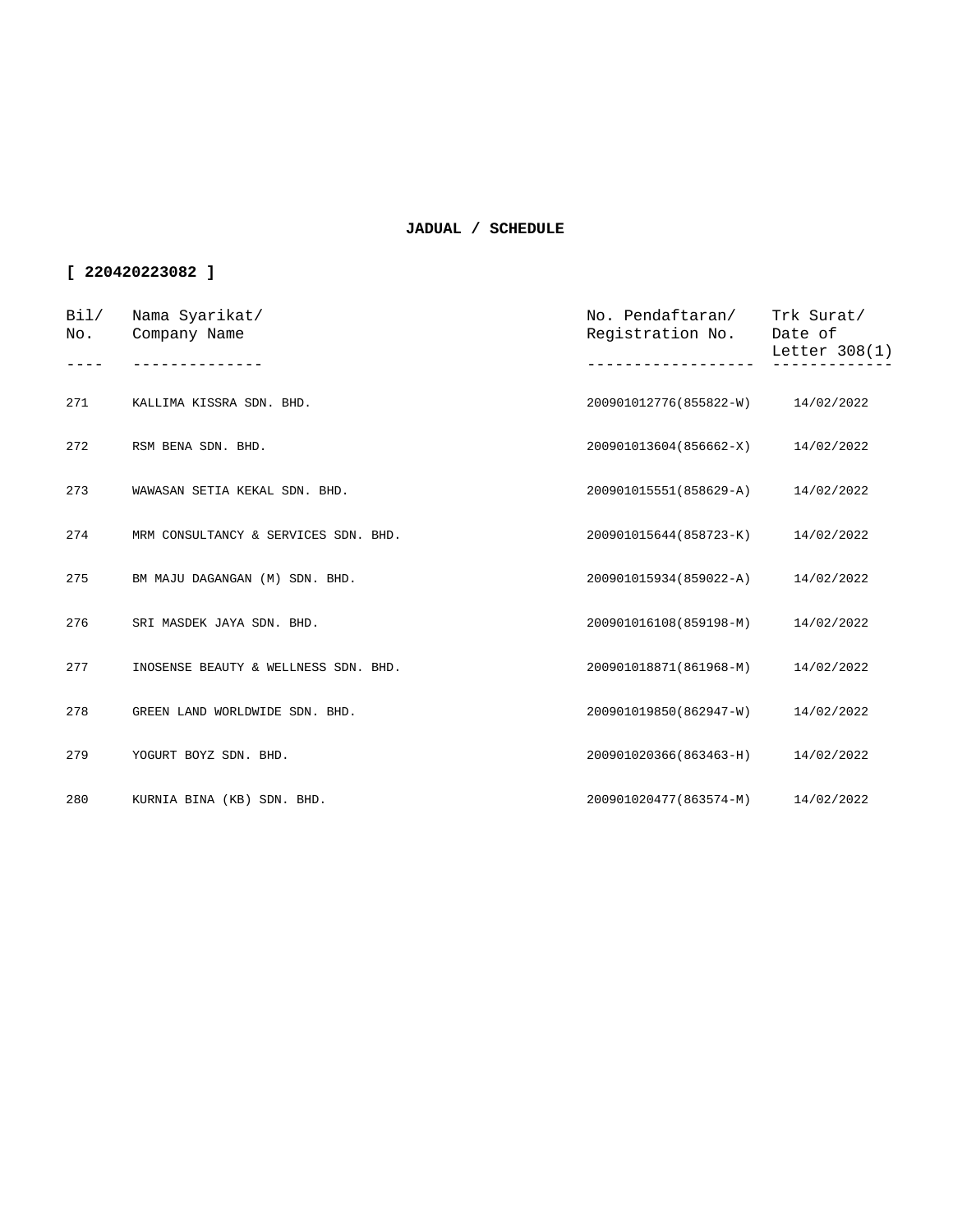| Bi1/<br>No. | Nama Syarikat/<br>Company Name             | No. Pendaftaran/<br>Registration No. | Trk Surat/<br>Date of<br>Letter $308(1)$ |
|-------------|--------------------------------------------|--------------------------------------|------------------------------------------|
|             |                                            |                                      |                                          |
| 281         | GP ENTERPRISE SDN. BHD.                    | 200901021861(864958-U)               | 14/02/2022                               |
| 282         | VEHARI MOTORS SDN. BHD.                    | 200901021898(864995-A)               | 14/02/2022                               |
| 283         | MOMENTUM WELLNESS SDN. BHD.                | 200901023559(866658-K)               | 14/02/2022                               |
| 284         | GK EPS SOLUTIONS SDN. BHD.                 | 200901026903(870005-A)               | 14/02/2022                               |
| 285         | BIGPHASE TECHNOLOGY SDN. BHD.              | 200901026930(870032-K)               | 14/02/2022                               |
| 286         | DIEN SIN HUAT RECYCLE PAPER MILL SDN. BHD. | 200901027059(870161-K)               | 14/02/2022                               |
| 287         | UNITED SYSTEMS ENGINEERING SDN. BHD.       | 200901028008(871111-M)               | 14/02/2022                               |
| 288         | AFRA & AIMAN CORPORATION SDN. BHD.         | 200901029359(872464-D)               | 14/02/2022                               |
| 289         | DECOR MASTER COAT SDN. BHD.                | 200901029631(872736-U)               | 14/02/2022                               |
| 290         | DIAMOND GOLD RESOURCES SDN. BHD.           | 200901031432(874541-A)               | 14/02/2022                               |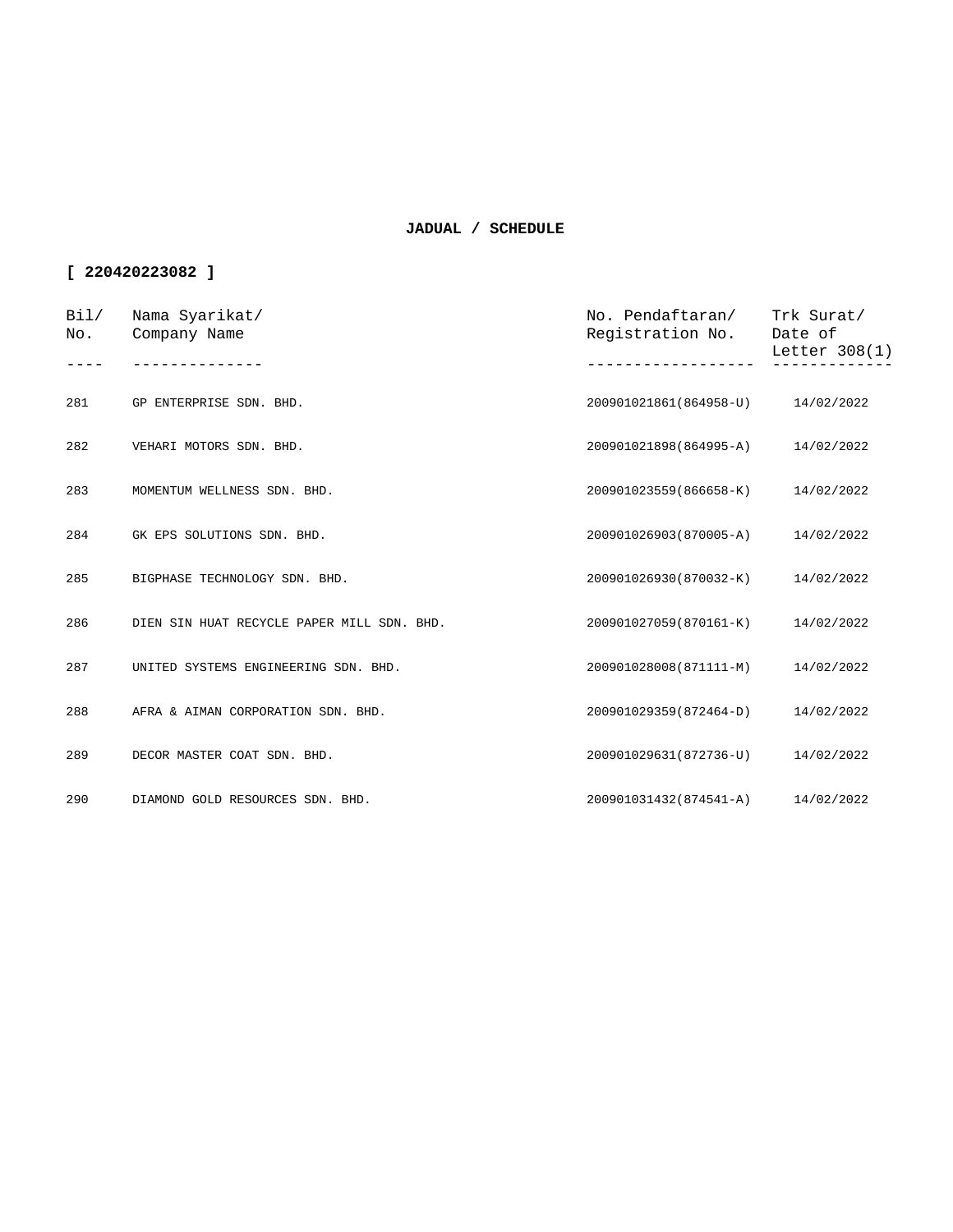| Bi1/<br>No. | Nama Syarikat/<br>Company Name       | No. Pendaftaran/<br>Registration No. | Trk Surat/<br>Date of<br>Letter 308(1) |
|-------------|--------------------------------------|--------------------------------------|----------------------------------------|
| 291         | BUHEMBA MINING SDN. BHD.             | 200901031796(874906-K)               | 14/02/2022                             |
| 292         | POWERBRASS SOLUTIONS SDN. BHD.       | 200901032047(875157-M)               | 14/02/2022                             |
| 293         | HISBRO SDN. BHD.                     | 200901032146(875256-H)               | 14/02/2022                             |
| 294         | FAJAR WIRAJAYA SDN. BHD.             | 200901032721(875832-U)               | 14/02/2022                             |
| 295         | IPNET TECHNOLOGY SDN. BHD.           | 200901033498(876611-U)               | 14/02/2022                             |
| 296         | 3T TRAVEL & TOURS SDN. BHD.          | 200901033553(876666-T)               | 14/02/2022                             |
| 297         | GALAXY MARBLE GRANITE SDN. BHD.      | 200901034107(877220-H)               | 14/02/2022                             |
| 298         | URBANISLAND EXPLORER SDN. BHD.       | 200901034629(877738-W)               | 14/02/2022                             |
| 299         | SKYART MEDIA & ADVERTISING SDN. BHD. | 200901037066(880196-H)               | 14/02/2022                             |
| 300         | PRIMATREK SDN. BHD.                  | 200901037226(880357-M)               | 14/02/2022                             |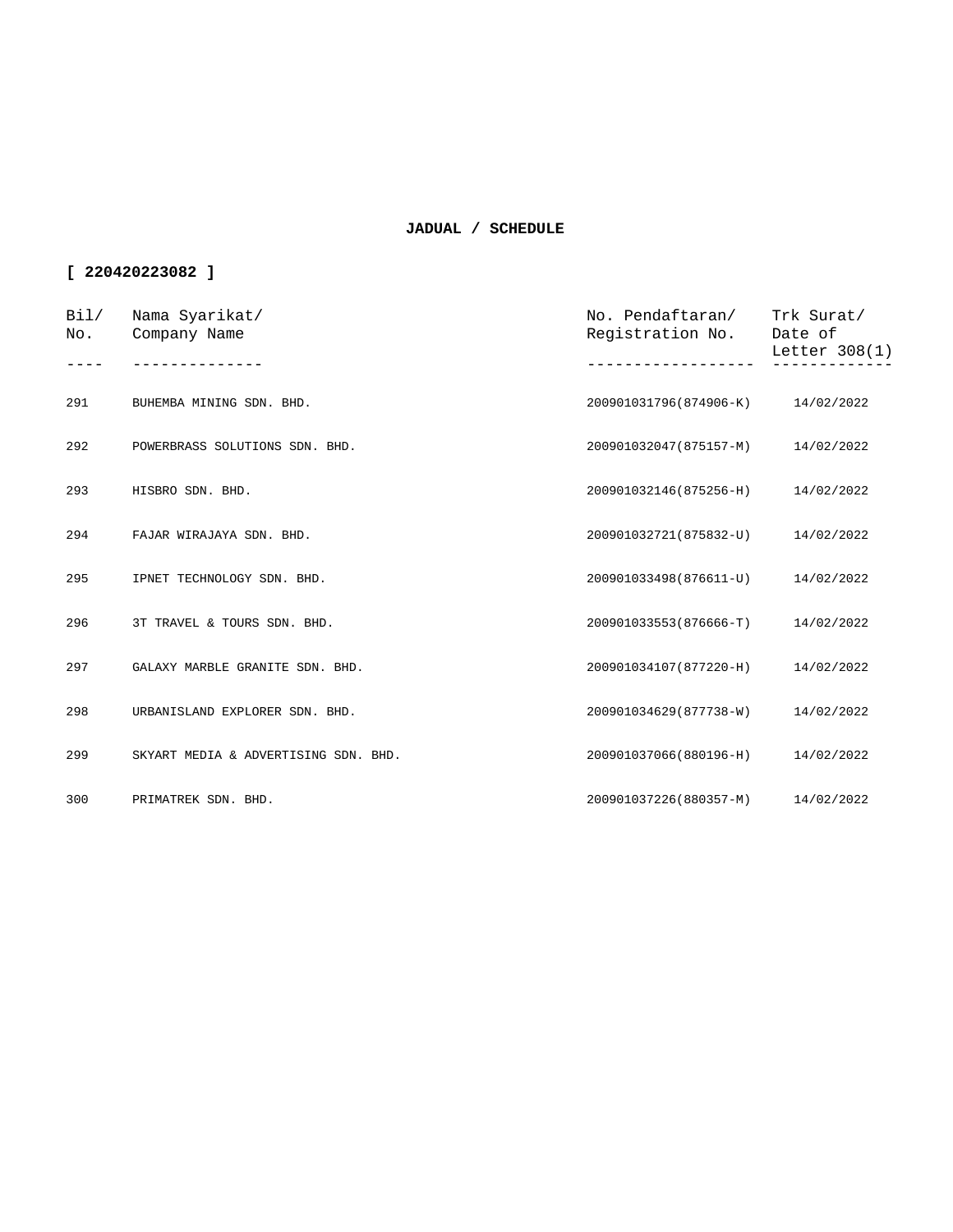| Bi1/<br>No. | Nama Syarikat/<br>Company Name       | No. Pendaftaran/<br>Registration No. | Trk Surat/<br>Date of<br>Letter 308(1) |
|-------------|--------------------------------------|--------------------------------------|----------------------------------------|
|             |                                      |                                      |                                        |
| 301         | KIRANA DELIMA SDN. BHD.              | 200901037958(881088-T)               | 14/02/2022                             |
| 302         | JTM CONSULTANCY & SERVICES SDN. BHD. | 200901038652(881785-T)               | 14/02/2022                             |
| 303         | RICH GENESIS SDN. BHD.               | 200901038944(882079-W)               | 14/02/2022                             |
| 304         | FARAH OPTOMETRIST SDN. BHD.          | 200901039050(882186-P)               | 14/02/2022                             |
| 305         | CWT DESIGN & BUILD (JOHOR) SDN. BHD. | 200901039787(882930-V)               | 14/02/2022                             |
| 306         | LIK FOONG GAS SDN. BHD.              | 200901039860(883004-T)               | 14/02/2022                             |
| 307         | MELAI FARIBA INTERNATIONAL SDN. BHD. | 201001000115(884681-A)               | 14/02/2022                             |
| 308         | SUN FLOURISH SDN. BHD.               | 201001000697(885269-X)               | 14/02/2022                             |
| 309         | MAPLE REIGN SDN. BHD.                | 201001002627(887207-D)               | 14/02/2022                             |
| 310         | VISAGE SOLUTIONS SDN. BHD.           | 201001004203(888793-D)               | 14/02/2022                             |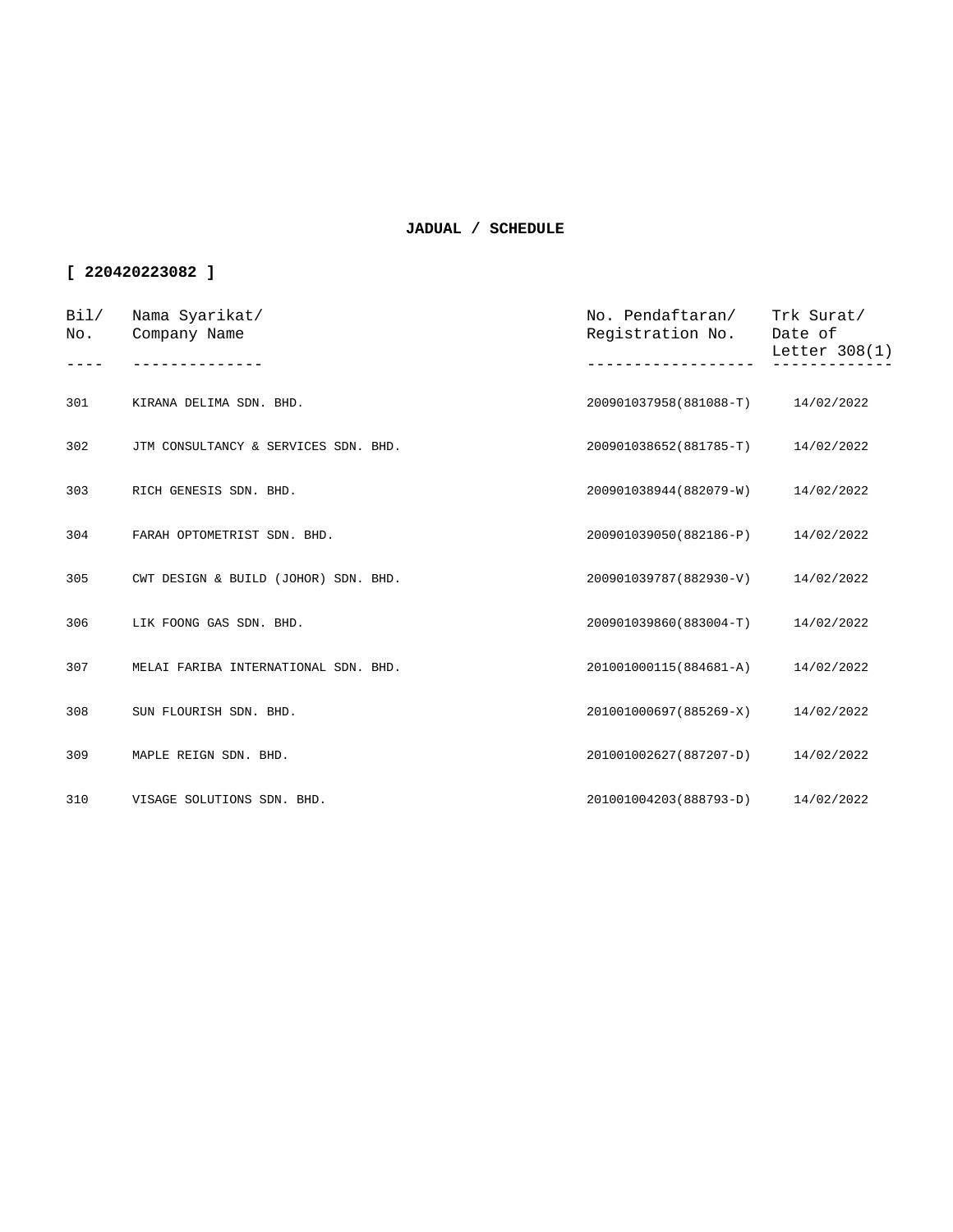| Bi1/<br>No. | Nama Syarikat/<br>Company Name      | No. Pendaftaran/<br>Registration No. | Trk Surat/<br>Date of<br>Letter $308(1)$ |
|-------------|-------------------------------------|--------------------------------------|------------------------------------------|
|             |                                     |                                      |                                          |
| 311         | SINAR GLOBAL ENGINEERING SDN. BHD.  | 201001004448(889060-M) 14/02/2022    |                                          |
| 312         | CAMPBELL ENGINEERING SDN. BHD.      | 201001004481(889096-K)               | 14/02/2022                               |
| 313         | RADICAL CHASSIS SOLUTIONS SDN. BHD. | 201001004951(889566-K)               | 14/02/2022                               |
| 314         | RAW WORLD SDN. BHD.                 | 201001006783(891402-U)               | 14/02/2022                               |
| 315         | AD OIL & GAS SDN. BHD.              | 201001007422(892043-T)               | 14/02/2022                               |
| 316         | WISTANIA SERVICES SDN. BHD.         | 201001011027(895687-W)               | 14/02/2022                               |
| 317         | BUDI PINTAR SDN. BHD.               | 201001011165(895825-D)               | 14/02/2022                               |
| 318         | SINARAN MERIAH SDN. BHD.            | 201001011184(895844-P)               | 14/02/2022                               |
| 319         | MEADOW DELIGHT SDN. BHD.            | 201001011946(896609-T)               | 14/02/2022                               |
| 320         | HARMONI NADI WARISAN SDN. BHD.      | 201001014026(898260-P)               | 14/02/2022                               |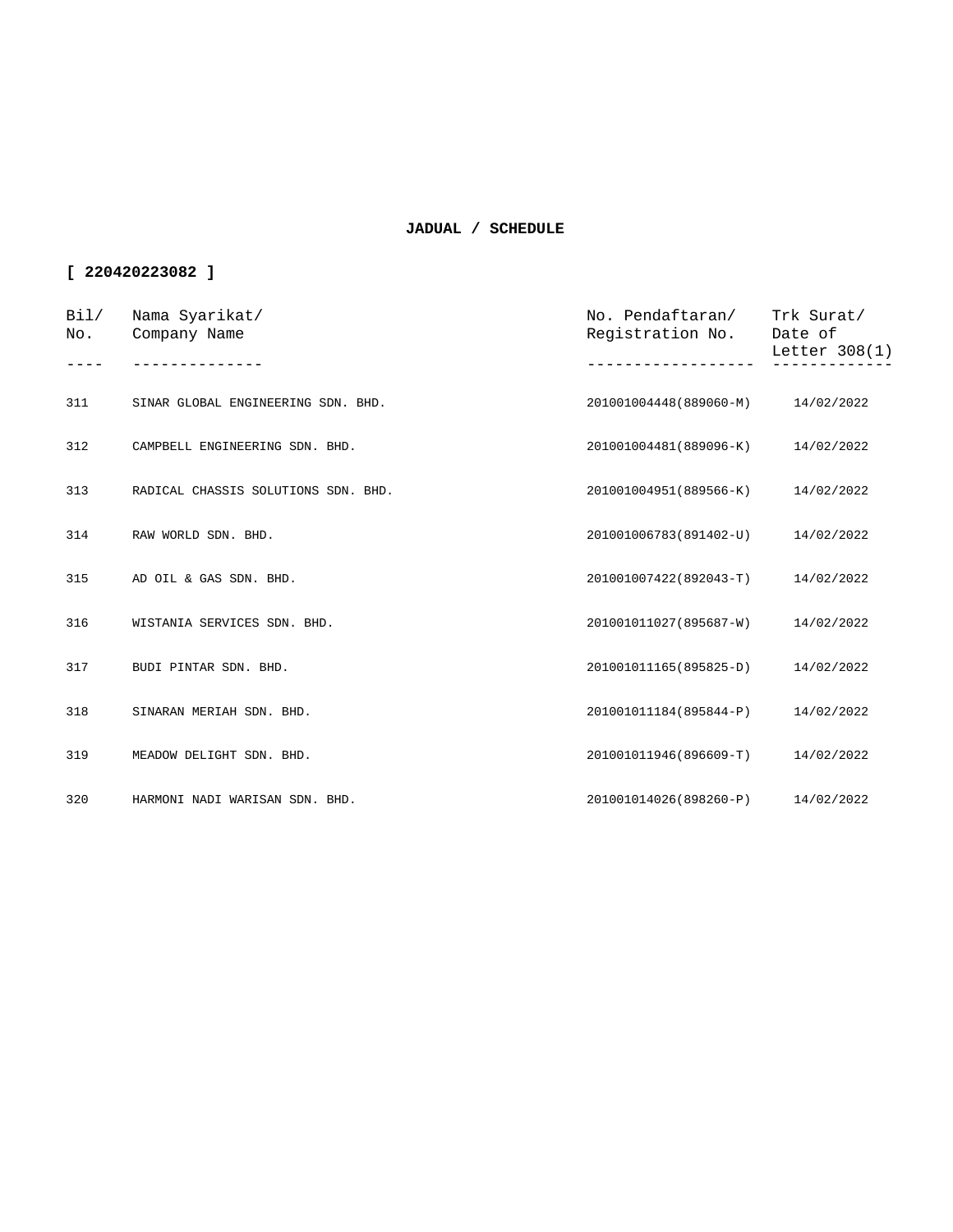| Bi1/<br>No. | Nama Syarikat/<br>Company Name                             | No. Pendaftaran/<br>Registration No. | Trk Surat/<br>Date of<br>Letter $308(1)$ |
|-------------|------------------------------------------------------------|--------------------------------------|------------------------------------------|
|             |                                                            |                                      |                                          |
| 321         | KENCORP SDN. BHD.                                          | 201001015619(899860-D)               | 14/02/2022                               |
| 322         | KC ESON ENTERPRISE SDN. BHD.                               | 201001016685(900387-U)               | 14/02/2022                               |
| 323         | SERI ARAB SDN. BHD.                                        | 201001017329(901032-H)               | 14/02/2022                               |
| 324         | ALPINE APPENDIX SDN. BHD.                                  | 201001018694(902401-U)               | 14/02/2022                               |
| 325         | SWEDISH LIFESTYLE SDN. BHD.                                | 201001019989(903726-U)               | 14/02/2022                               |
| 326         | INNOVATIVE CENTURY SDN. BHD.                               | 201001021828(905598-X)               | 14/02/2022                               |
| 327         | MEJIN MACHINERY SDN. BHD.                                  | 201001027239(911158-W)               | 14/02/2022                               |
| 328         | ORIENTAL CIVILIZATION ARTS WORLDWIDE DEVELOPMENT SDN. BHD. | 201001027262(911181-V)               | 14/02/2022                               |
| 329         | SOUTH WORLD CAPITAL SDN. BHD.                              | 201001027587(911506-D)               | 14/02/2022                               |
| 330         | PENGANGKUTAN ANDROID SDN. BHD.                             | 201001027973(911892-V)               | 14/02/2022                               |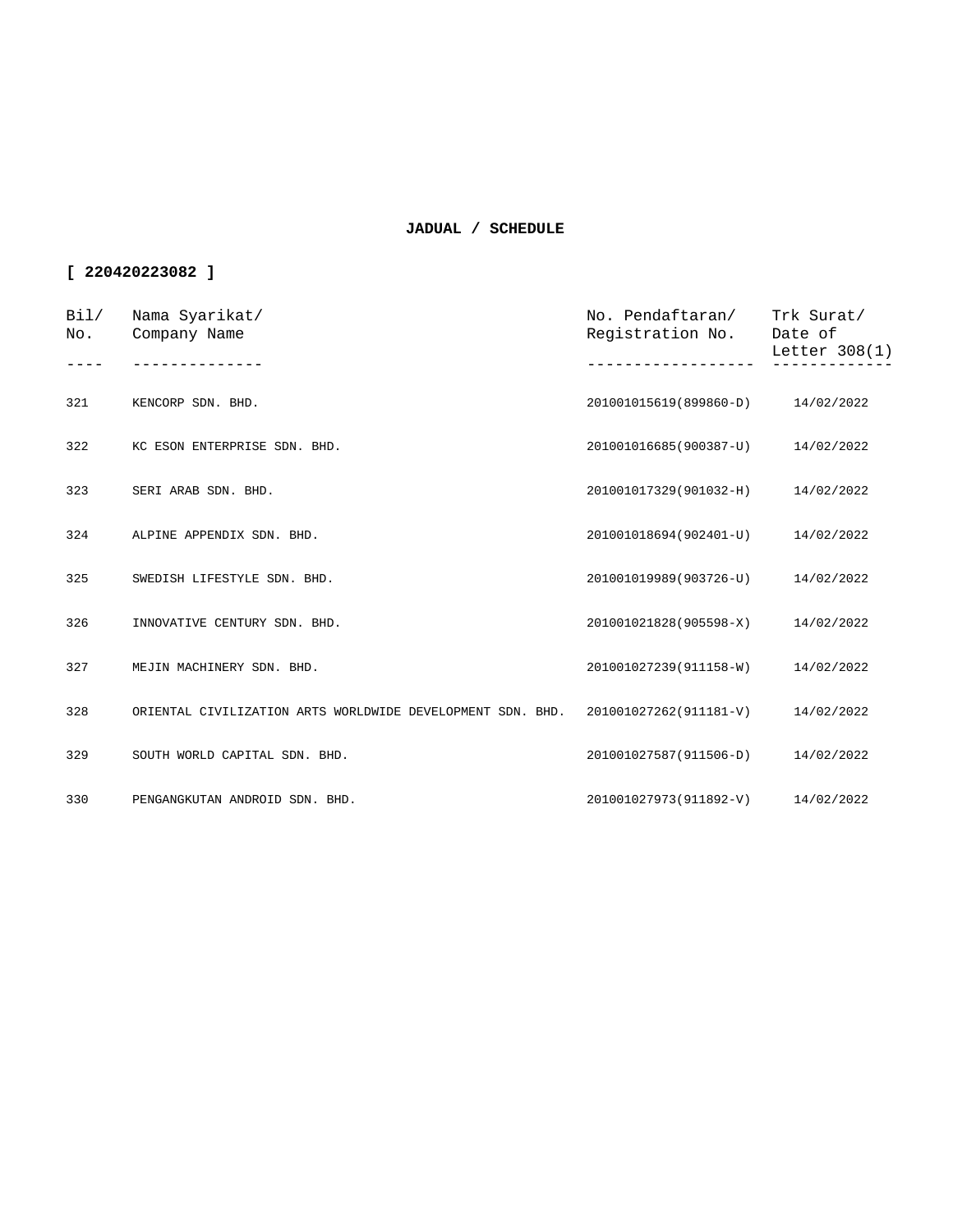| Bi1/<br>No. | Nama Syarikat/<br>Company Name   | No. Pendaftaran/<br>Registration No. | Trk Surat/<br>Date of<br>Letter $308(1)$ |
|-------------|----------------------------------|--------------------------------------|------------------------------------------|
| 331         | ROZARA ENGINEERING (M) SDN. BHD. | 201001028068(911987-V)               | 14/02/2022                               |
| 332         | SECRET INNOVATION SDN. BHD.      | 201001028863(912783-V)               | 14/02/2022                               |
| 333         | SEFCO8 (M) SDN. BHD.             | 201001028982(912902-A)               | 14/02/2022                               |
| 334         | ROSY ORGANIC SDN. BHD.           | 201001029130(913050-P)               | 14/02/2022                               |
| 335         | LIMA WORLD GLORY SDN. BHD.       | 201001029154(913074-U)               | 14/02/2022                               |
| 336         | GIFT PLUS SDN. BHD.              | 201001029569(913490-T)               | 14/02/2022                               |
| 337         | LANDVIEW DEVELOPMENT SDN. BHD.   | 201001029828(913748-X)               | 14/02/2022                               |
| 338         | GRAND SHINE SDN. BHD.            | 201001030803(914724-W)               | 14/02/2022                               |
| 339         | MYRIDE AUTO WORKS SDN. BHD.      | 201001030902(914823-K)               | 14/02/2022                               |
| 340         | GATOMLAND SDN. BHD.              | 201001031221(915144-X) 14/02/2022    |                                          |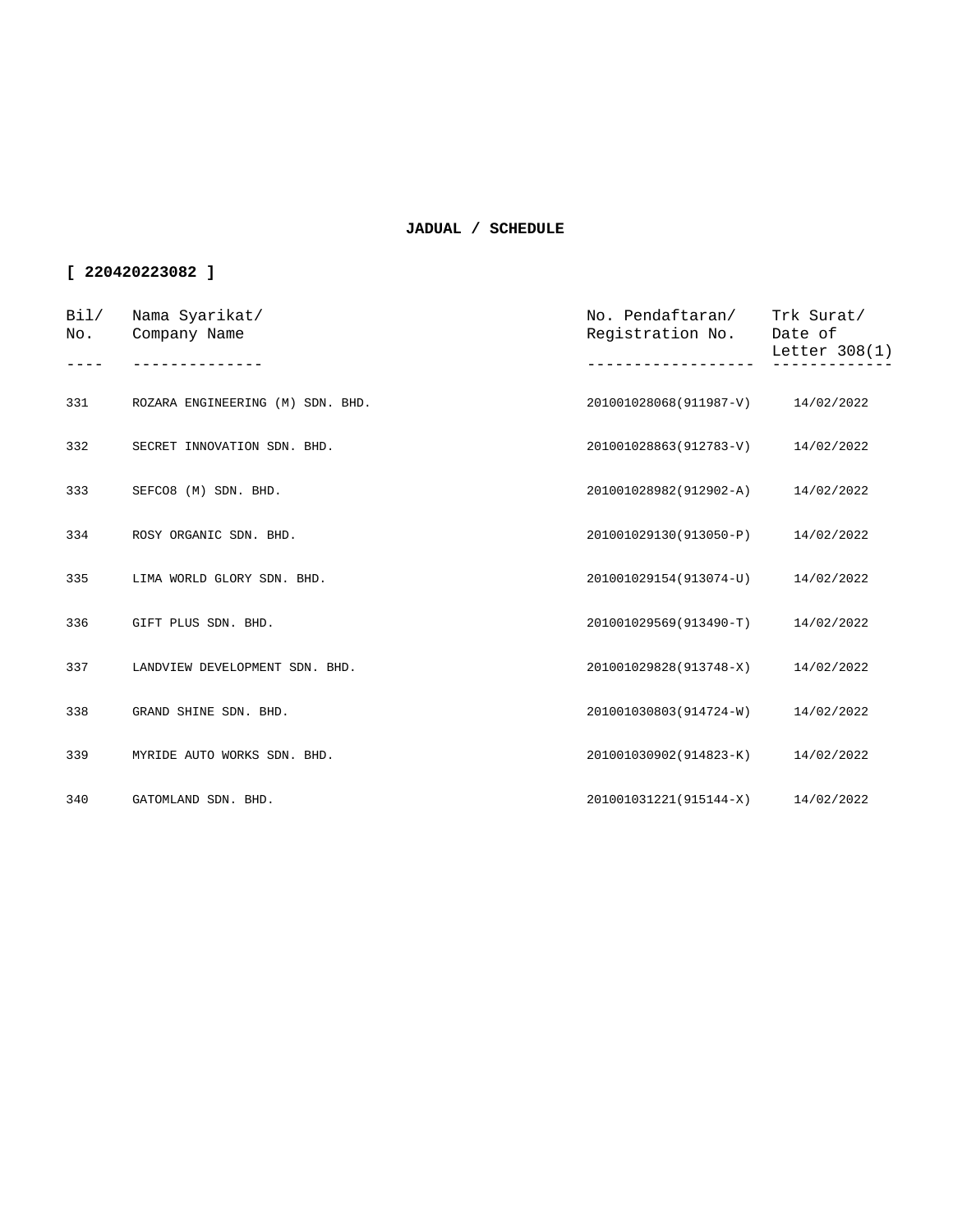| Bil/<br>No. | Nama Syarikat/<br>Company Name           | No. Pendaftaran/<br>Registration No. | Trk Surat/<br>Date of<br>Letter 308(1) |
|-------------|------------------------------------------|--------------------------------------|----------------------------------------|
| 341         | IONY IONY SDN. BHD.                      | 201001031585(915508-A) 15/02/2022    |                                        |
|             |                                          |                                      |                                        |
| 342         | JPD PETROLEUM SYNERGY SDN. BHD.          | 201001033257(917180-P)               | 15/02/2022                             |
| 343         | EUROASIA NETWORK (M) SDN. BHD.           | 201001033451(917374-M)               | 15/02/2022                             |
| 344         | MINT POPS SDN. BHD.                      | 201001033456(917379-K)               | 15/02/2022                             |
| 345         | INTERNATIONAL COACHING CONSULT SDN. BHD. | 201001034215(918138-T)               | 15/02/2022                             |
| 346         | NUGA BEST (TELUK INTAN) SDN. BHD.        | 201001034452(918375-A)               | 15/02/2022                             |
| 347         | POWER BASTION SDN. BHD.                  | 201001034599(918522-D)               | 15/02/2022                             |
| 348         | REVOLVE WE SDN. BHD.                     | 201001035260(919183-V)               | 15/02/2022                             |
| 349         | BEEJAQ SDN. BHD.                         | 201001037182(921105-T)               | 15/02/2022                             |
| 350         | SEMARAK BANGSA SDN. BHD.                 | 201001038118(922042-M)               | 15/02/2022                             |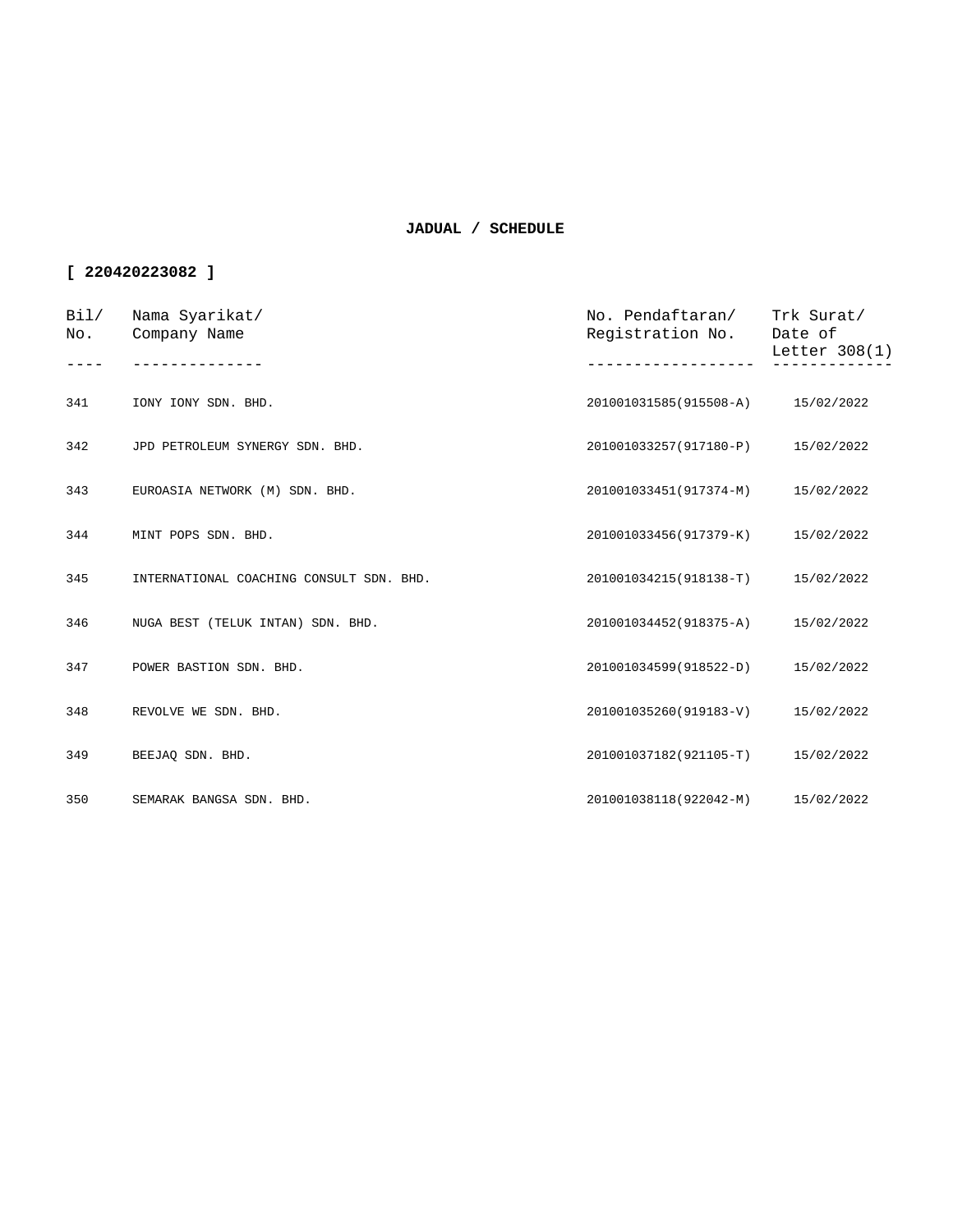| Bi1/<br>No. | Nama Syarikat/<br>Company Name   | No. Pendaftaran/<br>Registration No. | Trk Surat/<br>Date of<br>Letter $308(1)$ |
|-------------|----------------------------------|--------------------------------------|------------------------------------------|
|             |                                  |                                      |                                          |
| 351         | BMK BIOMASS (MALAYSIA) SDN. BHD. | 201001038227(922151-D)               | 15/02/2022                               |
| 352         | ZHILIANG RESOURCES SDN. BHD.     | 201001038257(922181-V)               | 15/02/2022                               |
| 353         | CYPHORIX SDN. BHD.               | 201001039173(923097-W)               | 15/02/2022                               |
| 354         | PEAK SCIENCE SDN. BHD.           | 201001039376(923300-U)               | 15/02/2022                               |
| 355         | EDA LAB INDUSTRIES SDN. BHD.     | 201001039529(923453-T)               | 15/02/2022                               |
| 356         | NUGA BEST (KAMPAR) SDN. BHD.     | 201001042739(926667-D)               | 15/02/2022                               |
| 357         | TIRAJEH TRADING SDN. BHD.        | 201101000582(928716-H)               | 15/02/2022                               |
| 358         | SHANSHRI CAPITAL SDN. BHD.       | 201101003969(932109-U)               | 15/02/2022                               |
| 359         | NEWSTON MINING SDN. BHD.         | 201101003998(932138-W)               | 15/02/2022                               |
| 360         | BINA AGRO TEGUH SDN. BHD.        | 201101004952(933093-X)               | 15/02/2022                               |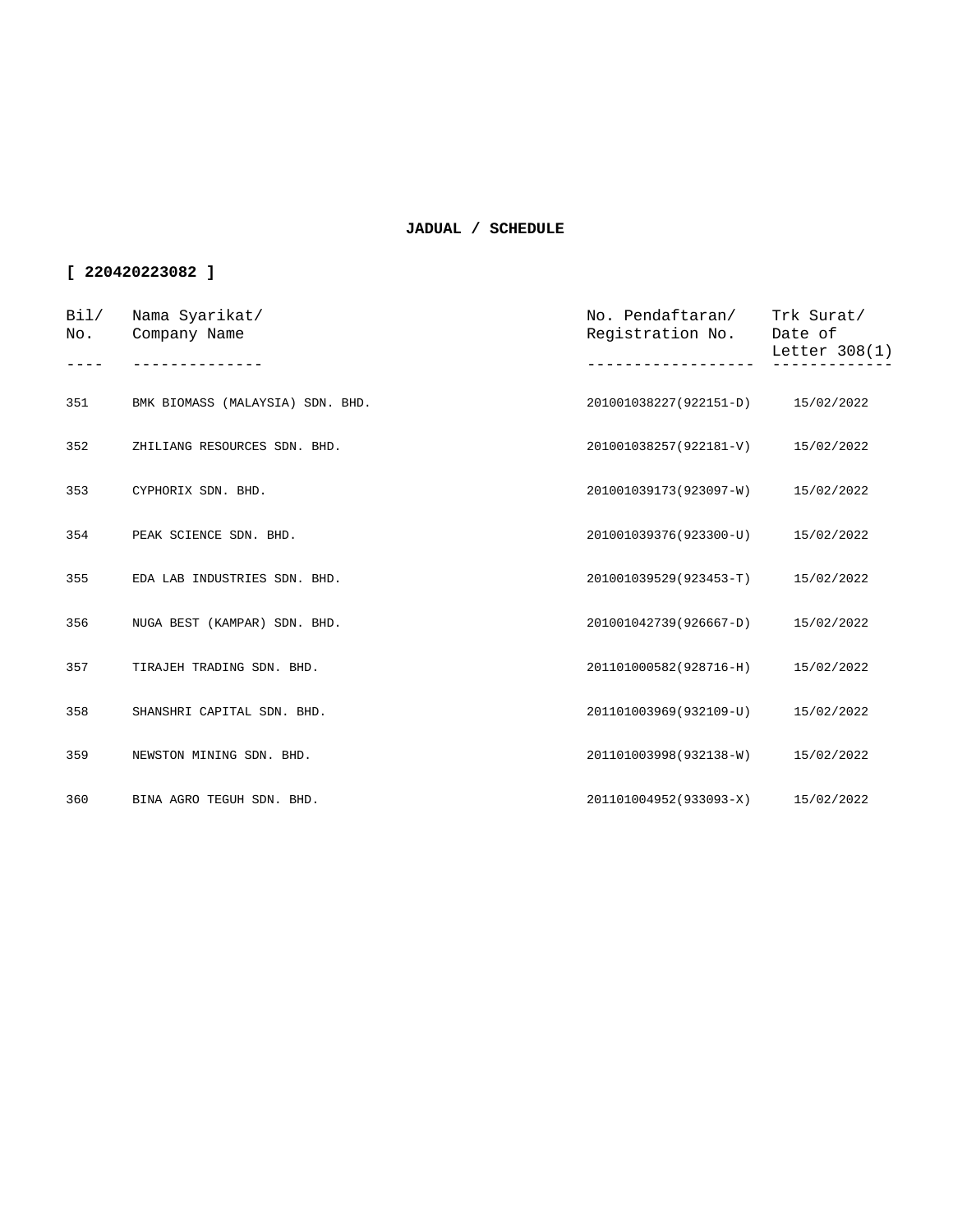| Bil/<br>No. | Nama Syarikat/<br>Company Name                   | No. Pendaftaran/<br>Registration No. | Trk Surat/<br>Date of<br>Letter 308(1) |
|-------------|--------------------------------------------------|--------------------------------------|----------------------------------------|
|             |                                                  |                                      |                                        |
| 361         | FERROSI TECHNOLOGIES SDN. BHD.                   | 201101005676(933818-H) 15/02/2022    |                                        |
| 362         | R2 BUMI RESOURCES SDN. BHD.                      | 201101006076(934220-V)               | 15/02/2022                             |
| 363         | MY RCS CONSULTANTS SDN. BHD.                     | 201101007102(935240-V)               | 15/02/2022                             |
| 364         | COMPREHENSIVE TRAINING AND CONSULTANCY SDN. BHD. | 201101007430(935568-T)               | 15/02/2022                             |
| 365         | C & C LW MALAYSIA SDN. BHD.                      | 201101007442(935580-D)               | 15/02/2022                             |
| 366         | BRUCONN SDN. BHD.                                | 201101007545(935683-T)               | 15/02/2022                             |
| 367         | MATANG GEMILANG SDN. BHD.                        | 201101008412(936551-V)               | 15/02/2022                             |
| 368         | PALMY RESOURCES SDN. BHD.                        | 201101008758(936897-X)               | 15/02/2022                             |
| 369         | GLITTERING LIFESTYLE SDN. BHD.                   | 201101010040(938179-W)               | 15/02/2022                             |
| 370         | PES SYNERGY SDN. BHD.                            | 201101011659(939792-A)               | 15/02/2022                             |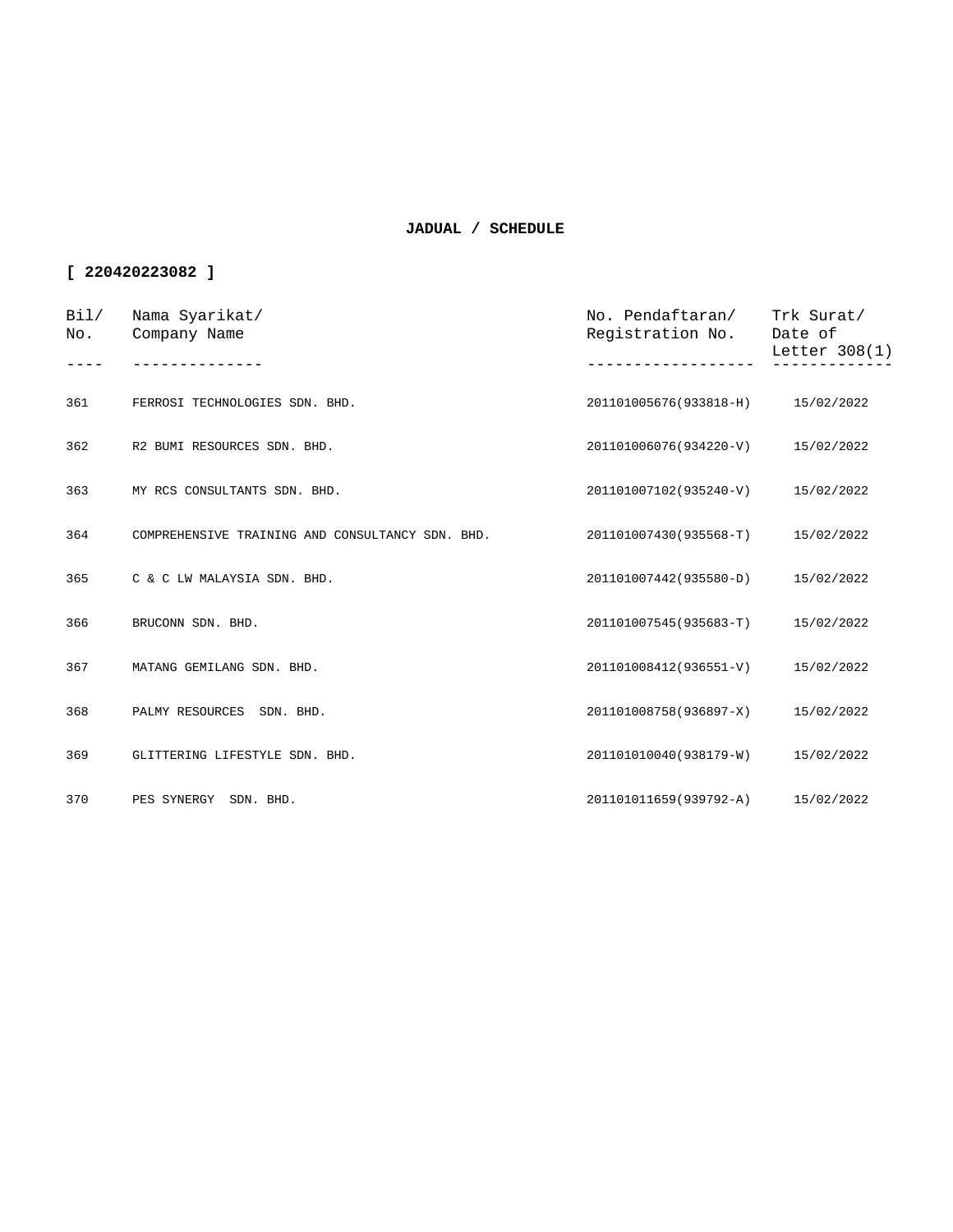| Bi1/<br>No. | Nama Syarikat/<br>Company Name          | No. Pendaftaran/<br>Registration No. | Trk Surat/<br>Date of<br>Letter $308(1)$ |
|-------------|-----------------------------------------|--------------------------------------|------------------------------------------|
|             |                                         |                                      |                                          |
| 371         | ILHAM UTAMA RESOURCES SDN. BHD.         | 201101013655(941795-U) 15/02/2022    |                                          |
| 372         | GORGEOUS BOUTIQUE SDN. BHD.             | 201101014030(942170-K)               | 15/02/2022                               |
| 373         | AYERLAND HERITAGE SDN. BHD.             | 201101014032(942172-V)               | 15/02/2022                               |
| 374         | RHJ SDN. BHD.                           | 201101014421(942561-V)               | 15/02/2022                               |
| 375         | BRAND CATALYST SDN. BHD.                | 201101015199(943333-X)               | 15/02/2022                               |
| 376         | PERSONA SEMANGAT MEGAH DAGANG SDN. BHD. | 201101015439(943573-T)               | 15/02/2022                               |
| 377         | ALMASHAREB TRADING SDN. BHD.            | 201101015866(944000-X)               | 15/02/2022                               |
| 378         | EXTRA TIME SDN. BHD.                    | 201101017050(945186-A)               | 15/02/2022                               |
| 379         | NEWFORCE TECHNOLOGY SDN. BHD.           | 201101017615(945751-U)               | 15/02/2022                               |
| 380         | DEFINASI GEMILANG SDN. BHD.             | 201101018526(946662-A)               | 15/02/2022                               |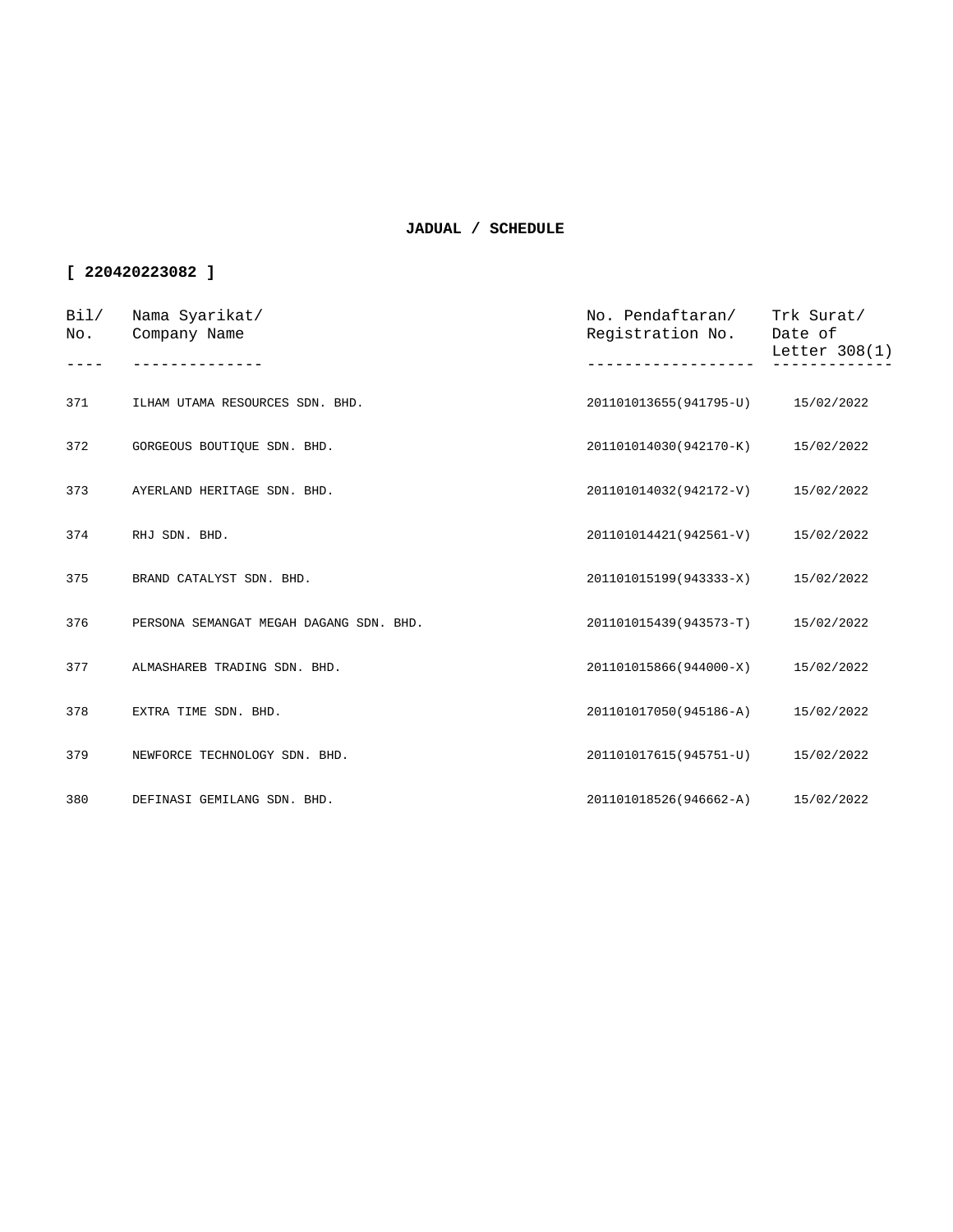| Bil/<br>No. | Nama Syarikat/<br>Company Name           | No. Pendaftaran/<br>Registration No. | Trk Surat/<br>Date of<br>Letter 308(1) |
|-------------|------------------------------------------|--------------------------------------|----------------------------------------|
|             |                                          |                                      |                                        |
| 381         | B & W MANUFACTURING INDUSTRIES SDN. BHD. | 201101019393(947526-T) 15/02/2022    |                                        |
| 382         | FAZBUZZ MEDIA SDN. BHD.                  | 201101019957(948091-M)               | 15/02/2022                             |
| 383         | KINGSBRIDGE MASTER BUILDERS SDN. BHD.    | 201101020014(948148-V)               | 15/02/2022                             |
| 384         | CHESTER & KINGSBRIDGE (M) SDN. BHD.      | 201101020017(948151-V)               | 15/02/2022                             |
| 385         | BELLVANTAGE SDN. BHD.                    | 201101021216(949353-P)               | 15/02/2022                             |
| 386         | H & H GENERATION SDN. BHD.               | 201101021931(950070-H)               | 15/02/2022                             |
| 387         | UNIVERSAL WISDOM SDN. BHD.               | 201101024327(952463-P)               | 15/02/2022                             |
| 388         | DKL TRADE INTERNATIONAL SDN. BHD.        | 201101024747(952883-P)               | 15/02/2022                             |
| 389         | NU MARKETPLACE MARKETING SDN. BHD.       | 201101026090(954226-D)               | 15/02/2022                             |
| 390         | COMO FABRICS SDN. BHD.                   | 201101026159(954295-H)               | 15/02/2022                             |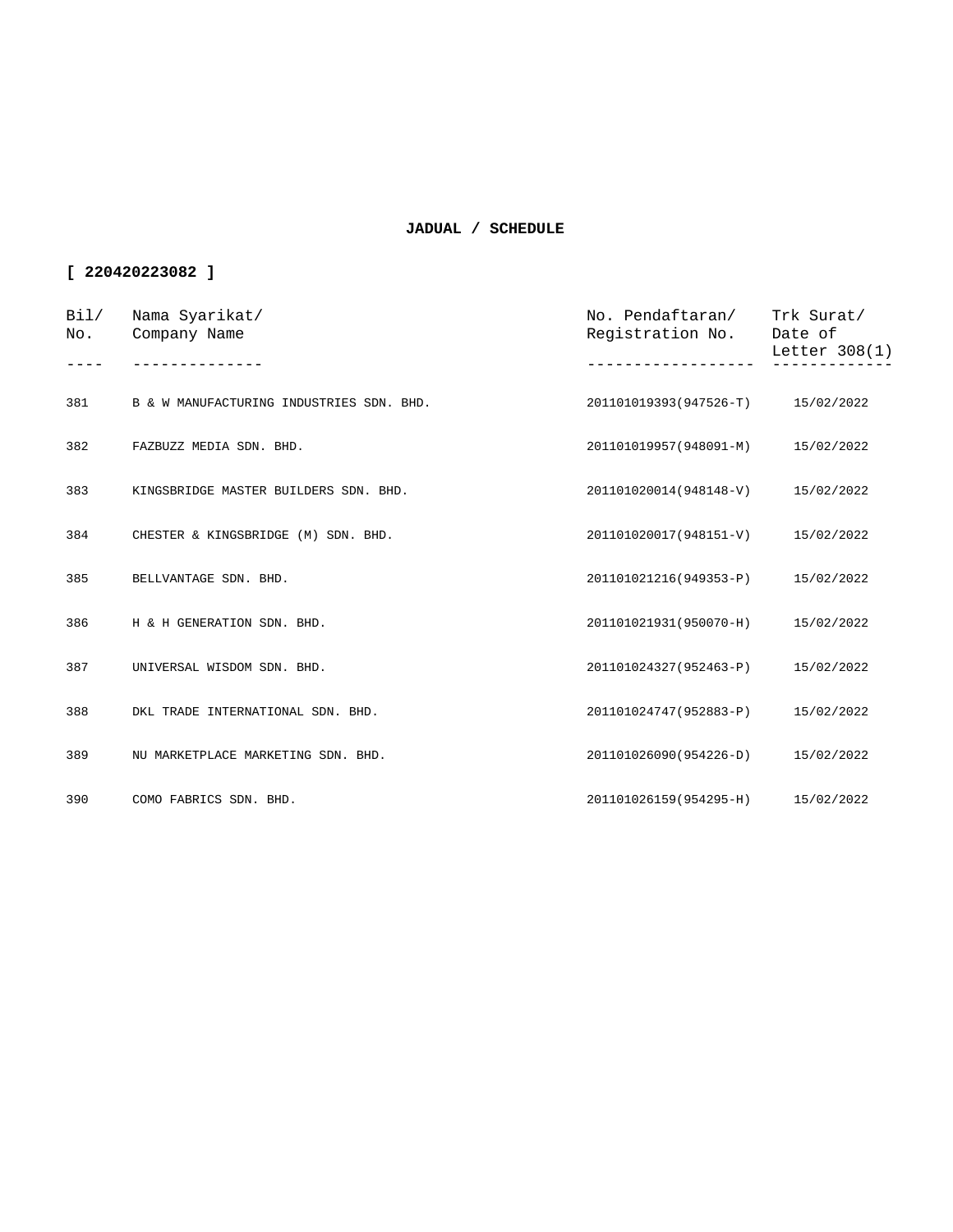| Bi1/<br>No. | Nama Syarikat/<br>Company Name  | No. Pendaftaran/<br>Registration No. | Trk Surat/<br>Date of<br>Letter 308(1) |
|-------------|---------------------------------|--------------------------------------|----------------------------------------|
|             |                                 |                                      |                                        |
| 391         | SENTIASA SAWIT SDN. BHD.        | 201101027200(955335-T) 15/02/2022    |                                        |
| 392         | BIOTIVITY SDN. BHD.             | 201101028723(956858-W)               | 15/02/2022                             |
| 393         | ELUSYS SDN. BHD.                | 201101028999(957134-T)               | 15/02/2022                             |
| 394         | ANTS TECHNOLOGY SDN. BHD.       | 201101029021(957156-V)               | 15/02/2022                             |
| 395         | Y GENERATION COACHING SDN. BHD. | 201101029059(957194-M)               | 15/02/2022                             |
| 396         | A A K VISION SDN. BHD.          | 201101030538(958673-X)               | 15/02/2022                             |
| 397         | BRANDED CORNER SDN. BHD.        | 201101030614(958749-H)               | 15/02/2022                             |
| 398         | KUALA LUMPUR STARHILL SDN. BHD. | 201101030720(958855-U)               | 15/02/2022                             |
| 399         | BEWQ ENTERPRISE SDN. BHD.       | 201101031484(959619-D)               | 15/02/2022                             |
| 400         | CCL LOGISTICS (M) SDN. BHD.     | 201101031981(960116-X)               | 15/02/2022                             |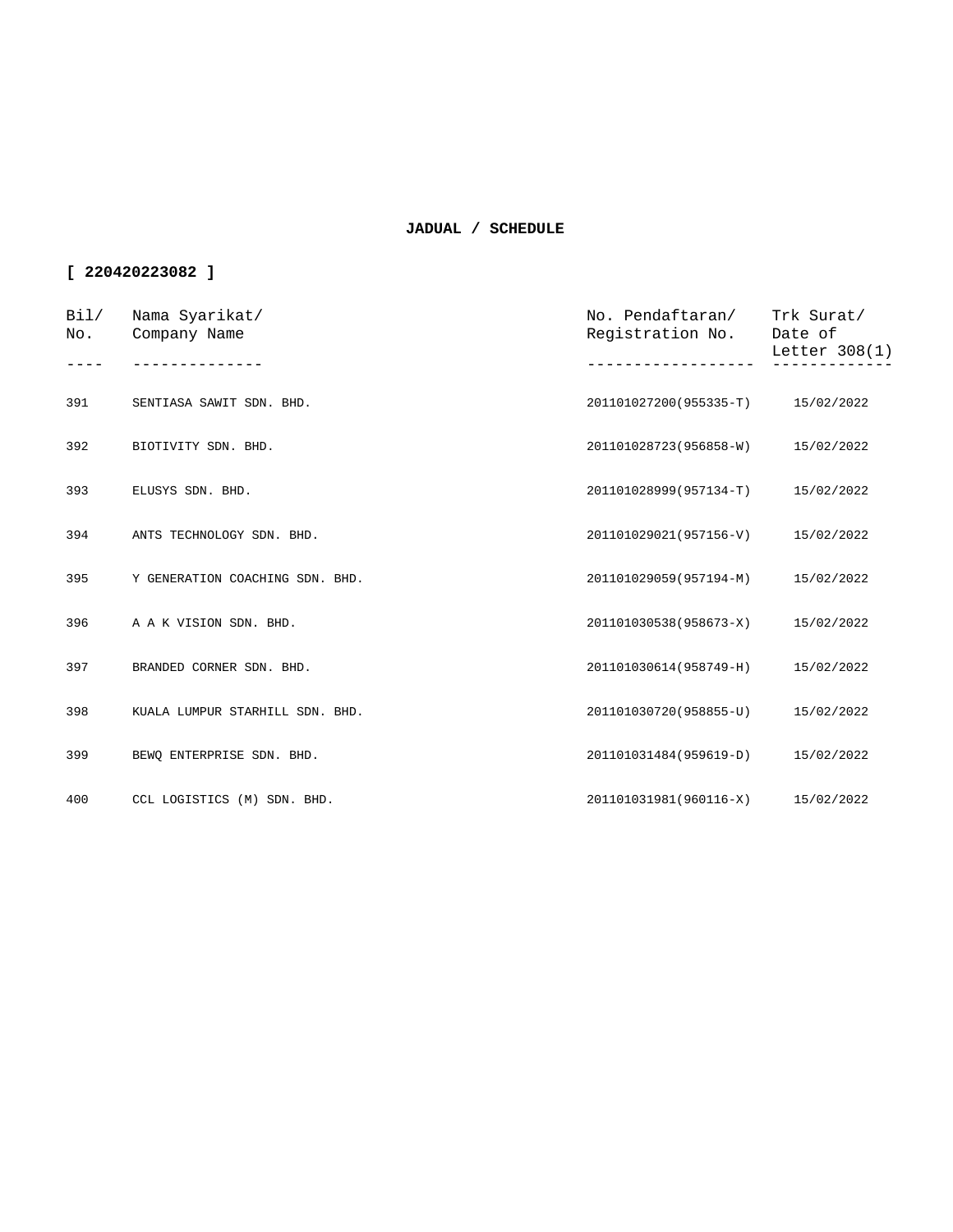| Bi1/<br>No. | Nama Syarikat/<br>Company Name        | No. Pendaftaran/ Trk Surat/<br>Registration No. | Date of<br>Letter 308(1) |
|-------------|---------------------------------------|-------------------------------------------------|--------------------------|
|             |                                       |                                                 |                          |
| 401         | CAVENDISH SUPREME SDN. BHD.           | 201101032139(960274-H) 15/02/2022               |                          |
| 402         | INSPACE GROUP SDN. BHD.               | 201101032660(960795-W)                          | 15/02/2022               |
| 403         | WATER FOR HUMANITY SDN. BHD.          | 201101033159(961294-H)                          | 15/02/2022               |
| 404         | CAVENDISH SUMMIT SDN. BHD.            | 201101033182(961317-K)                          | 15/02/2022               |
| 405         | AZ ACHIEVERS SERVICES SDN. BHD.       | 201101033499(961634-M)                          | 15/02/2022               |
| 406         | MAPHINE GLOBAL RESOURCES SDN. BHD.    | 201101033965(962100-U)                          | 15/02/2022               |
| 407         | RDA DIVERSIFIED SDN. BHD.             | 201101034531(962664-V)                          | 15/02/2022               |
| 408         | JUZUR JAWI NETWORK SDN. BHD           | 200401015606(654109-H)                          | 16/02/2022               |
| 409         | SARI PACIFICA PALACE SUITES SDN. BHD. | 200801019938(821250-X)                          | 16/02/2022               |
| 410         | AIRSFREE NETWORK (M) SDN. BHD.        | 200001025642(528249-H)                          | 16/02/2022               |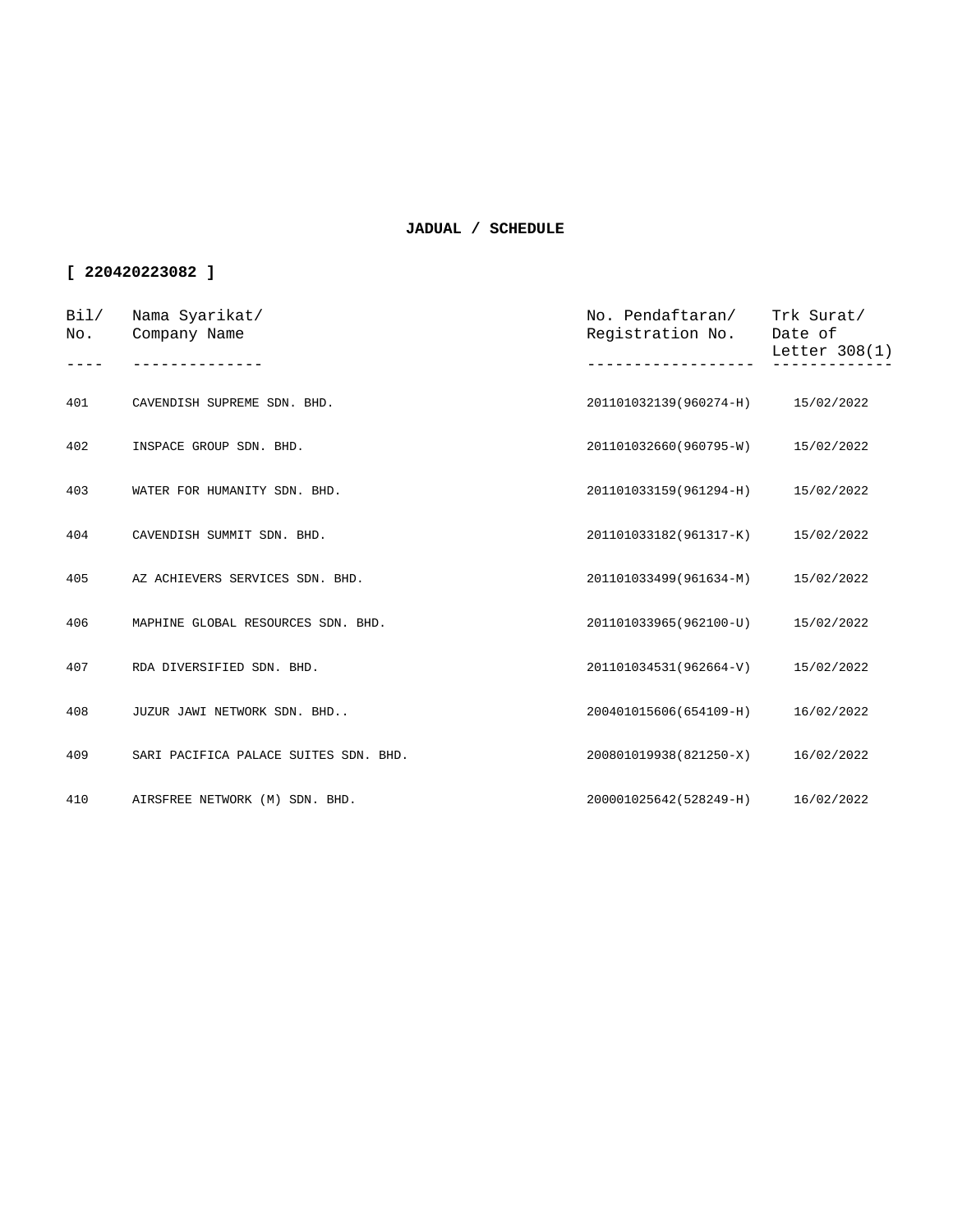| Bil/<br>No. | Nama Syarikat/<br>Company Name          | No. Pendaftaran/<br>Registration No. | Trk Surat/<br>Date of<br>Letter 308(1) |
|-------------|-----------------------------------------|--------------------------------------|----------------------------------------|
|             |                                         |                                      |                                        |
| 411         | RINOTA INDUSTRIES SDN. BHD.             | 199101016413(226725-K) 16/02/2022    |                                        |
| 412         | ORIX VECTOR SDN. BHD.                   | 201101034878(963011-A) 16/02/2022    |                                        |
| 413         | WARNA SERANTAU SDN. BHD.                | 201101035407(963541-V)               | 16/02/2022                             |
| 414         | IROFOUND APPROACH SDN. BHD.             | 201101036048(964182-X)               | 16/02/2022                             |
| 415         | TAJUDDIN HAJI & UMRAH TOURISM SDN. BHD. | 201101036084(964218-U)               | 16/02/2022                             |
| 416         | SENIL MANAGEMENT SOLUTIONS SDN. BHD.    | 201101036966(965100-D)               | 16/02/2022                             |
| 417         | MILESTONE CAPITAL SDN. BHD.             | 201101037779(965913-H)               | 16/02/2022                             |
| 418         | MY VIVA SHOP SDN. BHD.                  | 201101040526(968648-H)               | 16/02/2022                             |
| 419         | MOFIZ TRADE SDN. BHD.                   | 201101040911(969033-V)               | 16/02/2022                             |
| 420         | WISTANIA ENGINEERING SDN. BHD.          | 201101042177(970297-P)               | 16/02/2022                             |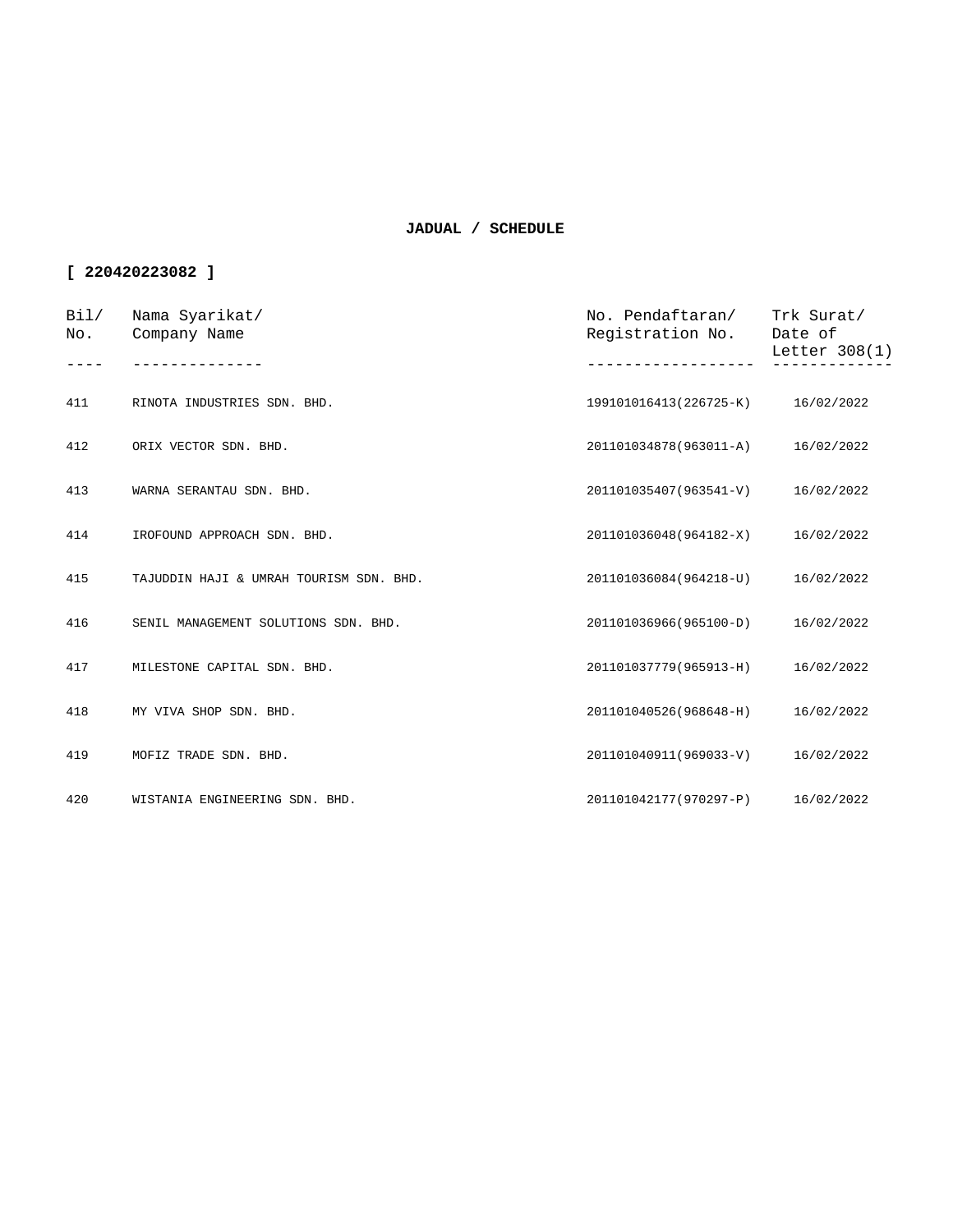| Bi1/<br>No. | Nama Syarikat/<br>Company Name            | No. Pendaftaran/<br>Registration No. | Trk Surat/<br>Date of<br>Letter 308(1) |
|-------------|-------------------------------------------|--------------------------------------|----------------------------------------|
|             |                                           |                                      |                                        |
| 421         | EMPANGAN MAJU SDN. BHD.                   | 201101044400(972520-A) 16/02/2022    |                                        |
| 422         | RCM SMART SERVICES SDN. BHD.              | 201101045152(973272-W)               | 16/02/2022                             |
| 423         | MILLENIUM CAPTURE SDN. BHD.               | 201201003835(977360-V)               | 16/02/2022                             |
| 424         | PELANGI LAGENDA SDN. BHD.                 | 201201003836(977361-D)               | 16/02/2022                             |
| 425         | K B BUSINESS INTERNATIONAL SDN. BHD.      | 201201005578(979103-T)               | 16/02/2022                             |
| 426         | INTEGRITI PROGRESIF SDN. BHD.             | 201201005763(979288-P)               | 16/02/2022                             |
| 427         | MYAACO SDN. BHD.                          | 201201006112(979637-W)               | 16/02/2022                             |
| 428         | PENINSULA SKY SDN. BHD.                   | 201201006215(979740-U)               | 16/02/2022                             |
| 429         | GREEN POINT TRIPLE SEVEN SDN. BHD.        | 201201007388(980908-A)               | 16/02/2022                             |
| 430         | AZ ZUMAR KEMBARA TRAVEL & TOURS SDN. BHD. | 201201007732(981252-P)               | 16/02/2022                             |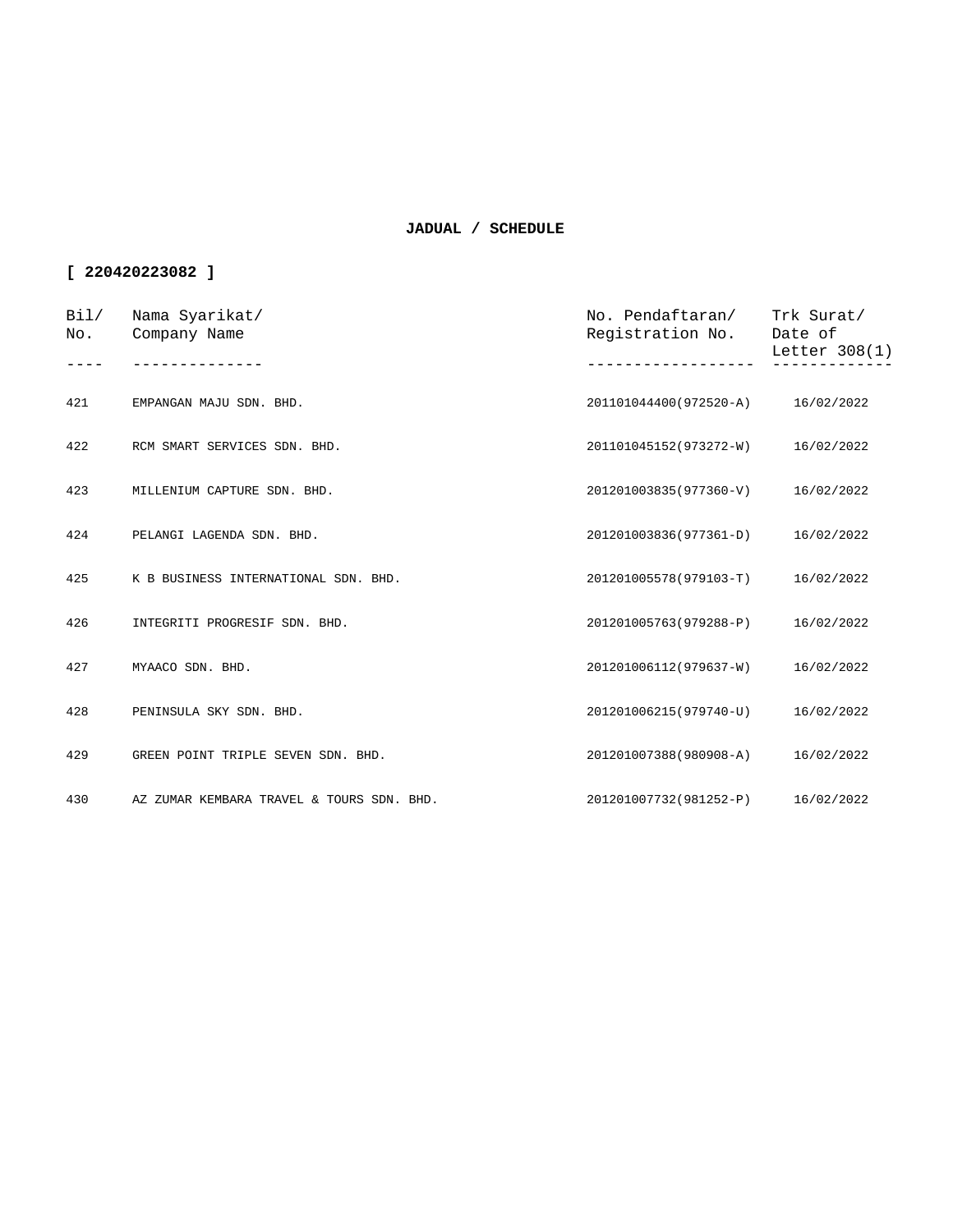| Bi1/<br>No. | Nama Syarikat/<br>Company Name  | No. Pendaftaran/<br>Registration No. | Trk Surat/<br>Date of<br>Letter $308(1)$ |
|-------------|---------------------------------|--------------------------------------|------------------------------------------|
|             |                                 |                                      |                                          |
| 431         | AEA VENTURES HOLDING SDN. BHD.  | 201201008245(981765-D)               | 16/02/2022                               |
| 432         | GOME ENGINEERING SDN. BHD.      | 201201008274(981794-U)               | 16/02/2022                               |
| 433         | JAASIR TRAVEL & TOURS SDN. BHD. | 201201009018(982538-K)               | 16/02/2022                               |
| 434         | LED AUTOWORKS SDN. BHD.         | 201201019107(989252-D)               | 16/02/2022                               |
| 435         | REGALIA WORLD SDN. BHD.         | 201201015748(1001259-W)              | 16/02/2022                               |
| 436         | REGALIA CIRCLE SDN. BHD.        | 201201015750(1001261-X)              | 16/02/2022                               |
| 437         | SERI JELITA GOLDSMITH SDN. BHD. | 201201016164(1001675-M)              | 16/02/2022                               |
| 438         | TERAS KUKUH ABADI SDN. BHD.     | 201201016823(1002334-U)              | 16/02/2022                               |
| 439         | MHH MANJAYES SDN. BHD.          | 201201020216(1004708-T)              | 16/02/2022                               |
| 440         | DESA SEIMBANG SDN. BHD.         | 201201022997(1007489-M)              | 16/02/2022                               |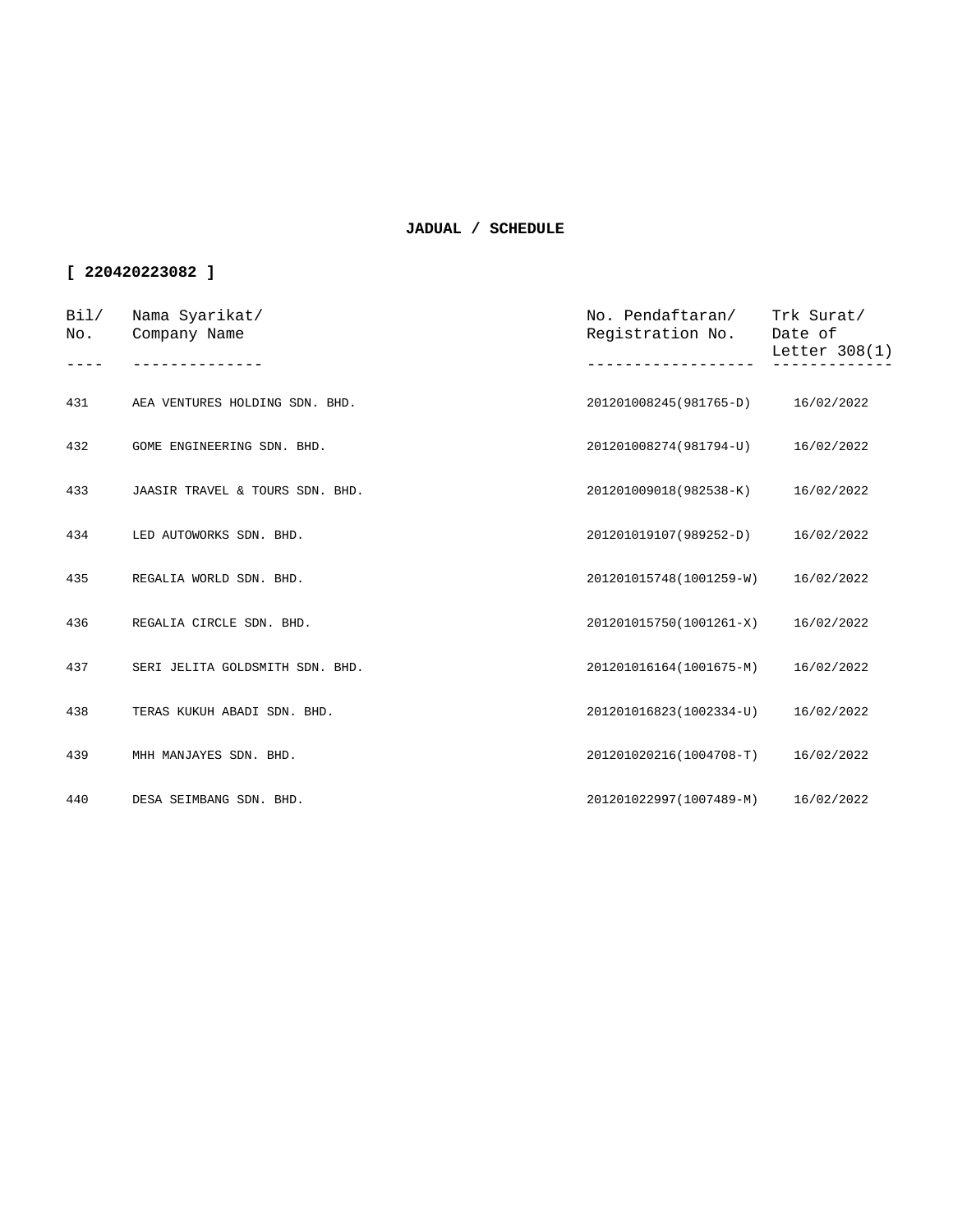| Bi1/<br>No. | Nama Syarikat/<br>Company Name   | No. Pendaftaran/<br>Registration No. | Trk Surat/<br>Date of<br>Letter $308(1)$ |
|-------------|----------------------------------|--------------------------------------|------------------------------------------|
|             |                                  |                                      |                                          |
| 441         | ACTIVE EDUCATIONAL SDN. BHD.     | 201201023033(1007525-M) 16/02/2022   |                                          |
| 442         | YMRM GALLERIA (M) SDN. BHD.      | 201201023172(1007664-V) 16/02/2022   |                                          |
| 443         | AS AUTOMATION SERVICES SDN. BHD. | 201201024101(1008591-A) 16/02/2022   |                                          |
| 444         | RBH SECURITY SDN. BHD.           | 201201026461(1010951-K)              | 16/02/2022                               |
| 445         | AFJ GROUP SDN. BHD.              | 201201027381(1011871-X)              | 16/02/2022                               |
| 446         | AL ZAWAWI INDUSTRIES SDN. BHD.   | 201201027998(1012484-T)              | 16/02/2022                               |
| 447         | HZA TECHNOLOGIES SDN. BHD.       | 201201028090(1012577-M)              | 16/02/2022                               |
| 448         | KF PRIMA OPTIMIS SDN. BHD.       | 201201031250(1015737-M)              | 16/02/2022                               |
| 449         | DNA GLOBAL MARKETING SDN. BHD.   | 201201032143(1016630-P)              | 16/02/2022                               |
| 450         | DESIRE SEVEN SDN. BHD.           | 201201032462(1016950-D) 16/02/2022   |                                          |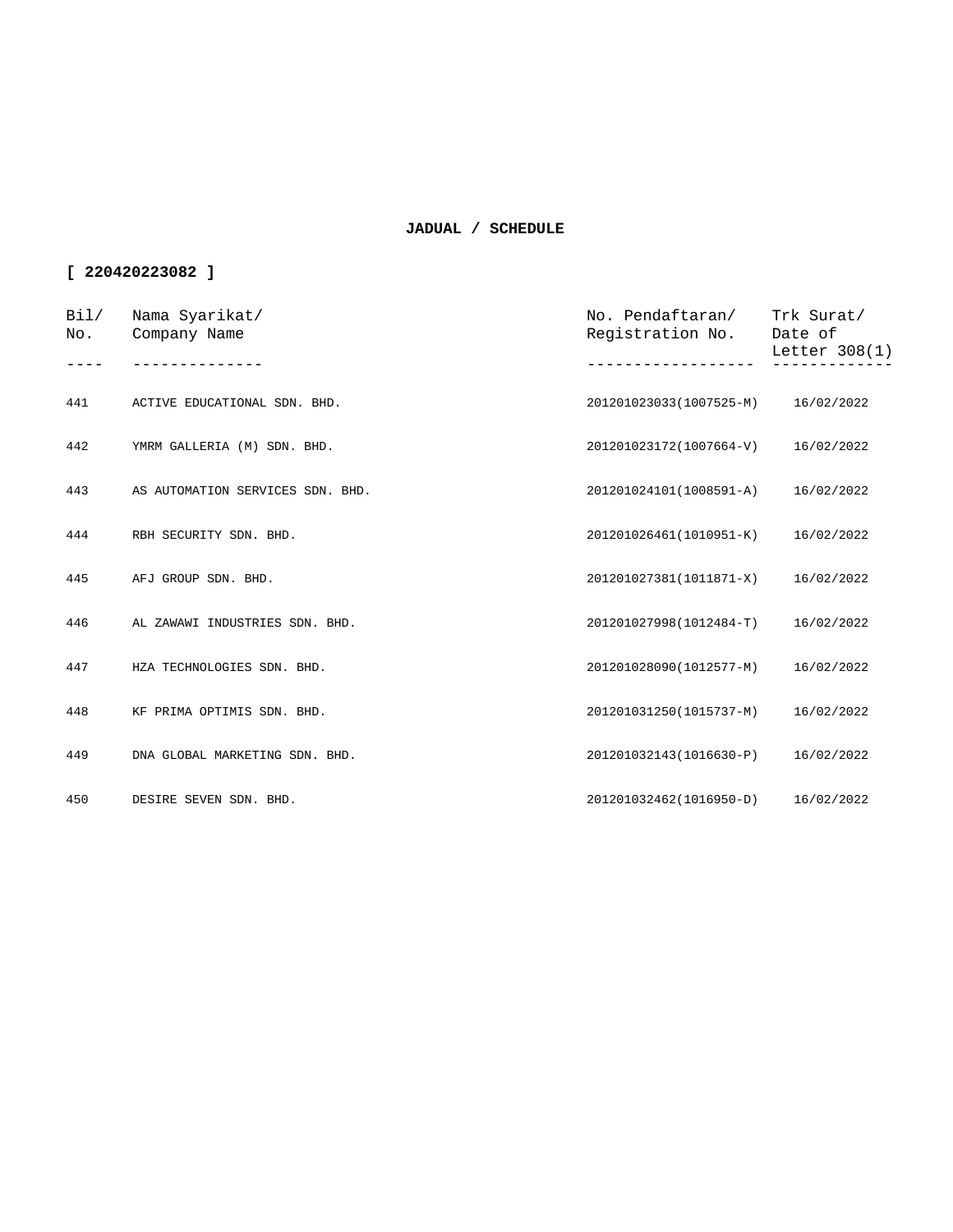| Bi1/<br>No. | Nama Syarikat/<br>Company Name      | No. Pendaftaran/<br>Registration No. | Trk Surat/<br>Date of<br>Letter 308(1) |
|-------------|-------------------------------------|--------------------------------------|----------------------------------------|
|             |                                     |                                      |                                        |
| 451         | MUHBIN JAYA MARKETING SDN. BHD.     | 201201033789(1018277-A) 16/02/2022   |                                        |
| 452         | HAIR NEWS KOREA SDN. BHD.           | 201201034639(1019120-U)              | 16/02/2022                             |
| 453         | PLASMA INNOVATIONS SDN. BHD.        | 201201036151(1020633-H)              | 16/02/2022                             |
| 454         | MULTI VISION SUPPLIES (M) SDN. BHD. | 201201036727(1021209-D)              | 16/02/2022                             |
| 455         | SINAR BARAKAH SDN. BHD.             | 201201037224(1021706-W)              | 16/02/2022                             |
| 456         | UTUH JADI SDN. BHD.                 | 201201038541(1023019-K)              | 16/02/2022                             |
| 457         | ICONIC HERITAGE SDN. BHD.           | 201201038759(1023237-P)              | 16/02/2022                             |
| 458         | KCYK TECHNOLOGY SDN. BHD.           | 201201042004(1026480-M)              | 16/02/2022                             |
| 459         | AWWALIN SDN. BHD.                   | 201201043288(1027764-W)              | 16/02/2022                             |
| 460         | TOPFINE AUTO SUPPLY SDN. BHD.       | 201201043394(1027870-A)              | 16/02/2022                             |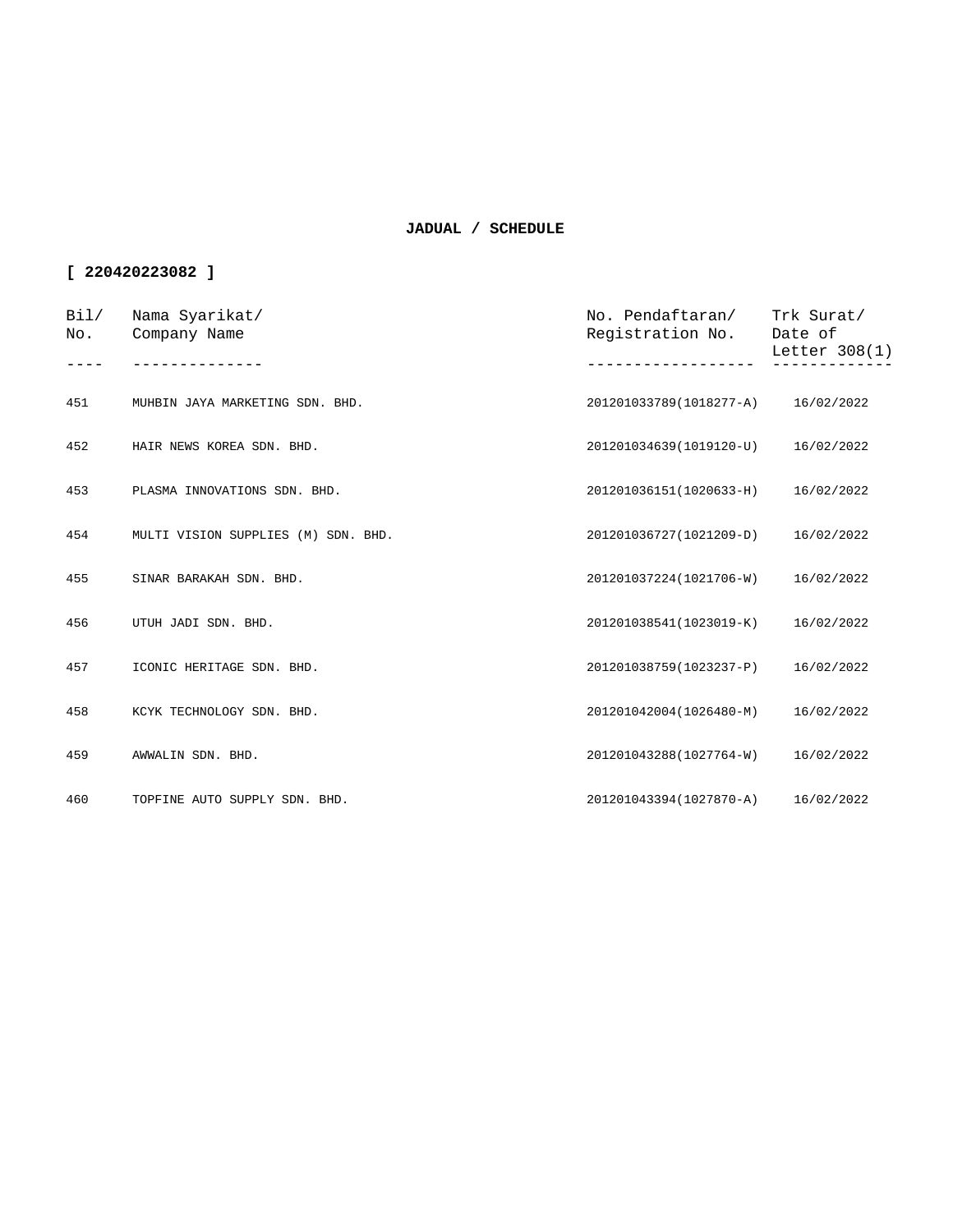| Bil/<br>No. | Nama Syarikat/<br>Company Name       | No. Pendaftaran/<br>Registration No. Date of | Trk Surat/<br>Letter $308(1)$ |
|-------------|--------------------------------------|----------------------------------------------|-------------------------------|
| 461         | IRIS BESTARI SDN. BHD.               | 201201044397(1028874-P) 16/02/2022           |                               |
|             |                                      |                                              |                               |
| 462         | TELFLEET TRADING GROUP SDN. BHD.     | 201301000793(1030630-H) 16/02/2022           |                               |
| 463         | TUTOH RESOURCES SDN. BHD.            | 201301002766(1032604-M)                      | 16/02/2022                    |
| 464         | JAMI GLOBAL SDN. BHD.                | 201301002828(1032666-M)                      | 16/02/2022                    |
| 465         | EDARAN GLOBALMAX SDN. BHD.           | 201301002917(1032755-K)                      | 16/02/2022                    |
| 466         | ALAMMI WELLNESS SDN. BHD.            | 201301003868(1033709-W)                      | 16/02/2022                    |
| 467         | ZAF BAYU KONTENA LOGISTIK SDN. BHD.  | 201301003899(1033740-H)                      | 16/02/2022                    |
| 468         | ASKIA SERVICES SDN. BHD.             | 201301003998(1033839-K)                      | 16/02/2022                    |
| 469         | SURIA CONSORTIUM RESOURCES SDN. BHD. | 201301004269(1034112-M)                      | 16/02/2022                    |
| 470         | MSRK VENTURES SDN. BHD.              | 201301004283(1034126-M) 16/02/2022           |                               |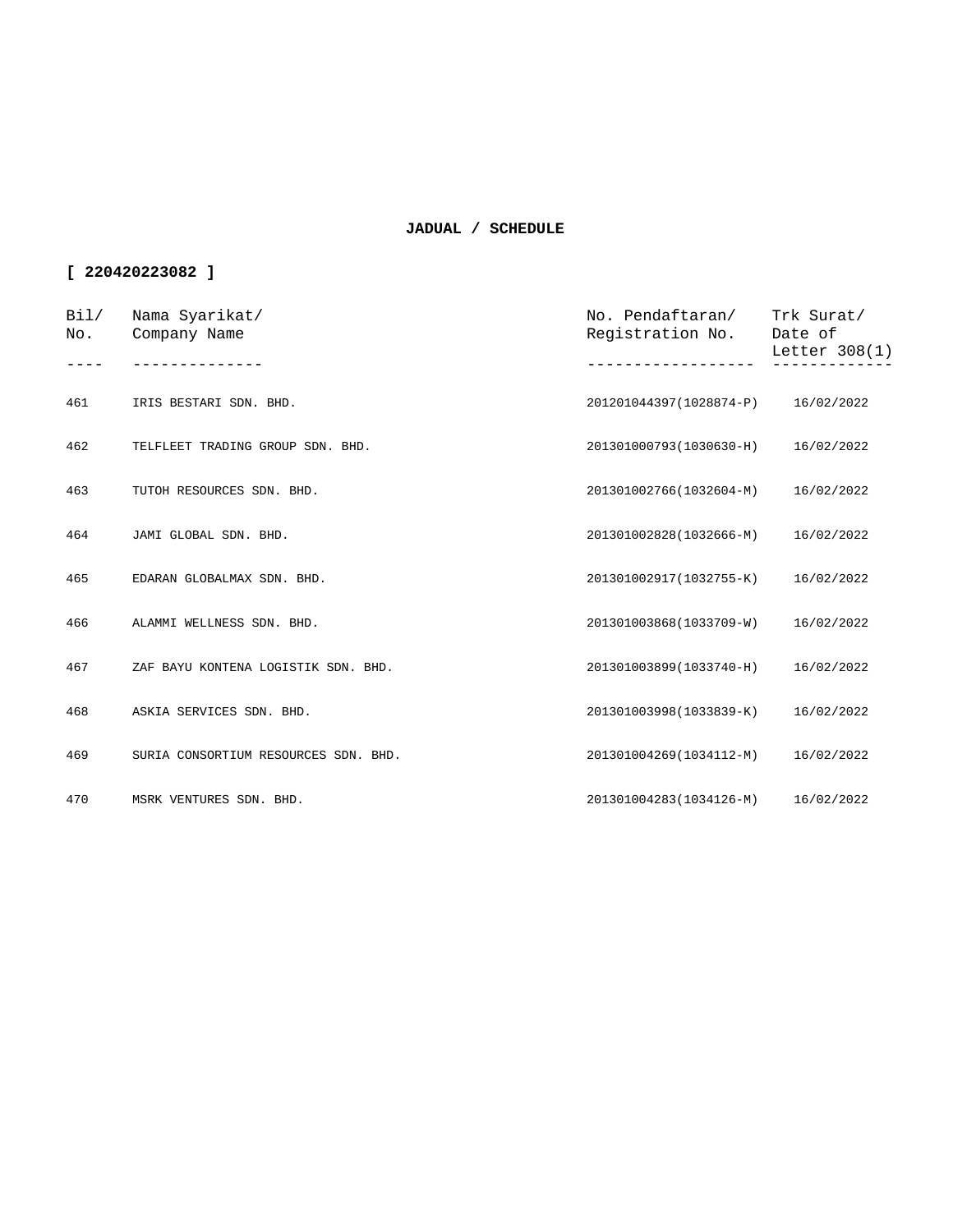| Bi1/<br>No. | Nama Syarikat/<br>Company Name        | No. Pendaftaran/<br>Registration No. | Trk Surat/<br>Date of<br>Letter $308(1)$ |
|-------------|---------------------------------------|--------------------------------------|------------------------------------------|
|             |                                       |                                      |                                          |
| 471         | DE TIARA BEAUTY SDN. BHD.             | 201301004473(1034316-D) 16/02/2022   |                                          |
| 472         | HAFLIN S SDN. BHD.                    | 201301004483(1034326-W)              | 16/02/2022                               |
| 473         | DIATOMS SOLUTION SDN. BHD.            | 201301005814(1035657-V)              | 16/02/2022                               |
| 474         | PHANTOM PLANTATION SDN. BHD.          | 201301005879(1035722-K)              | 16/02/2022                               |
| 475         | PHANTOM RESOURCES SDN. BHD.           | 201301005880(1035723-U)              | 16/02/2022                               |
| 476         | MF CREATIVE CENTRE SDN. BHD.          | 201301006278(1036121-M)              | 16/02/2022                               |
| 477         | BAHARISTAN AUTO SPARE PARTS SDN. BHD. | 201301007022(1036862-P)              | 16/02/2022                               |
| 478         | SPLENDID OSCAR SDN. BHD.              | 201301007864(1037705-P)              | 16/02/2022                               |
| 479         | ABDUL RAHIM TRADERS SDN. BHD.         | 201301007943(1037784-P)              | 16/02/2022                               |
| 480         | TWENTY STARVILLE SDN. BHD.            | 201301008699(1038541-K)              | 16/02/2022                               |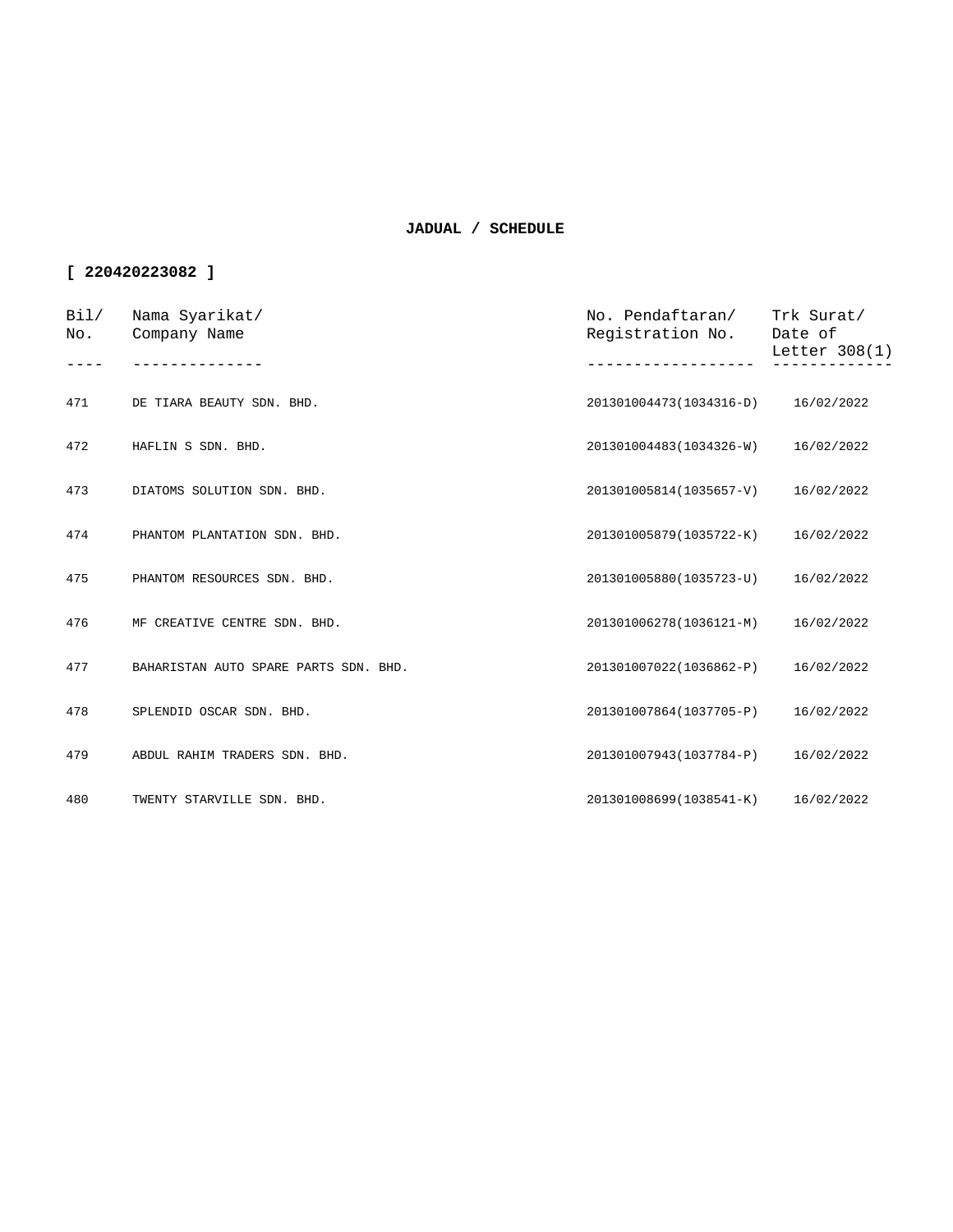| Bi1/<br>No. | Nama Syarikat/<br>Company Name              | No. Pendaftaran/<br>Registration No. Date of | Trk Surat/<br>Letter 308(1) |
|-------------|---------------------------------------------|----------------------------------------------|-----------------------------|
|             |                                             |                                              |                             |
| 481         | BEEPLUS SDN. BHD.                           | 201301009084(1038926-W) 16/02/2022           |                             |
| 482         | ABDUL YALATA TRADING SDN. BHD.              | 201301009189(1039031-V) 16/02/2022           |                             |
| 483         | AL KONTISAH AUTO USED SPARE PARTS SDN. BHD. | 201301009393(1039235-W)                      | 17/02/2022                  |
| 484         | EUPHORIA RECRUITZ SDN. BHD.                 | 201301009464(1039306-D)                      | 17/02/2022                  |
| 485         | DIAG SPE SERVICES (M) SDN. BHD.             | 201301010320(1040162-U) 17/02/2022           |                             |
| 486         | ARIA SERVICES SDN. BHD.                     | 201301010757(1040594-W)                      | 17/02/2022                  |
| 487         | OXFORD EDITION SDN. BHD.                    | 201301011412(1041250-V)                      | 17/02/2022                  |
| 488         | ELEMENT MALL SDN. BHD.                      | 201301011785(1041623-D)                      | 17/02/2022                  |
| 489         | MOHAMED RAFEEK HITECH SENDIRIAN BERHAD      | 201301012276(1042114-M)                      | 17/02/2022                  |
| 490         | ASIA AGARWOOD RESOURCES SDN. BHD.           | 201301013357(1043195-P)                      | 17/02/2022                  |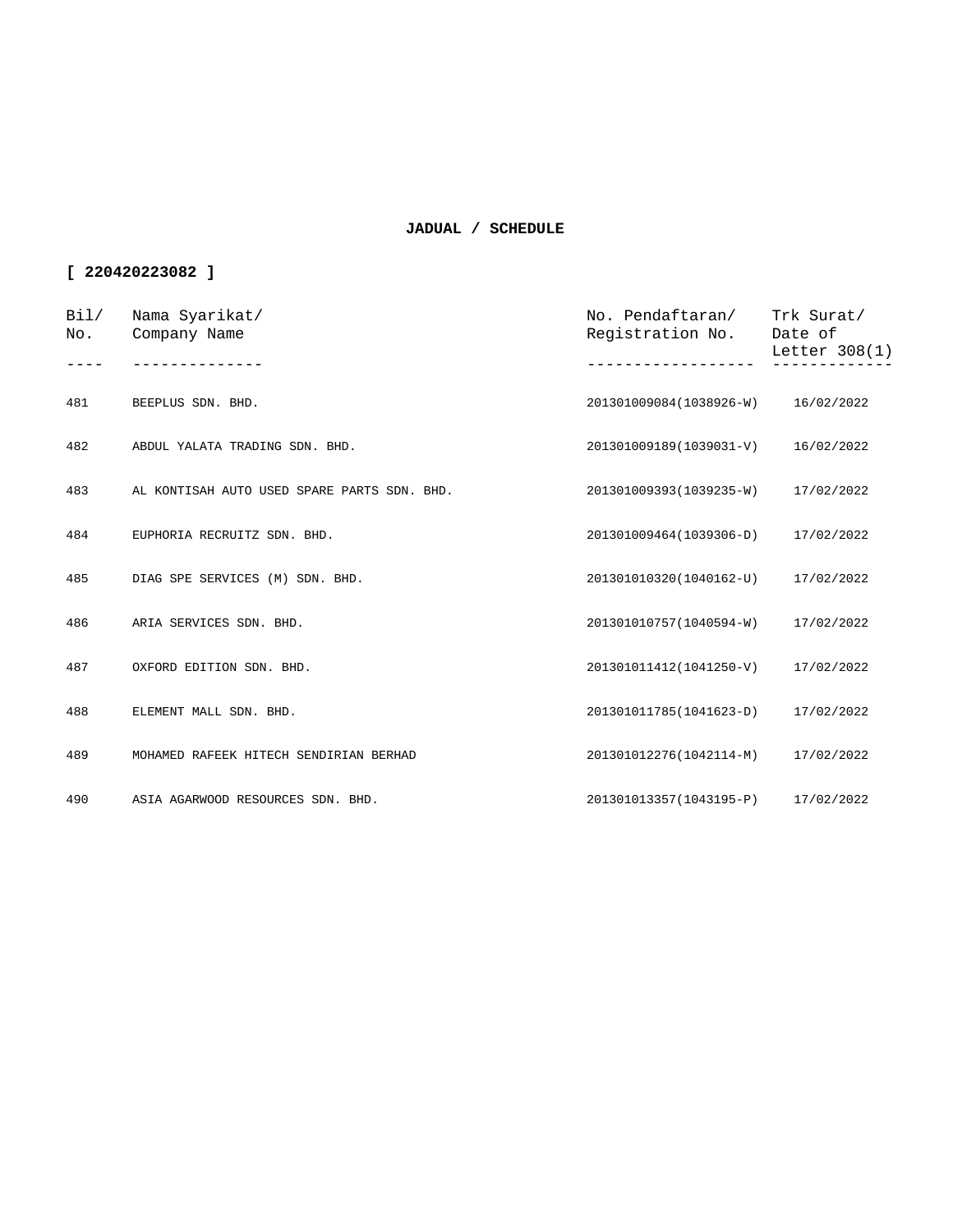| Bil/<br>No. | Nama Syarikat/<br>Company Name            | No. Pendaftaran/<br>Registration No. | Trk Surat/<br>Date of<br>Letter 308(1) |
|-------------|-------------------------------------------|--------------------------------------|----------------------------------------|
|             |                                           |                                      |                                        |
| 491         | INDAH PACIFIC AIRTOUR SDN. BHD.           | 201301013836(1043674-K) 17/02/2022   |                                        |
| 492         | MOMININ OIL & FATS SDN. BHD.              | 201301014909(1044742-X)              | 17/02/2022                             |
| 493         | HABIBI FOODS & FARM PRODUCTION SDN. BHD.  | 201301016142(1045975-U)              | 17/02/2022                             |
| 494         | ABHAR ENERGY RESOURCES (M) SDN. BHD.      | 201301017100(1046933-U)              | 17/02/2022                             |
| 495         | KIN ONN TRADING SDN. BHD.                 | 201301017701(1047534-V) 17/02/2022   |                                        |
| 496         | YANWOMIYU (INTL) FOOD & TRADING SDN. BHD. | 201301019243(1049073-V)              | 17/02/2022                             |
| 497         | UMEC INDUSTRIAL TECHNOLOGY SDN. BHD.      | 201301019987(1049817-V)              | 17/02/2022                             |
| 498         | MOPAD TEGUH SDN. BHD.                     | 201301020727(1050557-W) 17/02/2022   |                                        |
| 499         | KALLISTO MANAGEMENT SDN. BHD.             | 201301021032(1050862-H) 17/02/2022   |                                        |
| 500         | JUWARGA TRADING SDN. BHD.                 | 201301022881(1052710-M)              | 17/02/2022                             |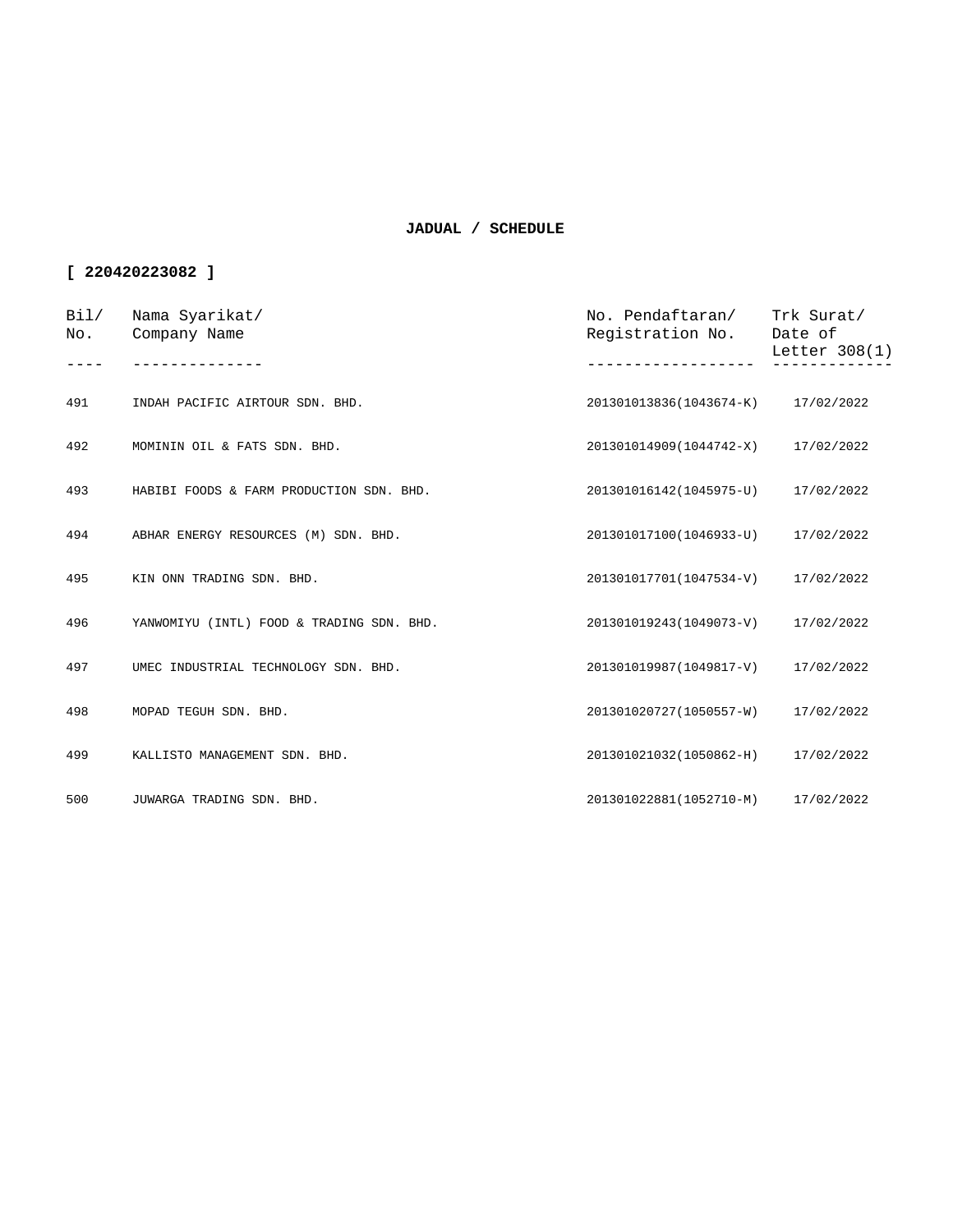| Bi1/<br>No. | Nama Syarikat/<br>Company Name                  | No. Pendaftaran/<br>Registration No. | Trk Surat/<br>Date of<br>Letter 308(1) |
|-------------|-------------------------------------------------|--------------------------------------|----------------------------------------|
|             |                                                 |                                      |                                        |
| 501         | PURELYNAS LEISURE SDN. BHD.                     | 201301023229(1053058-D) 17/02/2022   |                                        |
| 502         | MAX 2 INFINITY TRANSPORTATION & TOURS SDN. BHD. | 201301023619(1053448-A) 17/02/2022   |                                        |
| 503         | LINGAA GROUP (M) SDN. BHD.                      | 201301023823(1053652-X)              | 17/02/2022                             |
| 504         | COTTON ASIA SDN. BHD.                           | 201301023946(1053775-M)              | 17/02/2022                             |
| 505         | ASHRAF BROTHERS ENTERPRISES SDN. BHD.           | 201301024480(1054309-P)              | 17/02/2022                             |
| 506         | SG PENUH BERSAUDARA SDN. BHD.                   | 201301025110(1054939-P)              | 17/02/2022                             |
| 507         | EVERTECH HDD SDN BHD                            | 201301025552(1055382-H)              | 17/02/2022                             |
| 508         | VINEYARD INTERNATIONAL SDN. BHD.                | 201301025947(1055777-V)              | 17/02/2022                             |
| 509         | OUD GALLERY SDN. BHD.                           | 201301026232(1056062-M)              | 17/02/2022                             |
| 510         | THE 19 USJ HOLDINGS BERHAD                      | 201301027169(1056997-M)              | 17/02/2022                             |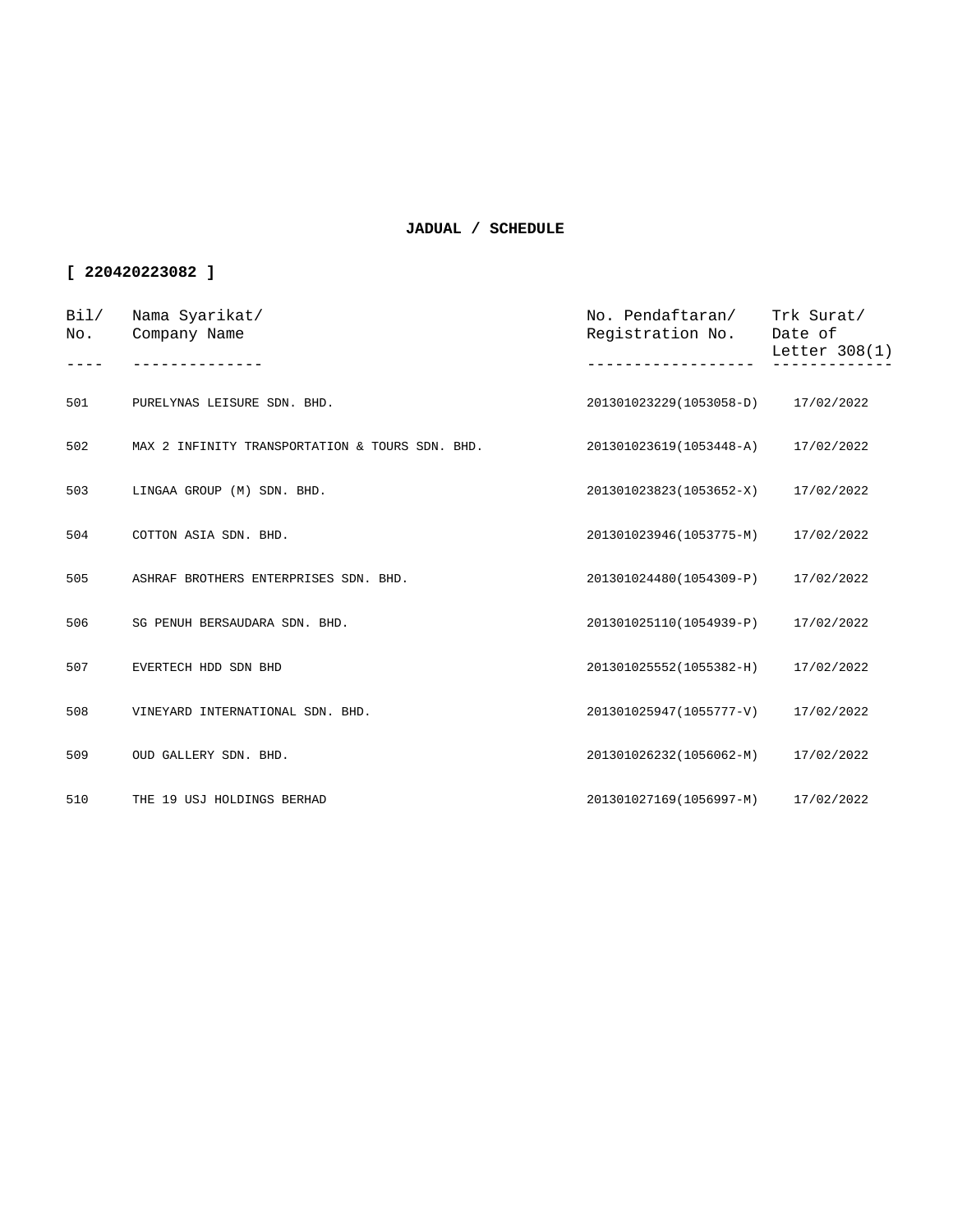| Bi1/<br>No. | Nama Syarikat/<br>Company Name        | No. Pendaftaran/<br>Registration No. | Trk Surat/<br>Date of<br>Letter $308(1)$ |
|-------------|---------------------------------------|--------------------------------------|------------------------------------------|
|             |                                       |                                      |                                          |
| 511         | ZA IMEXCHAIN SDN. BHD.                | 201301027333(1057161-A) 17/02/2022   |                                          |
| 512         | NICOJONAS GLOBAL SDN. BHD.            | 201301028429(1058259-A)              | 17/02/2022                               |
| 513         | PINK GUAVA PICTURES SDN. BHD.         | 201301028973(1058803-T)              | 17/02/2022                               |
| 514         | OKL HUMAN RESOURCES SDN. BHD.         | 201301029166(1058996-W)              | 17/02/2022                               |
| 515         | WALK TOGETHER MARKETING (M) SDN. BHD. | 201301030295(1060125-A)              | 17/02/2022                               |
| 516         | GUNUNG IMPIAN BARU SDN. BHD.          | 201301031173(1061002-A)              | 17/02/2022                               |
| 517         | RMP LOGISTICS SDN. BHD.               | 201301031875(1061704-X)              | 17/02/2022                               |
| 518         | NURI SELATAN SDN. BHD.                | 201301032992(1062821-T)              | 17/02/2022                               |
| 519         | AASHIR RESOURCES SDN. BHD.            | 201301033301(1063131-X)              | 17/02/2022                               |
| 520         | TERAMECH SDN. BHD.                    | 201301033378(1063208-T)              | 17/02/2022                               |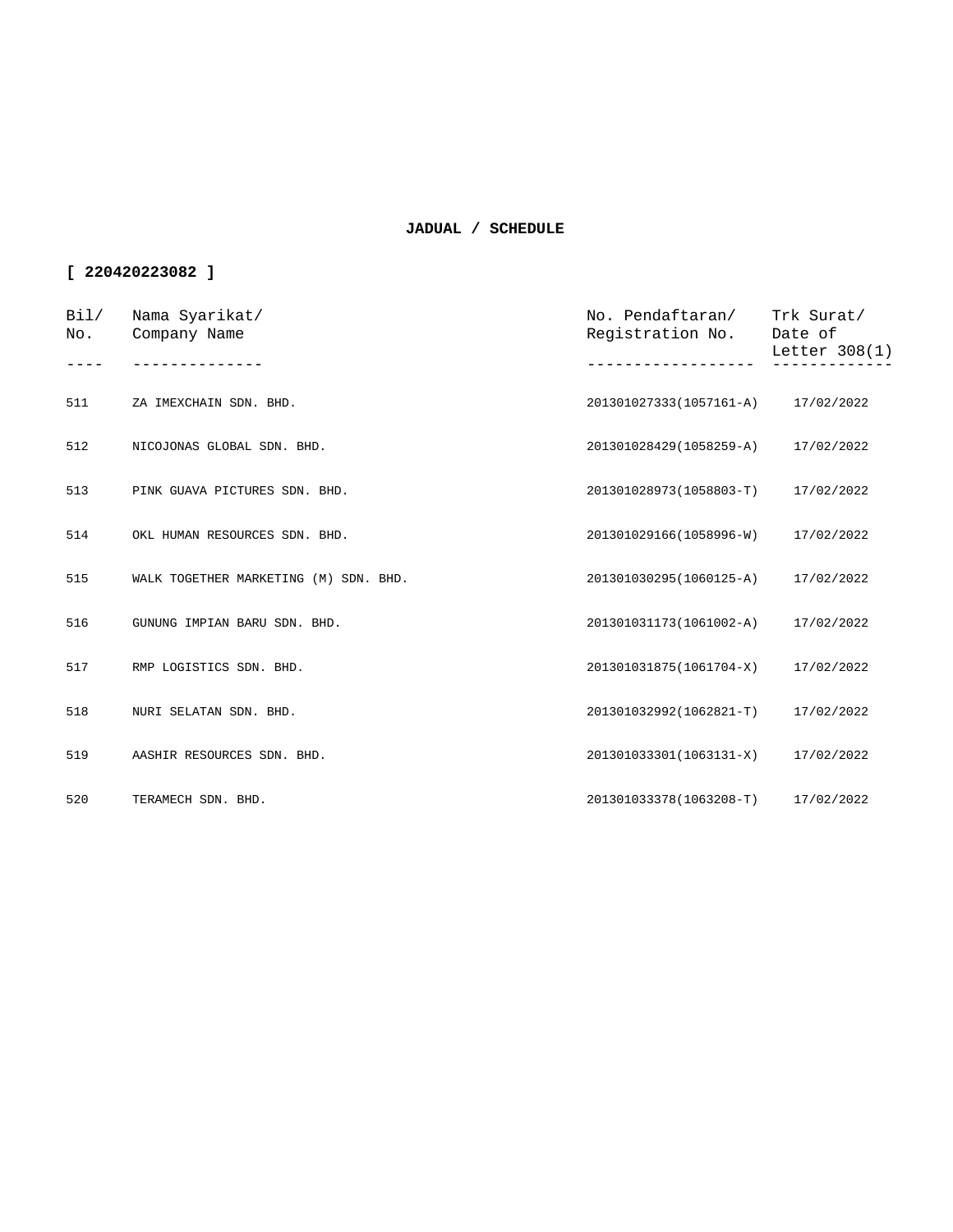| Bil/<br>No. | Nama Syarikat/<br>Company Name       | No. Pendaftaran/<br>Registration No. | Trk Surat/<br>Date of<br>Letter 308(1) |
|-------------|--------------------------------------|--------------------------------------|----------------------------------------|
|             |                                      |                                      |                                        |
| 521         | TERRA DESIGN & COLLECTIONS SDN. BHD. | 201301034940(1064768-V) 17/02/2022   |                                        |
| 522         | DELIFOOD F&B SDN. BHD.               | 201301035248(1065076-U) 17/02/2022   |                                        |
| 523         | GLOBAL HIGH MARKET SDN. BHD.         | 201301035899(1065727-D)              | 17/02/2022                             |
| 524         | PTK LAND GROUP SDN. BHD.             | 201301036962(1066791-W)              | 17/02/2022                             |
| 525         | RAYA TANGKAS SDN. BHD.               | 201301038211(1068040-X)              | 17/02/2022                             |
| 526         | ATIQUE INTERNATIONAL SDN. BHD.       | 201301039885(1069708-K)              | 17/02/2022                             |
| 527         | AUTUMN MEADOW SDN. BHD.              | 201301040682(1070505-U)              | 17/02/2022                             |
| 528         | ABDULLAH MULTI SERVICES SDN. BHD.    | 201301041103(1070926-V) 17/02/2022   |                                        |
| 529         | RODINA GROUP SDN. BHD.               | 201301041635(1071459-V)              | 17/02/2022                             |
| 530         | ALPHA SMART MARKETING SDN. BHD.      | 201301042359(1072184-X)              | 17/02/2022                             |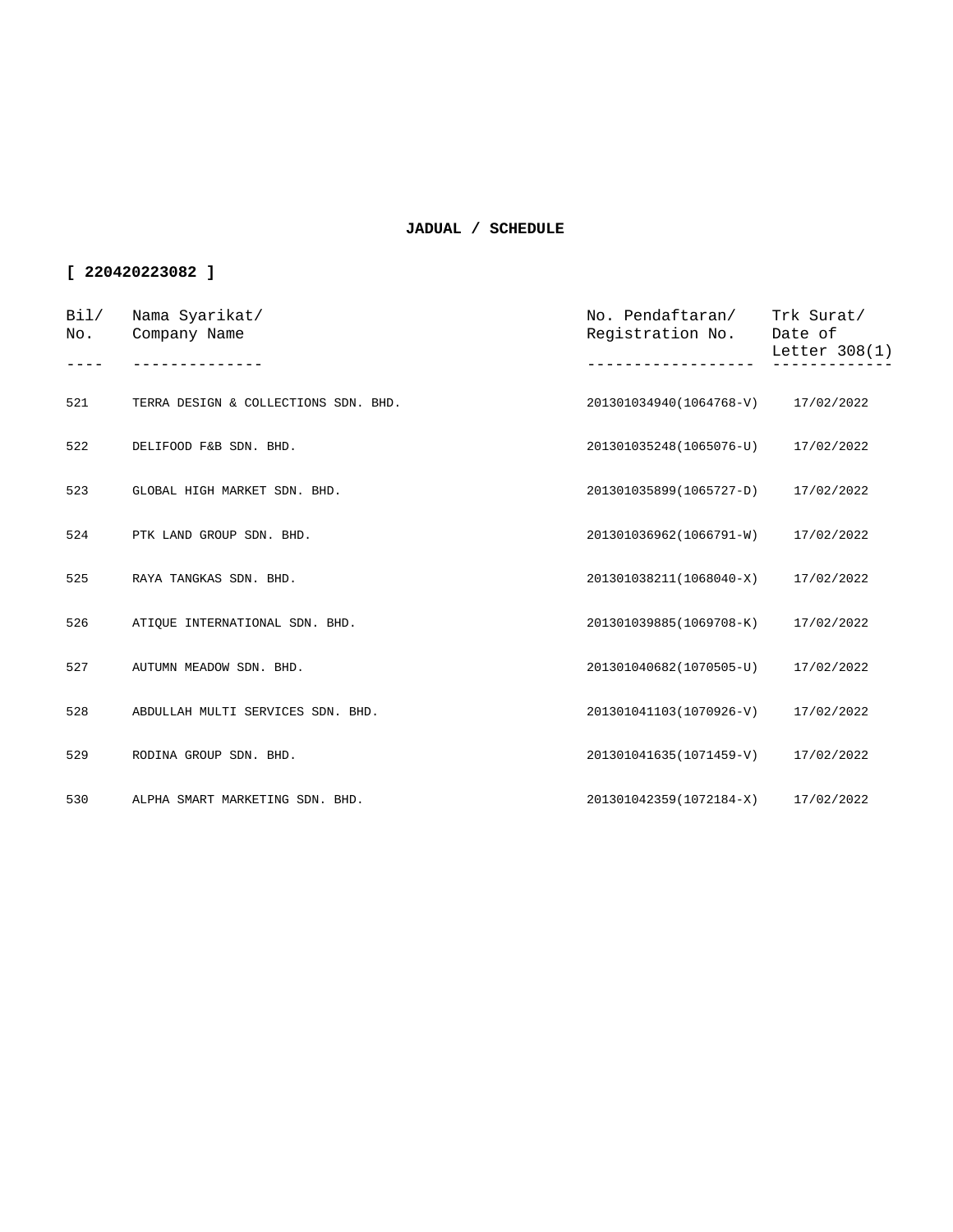| Bi1/<br>No. | Nama Syarikat/<br>Company Name  | No. Pendaftaran/ Trk Surat/<br>Registration No. | Date of<br>Letter 308(1) |
|-------------|---------------------------------|-------------------------------------------------|--------------------------|
|             |                                 |                                                 |                          |
| 531         | ASIA TEACHER LEADERS SDN. BHD.  | 201301043168(1072990-M) 17/02/2022              |                          |
| 532         | SK WASH & SHINE SDN. BHD.       | 201301043209(1073031-W) 17/02/2022              |                          |
| 533         | SHENG ZHAN ENTERPRISE SDN. BHD. | 201301043749(1073572-P)                         | 17/02/2022               |
| 534         | ARKA BAYU SDN. BHD.             | 201301044176(1073999-U)                         | 17/02/2022               |
| 535         | LASAH MAJU SDN. BHD.            | 201301045009(1074832-V) 17/02/2022              |                          |
| 536         | GALAKSI SAKTI SDN. BHD.         | 201301045363(1075186-V)                         | 17/02/2022               |
| 537         | YTJ MINING SDN. BHD.            | 201301045633(1075457-W)                         | 17/02/2022               |
| 538         | TRILLION TREASURE SDN. BHD.     | 201401000746(1076816-T) 17/02/2022              |                          |
| 539         | JADE AVALANCHE SDN. BHD.        | 201401000980(1077050-K)                         | 17/02/2022               |
| 540         | MSS WORLD CLEAN SDN. BHD.       | 201401001810(1077884-T)                         | 17/02/2022               |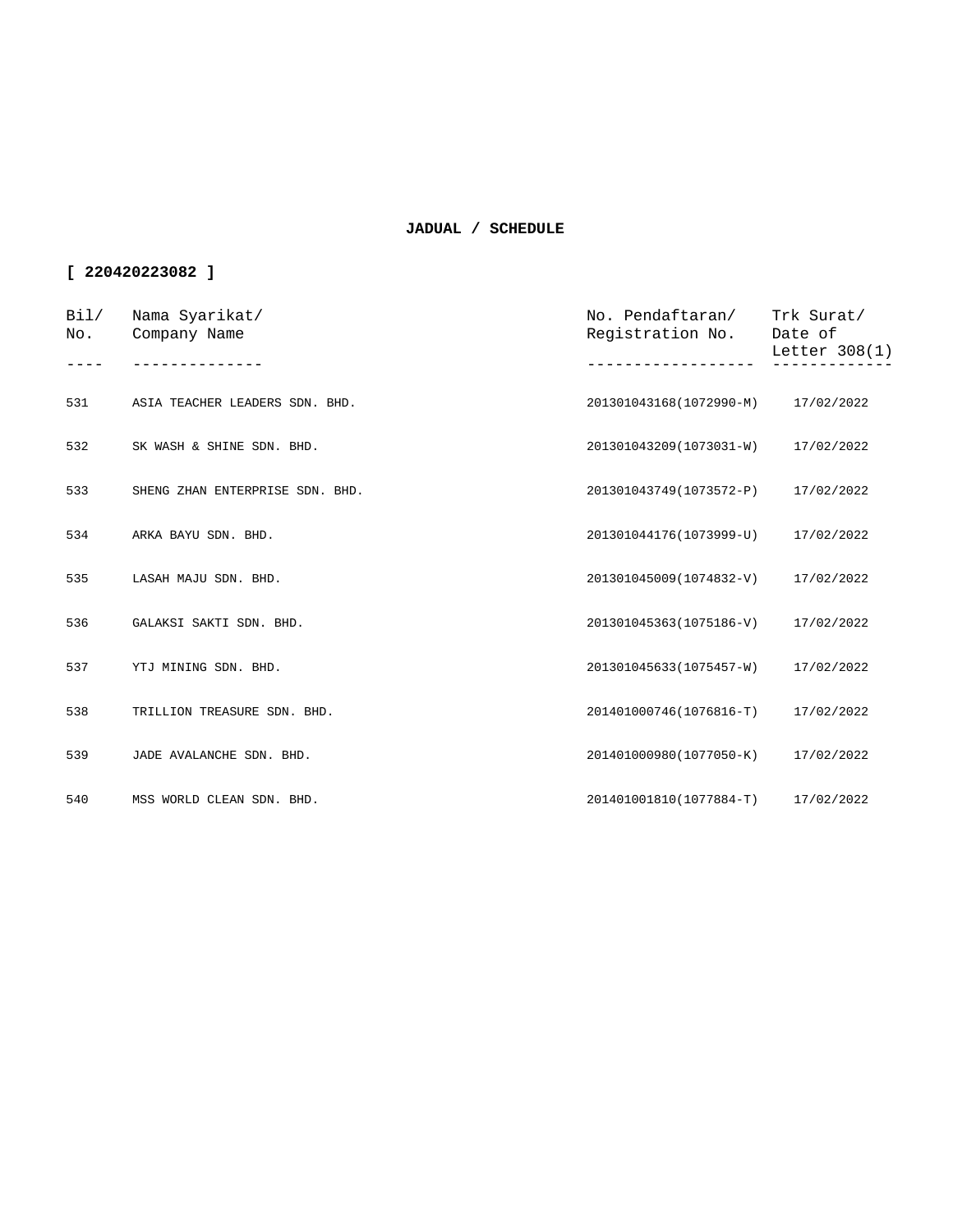| Bi1/<br>No. | Nama Syarikat/<br>Company Name    | No. Pendaftaran/<br>Registration No. | Trk Surat/<br>Date of<br>Letter $308(1)$ |
|-------------|-----------------------------------|--------------------------------------|------------------------------------------|
|             |                                   |                                      |                                          |
| 541         | PESAT PADU RESOURCES SDN BHD      | 201401003655(1079728-M) 17/02/2022   |                                          |
| 542         | TASMIAH AUTO PARTS SDN. BHD.      | 201401003802(1079875-H) 17/02/2022   |                                          |
| 543         | MALTC INTERNATIONAL SDN. BHD.     | 201401003970(1080044-W)              | 17/02/2022                               |
| 544         | ARIE GEMILANG SDN. BHD.           | 201401005342(1081421-X)              | 17/02/2022                               |
| 545         | TSEN JUN DEVELOPMENT SDN. BHD.    | 201401005742(1081821-M)              | 17/02/2022                               |
| 546         | RAUDAH MAWADDAH SDN. BHD.         | 201401005878(1081957-V)              | 17/02/2022                               |
| 547         | SMARTPHASE VENTURE SDN. BHD.      | 201401007272(1083350-W)              | 17/02/2022                               |
| 548         | BINTANG TUJUH CUBA RASA SDN. BHD. | 201401007448(1083526-W)              | 17/02/2022                               |
| 549         | TANGERINE MODELS SDN. BHD.        | 201401007511(1083589-K)              | 17/02/2022                               |
| 550         | MARCO FOODS SUPPLY SDN. BHD.      | 201401008273(1084351-T)              | 17/02/2022                               |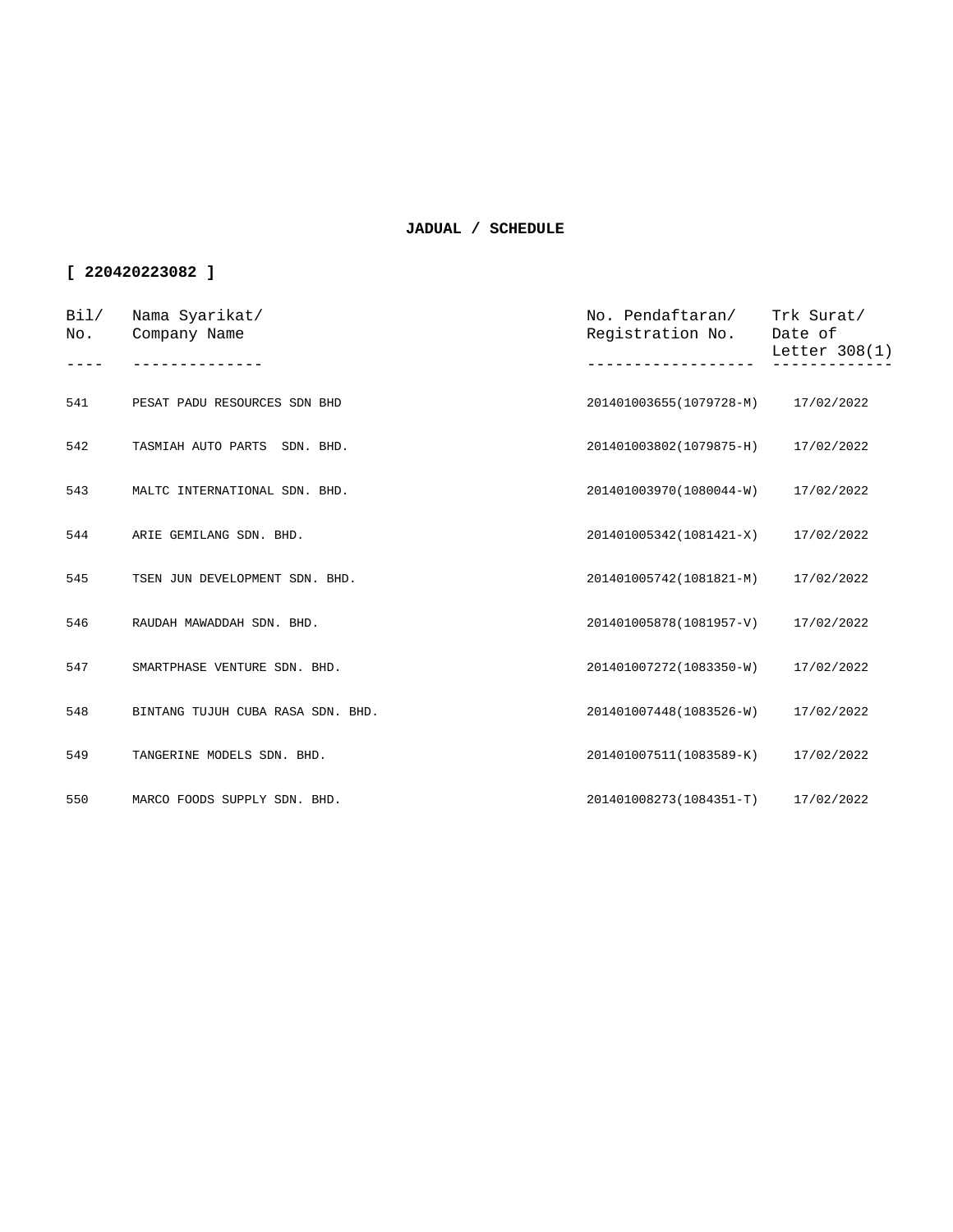| Bil/<br>No. | Nama Syarikat/<br>Company Name          | No. Pendaftaran/<br>Registration No. | Trk Surat/<br>Date of<br>Letter 308(1) |
|-------------|-----------------------------------------|--------------------------------------|----------------------------------------|
| 551         | AMAZING ANGEL SDN. BHD.                 | 201401008277(1084355-U) 17/02/2022   |                                        |
| 552         |                                         |                                      |                                        |
|             | ALBATATI GLOBAL SDN. BHD.               | 201401008425(1084503-U) 17/02/2022   |                                        |
| 553         | JEM PENANG HAWKER DELIGHT SDN. BHD.     | 201401009641(1085720-V)              | 17/02/2022                             |
| 554         | ZZ SERUMPUN SDN. BHD.                   | 201401009644(1085723-P)              | 17/02/2022                             |
| 555         | M & W MAX SDN, BHD.                     | 201401010054(1086133-T) 17/02/2022   |                                        |
| 556         | RAIYANA CREATIVES SDN. BHD.             | 201401010204(1086283-U)              | 17/02/2022                             |
| 557         | CHINESE FOOD RESOURCES SDN. BHD.        | 201801002787(1264800-P)              | 18/02/2022                             |
| 558         | MYSHA FASHION SDN. BHD.                 | 201801002881(1264894-M)              | 18/02/2022                             |
| 559         | TELAL TRADING & MANUFACTURING SDN. BHD. | 201801005834(1267848-W)              | 18/02/2022                             |
| 560         | ARS ULTIMATE SDN. BHD.                  | 201801006764(1268778-A) 18/02/2022   |                                        |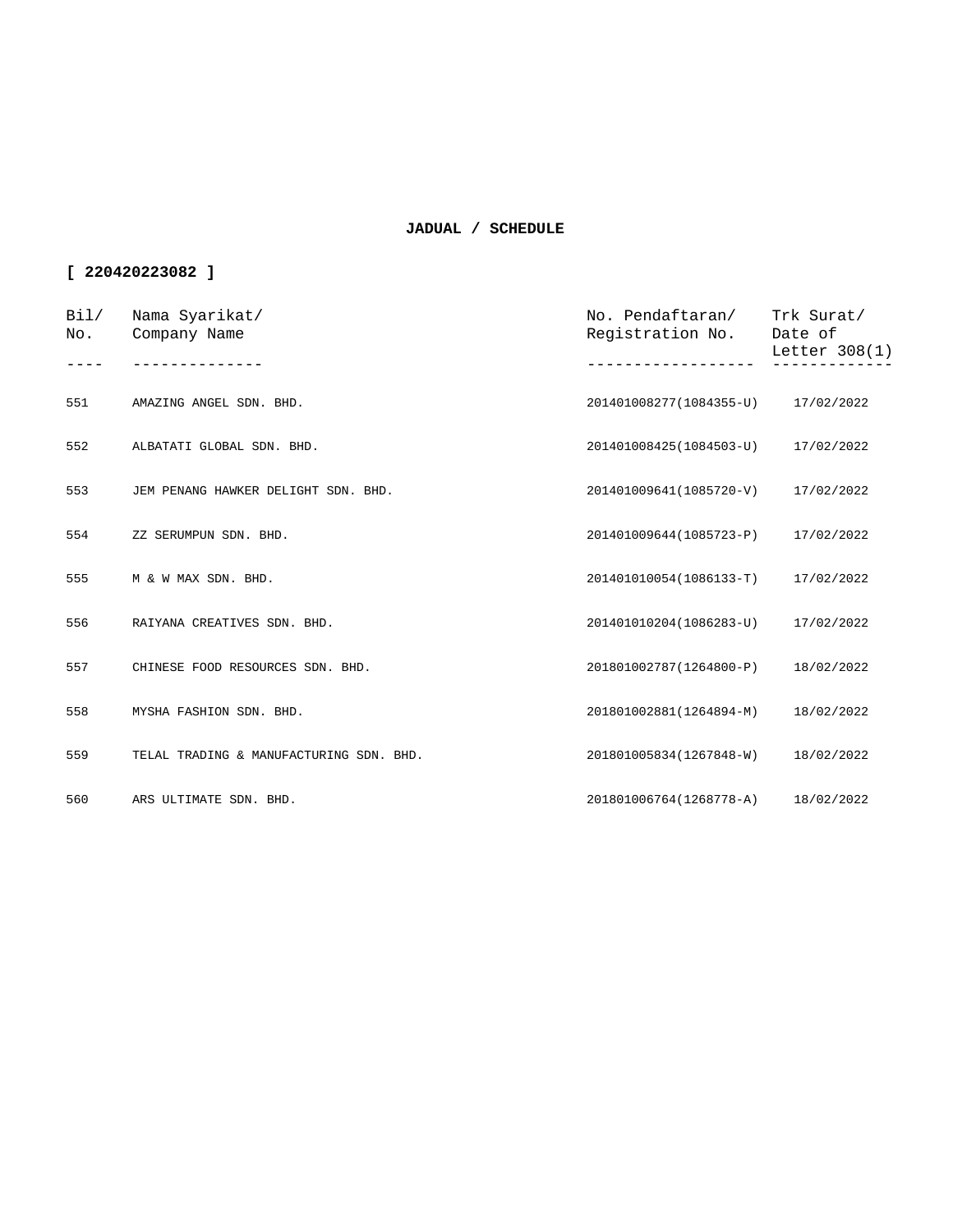| Bil/<br>No. | Nama Syarikat/<br>Company Name                 | No. Pendaftaran/<br>Registration No. | Trk Surat/<br>Date of<br>Letter 308(1) |
|-------------|------------------------------------------------|--------------------------------------|----------------------------------------|
| 561         | AOUEX ENERGY SEA SDN. BHD.                     | 201801010273(1272288-K) 18/02/2022   |                                        |
| 562         | TRIO GAGAH SDN. BHD.                           | 199401020731(306410-H)               | 18/02/2022                             |
| 563         | KNS CORPORATE SERVICES SDN. BHD.               | 200301007823(610243-X)               | 18/02/2022                             |
| 564         | FITBOX (M) SDN. BHD.                           | 201601000055(1170980-D)              | 18/02/2022                             |
| 565         | COOLHIJAB HOLDINGS (M) SDN. BHD.               | 201701013893(1228058-T)              | 18/02/2022                             |
| 566         | YOU YOU SHENG AGRO PRODUCE IMP & EXP SDN. BHD. | 201601021157(1192096-X)              | 18/02/2022                             |
| 567         | ERUM SCIENCE (M) SDN. BHD.                     | 201301006818(1036658-K)              | 18/02/2022                             |
| 568         | TUINAPANG SDN. BHD.                            | 201501031373(1156697-X)              | 18/02/2022                             |
| 569         | HONG PIOW COMMERCIAL SDN. BHD.                 | 201401016946(1093032-M)              | 18/02/2022                             |
| 570         | RB HONEST SDN. BHD.                            | 201501017205(1142539-X) 18/02/2022   |                                        |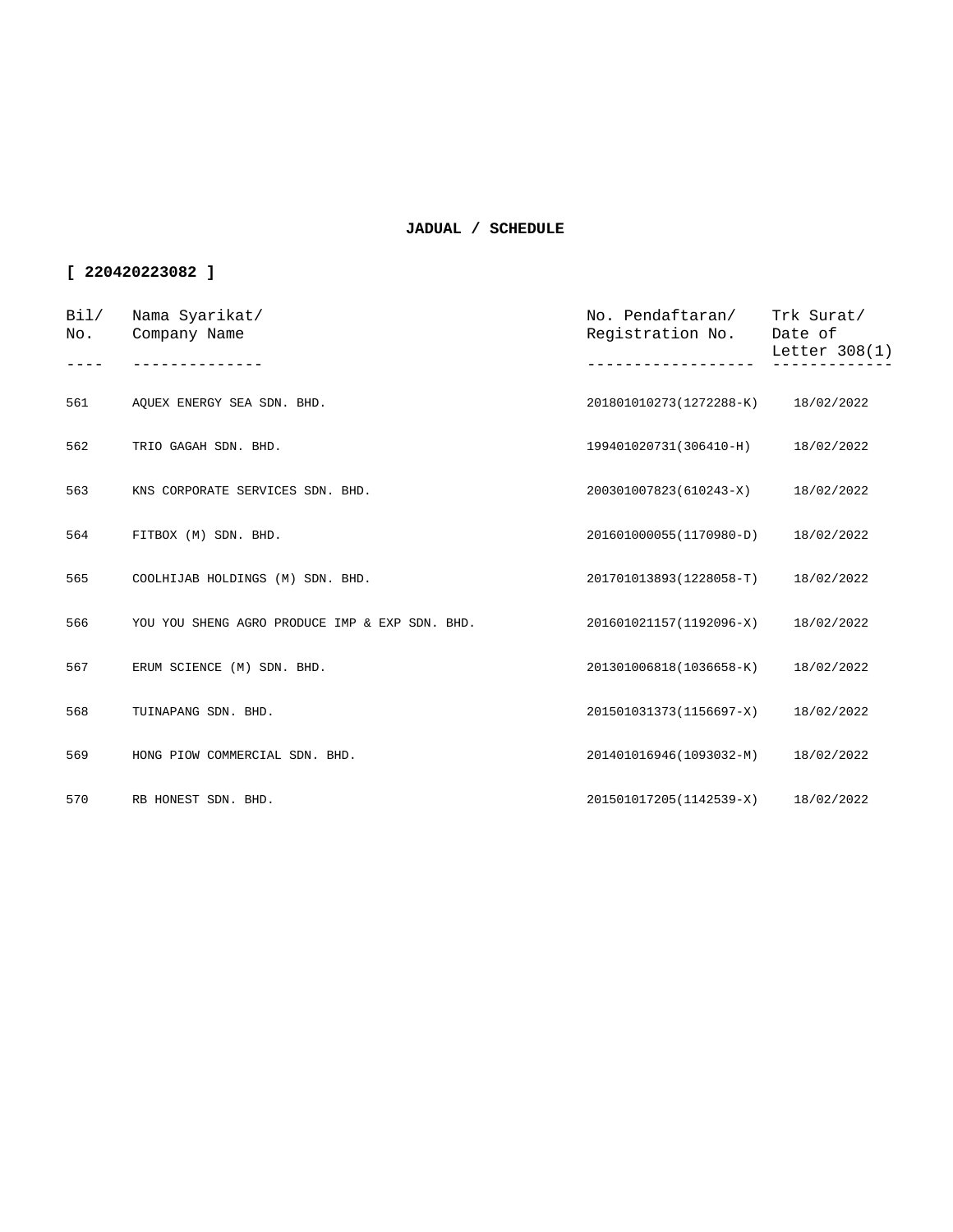| Bi1/<br>No. | Nama Syarikat/<br>Company Name               | No. Pendaftaran/ Trk Surat/<br>Registration No. | Date of<br>Letter 308(1) |
|-------------|----------------------------------------------|-------------------------------------------------|--------------------------|
|             |                                              |                                                 |                          |
| 571         | GLOBAL INFRA (STEELS) SDN. BHD.              | 201701027595(1241761-P) 18/02/2022              |                          |
| 572         | OALAM BESTARI (M) SDN. BHD.                  | 200401017771(656274-D)                          | 18/02/2022               |
| 573         | TB TRADING SDN. BHD.                         | 201601026325(1197264-T)                         | 18/02/2022               |
| 574         | JLAVANTA 39 HOLDINGS SDN. BHD.               | 201801012817(1274833-W)                         | 18/02/2022               |
| 575         | MIGHTY TALENT SDN. BHD.                      | 200601008858(728608-A)                          | 18/02/2022               |
| 576         | ALDIWAN (M) SDN. BHD.                        | 200601029688(749445-M)                          | 18/02/2022               |
| 577         | EVOLAY SDN. BHD.                             | 201501020156(1145492-K)                         | 18/02/2022               |
| 578         | HASHIM SHAJAHAN MALIK CONSTRUCTION SDN. BHD. | 201601016790(1187721-M)                         | 18/02/2022               |
| 579         | FORSELAB BNS (MALAYSIA) SDN. BHD.            | 199901009017(483917-K)                          | 18/02/2022               |
| 580         | PRINTSOL MAHDIA TRADING SDN. BHD.            | 201801043245(1305277-A)                         | 18/02/2022               |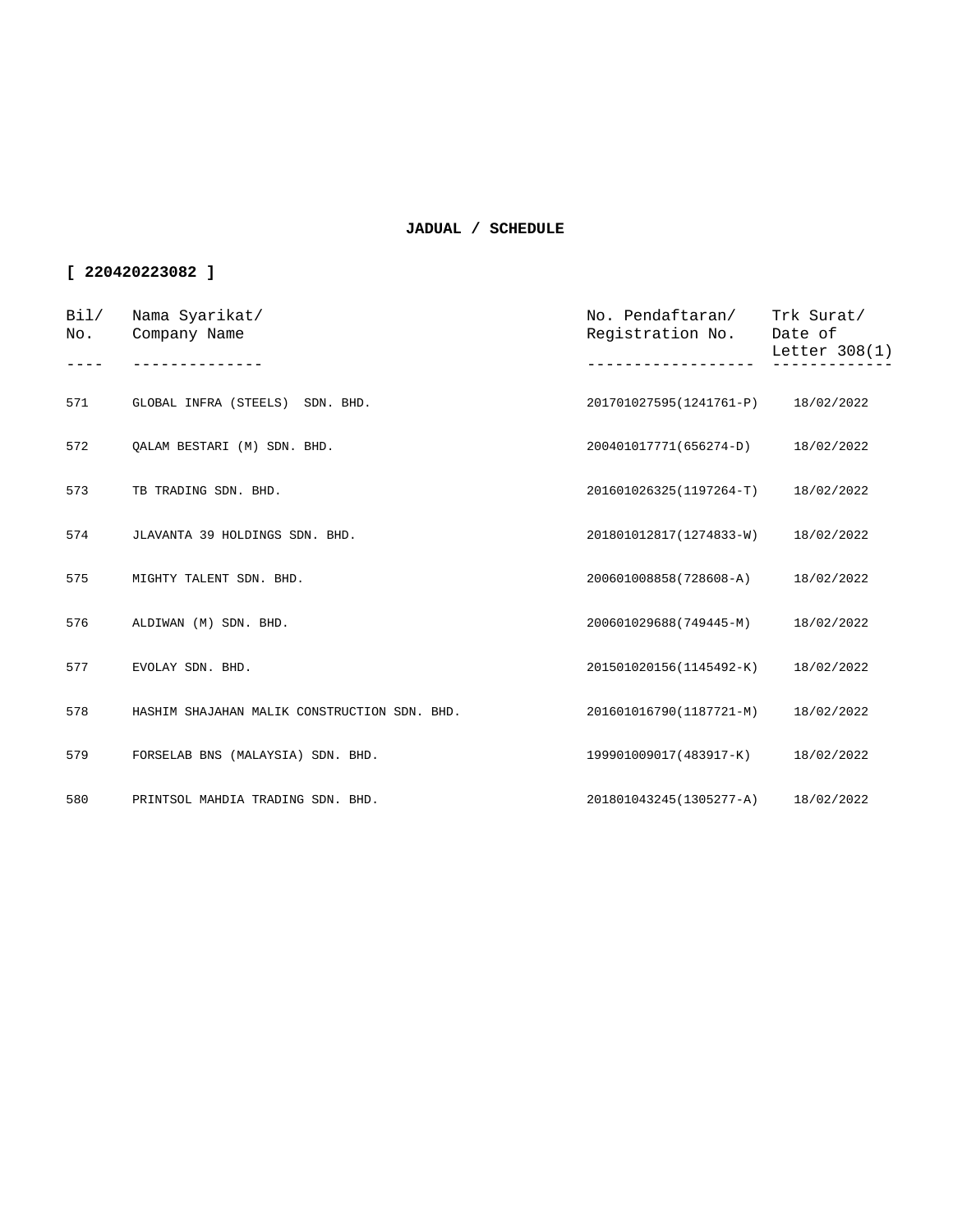| Bi1/<br>No. | Nama Syarikat/<br>Company Name          | No. Pendaftaran/<br>Registration No. | Trk Surat/<br>Date of<br>Letter 308(1) |
|-------------|-----------------------------------------|--------------------------------------|----------------------------------------|
| 581         | CMII GROUP BERHAD                       | 201801043500(1305532-W)              | 18/02/2022                             |
| 582         | TWO LIN TRADING SDN. BHD.               | 201501022283(1147612-T)              | 18/02/2022                             |
| 583         | ULU RENING HEIGHT SDN. BHD.             | 200301015256(617676-X)               | 18/02/2022                             |
| 584         | SUN FABULOUS SDN. BHD.                  | 201001000673(885245-V)               | 18/02/2022                             |
| 585         | F&B 1 STOP SDN. BHD.                    | 201401038445(1114593-T)              | 18/02/2022                             |
| 586         | TENAGA MADANI SDN. BHD.                 | 201101020454(948589-M)               | 18/02/2022                             |
| 587         | UNIQUE ENIGMA SDN. BHD.                 | 201301012594(1042432-V)              | 18/02/2022                             |
| 588         | UNITED EXIMP SDN. BHD.                  | 201501006944(1132276-D)              | 18/02/2022                             |
| 589         | MULTICRYSTALS AUTO SPA & CARE SDN. BHD. | 201301028069(1057899-D)              | 18/02/2022                             |
| 590         | AL AWN INTERNATIONAL SDN. BHD.          | 201801039690(1301721-H)              | 18/02/2022                             |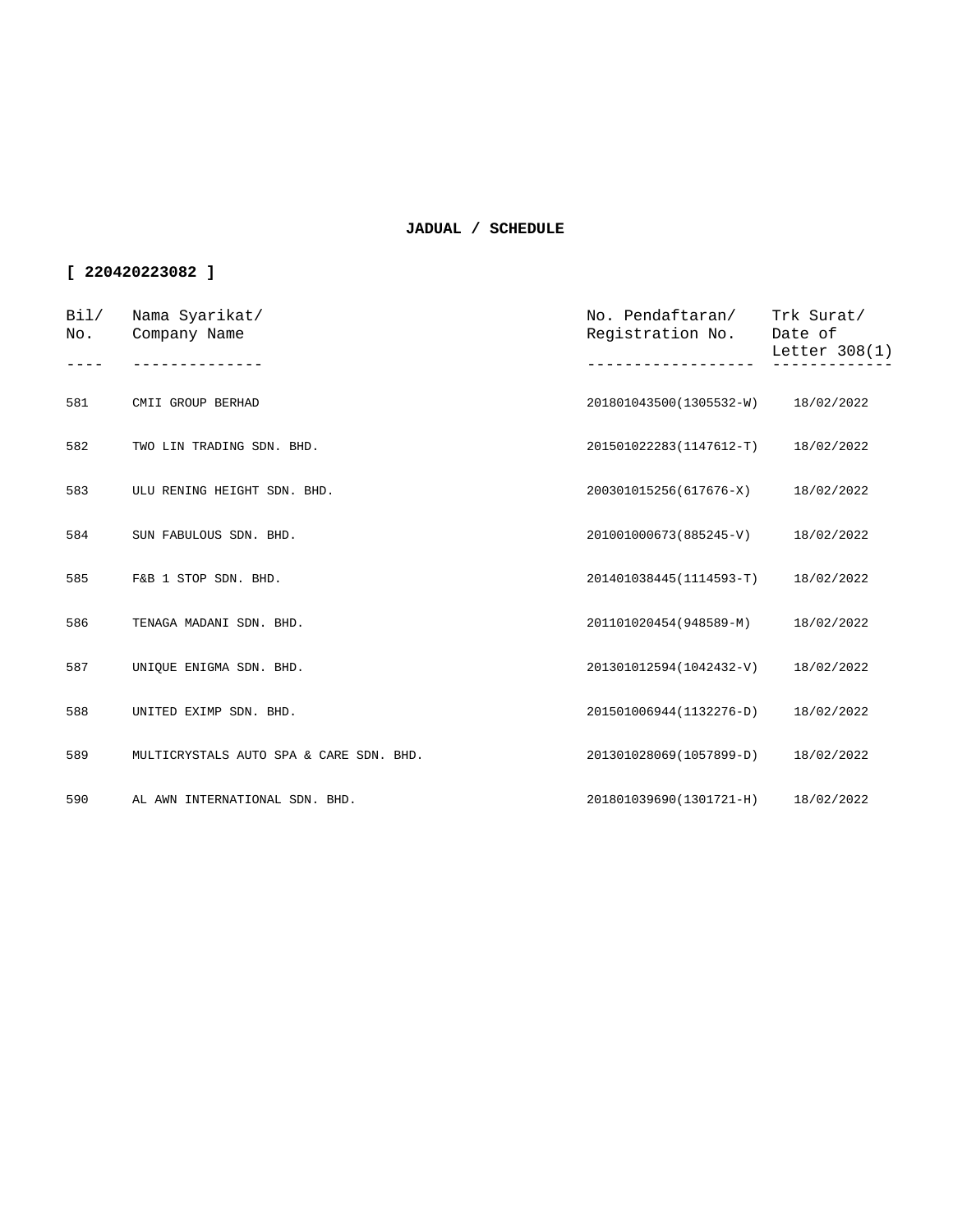| Bi1/<br>No. | Nama Syarikat/<br>Company Name    | No. Pendaftaran/<br>Registration No. | Trk Surat/<br>Date of<br>Letter $308(1)$ |
|-------------|-----------------------------------|--------------------------------------|------------------------------------------|
|             |                                   |                                      |                                          |
| 591         | EMIR HOLDINGS SDN.BHD.            | 197901003822(48070-X)                | 18/02/2022                               |
| 592         | GBR ENTERPRISE (M) SDN. BHD.      | 199601017816(390167-K)               | 18/02/2022                               |
| 593         | ANIKA FARMS SDN. BHD.             | 199901012262(487162-V)               | 18/02/2022                               |
| 594         | YAYASAN DARUL-HANAN               | 199901024240(499140-P)               | 18/02/2022                               |
| 595         | WARISAN SIERRA SDN. BHD.          | 200301003766(606186-M)               | 18/02/2022                               |
| 596         | SOE JEWELLERY SDN. BHD.           | 200301033761(636182-K)               | 18/02/2022                               |
| 597         | FARMASI RIMADEX BIZ AVE SDN. BHD. | 200701040251(798283-V)               | 18/02/2022                               |
| 598         | MLT SECURITY (M) SDN. BHD.        | 200801012789(814077-D)               | 18/02/2022                               |
| 599         | BORDER TOURS & TRAVEL SDN. BHD.   | 198701000860(159526-W)               | 18/02/2022                               |
| 600         | PLUS INTERCONSORTIUM SDN. BHD.    | 200401030599(669107-A)               | 18/02/2022                               |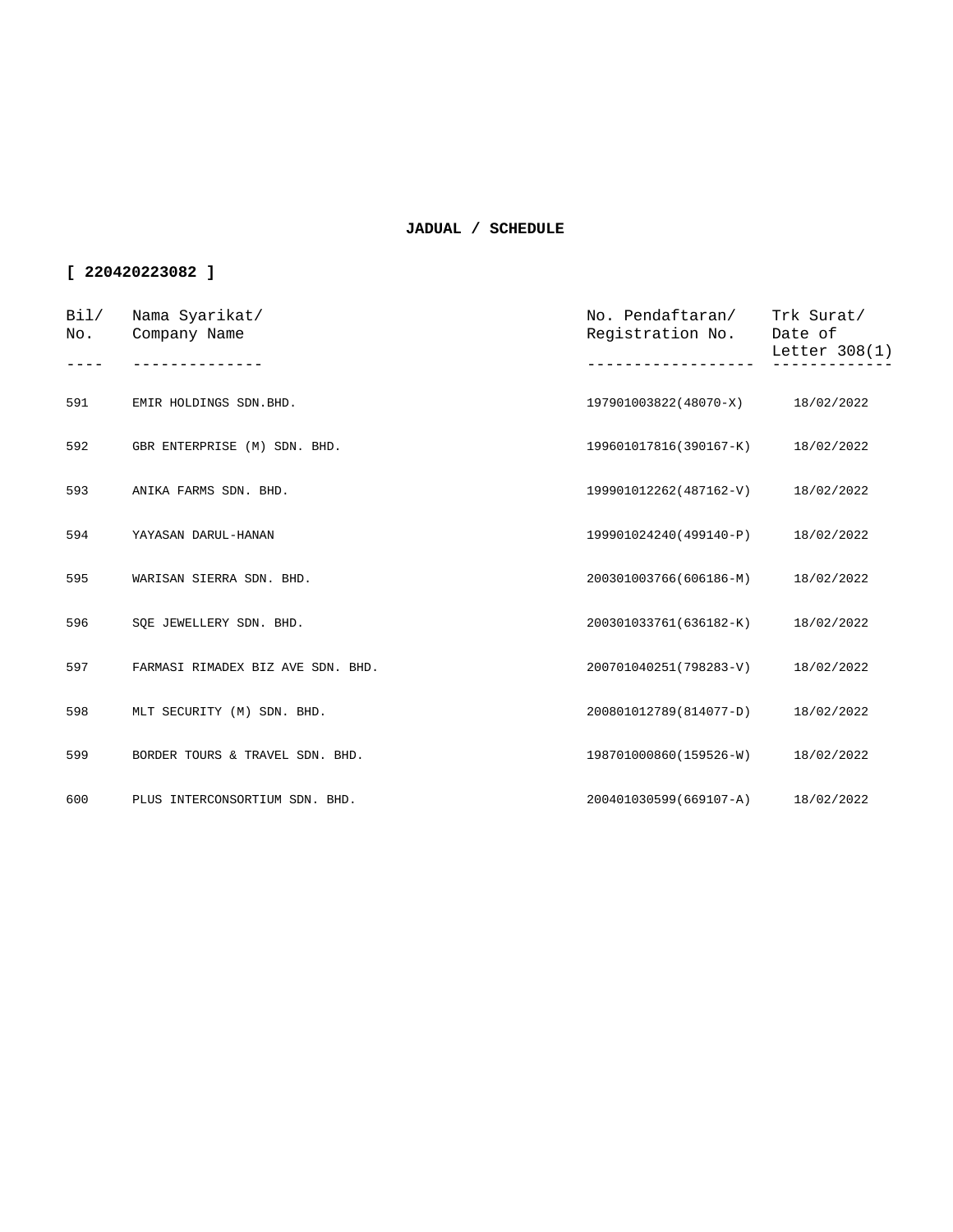| Bi1/<br>No. | Nama Syarikat/<br>Company Name       | No. Pendaftaran/<br>Registration No. | Trk Surat/<br>Date of<br>Letter $308(1)$ |
|-------------|--------------------------------------|--------------------------------------|------------------------------------------|
|             |                                      |                                      |                                          |
| 601         | NTM TECHNOLOGY SDN. BHD.             | 200401028508(667016-D)               | 18/02/2022                               |
| 602         | KPRJ AKIRANCANG SDN. BHD.            | 199601012252(384601-V)               | 18/02/2022                               |
| 603         | DUTA DORONGAN SDN. BHD.              | 200201017160(584823-H)               | 18/02/2022                               |
| 604         | PLASCRAFT MOULD-TECH SDN. BHD.       | 200301012324(614744-T)               | 18/02/2022                               |
| 605         | FOREMOST BUSINESS SOLUTION SDN. BHD. | 200201031309(598972-U)               | 18/02/2022                               |
| 606         | FOCUS CITY POINTS (M) SDN. BHD.      | 199901009752(484652-D)               | 18/02/2022                               |
| 607         | AP WIRELESS SDN. BHD.                | 200201031614(599279-V)               | 18/02/2022                               |
| 608         | JIMATBOX SDN. BHD.                   | 200301007115(609535-V)               | 18/02/2022                               |
| 609         | MILAN TRAVEL SDN. BHD.               | 200001021472(524079-D)               | 18/02/2022                               |
| 610         | BESTAMA DEVELOPMENT SDN. BHD.        | 200301010185(612605-H)               | 18/02/2022                               |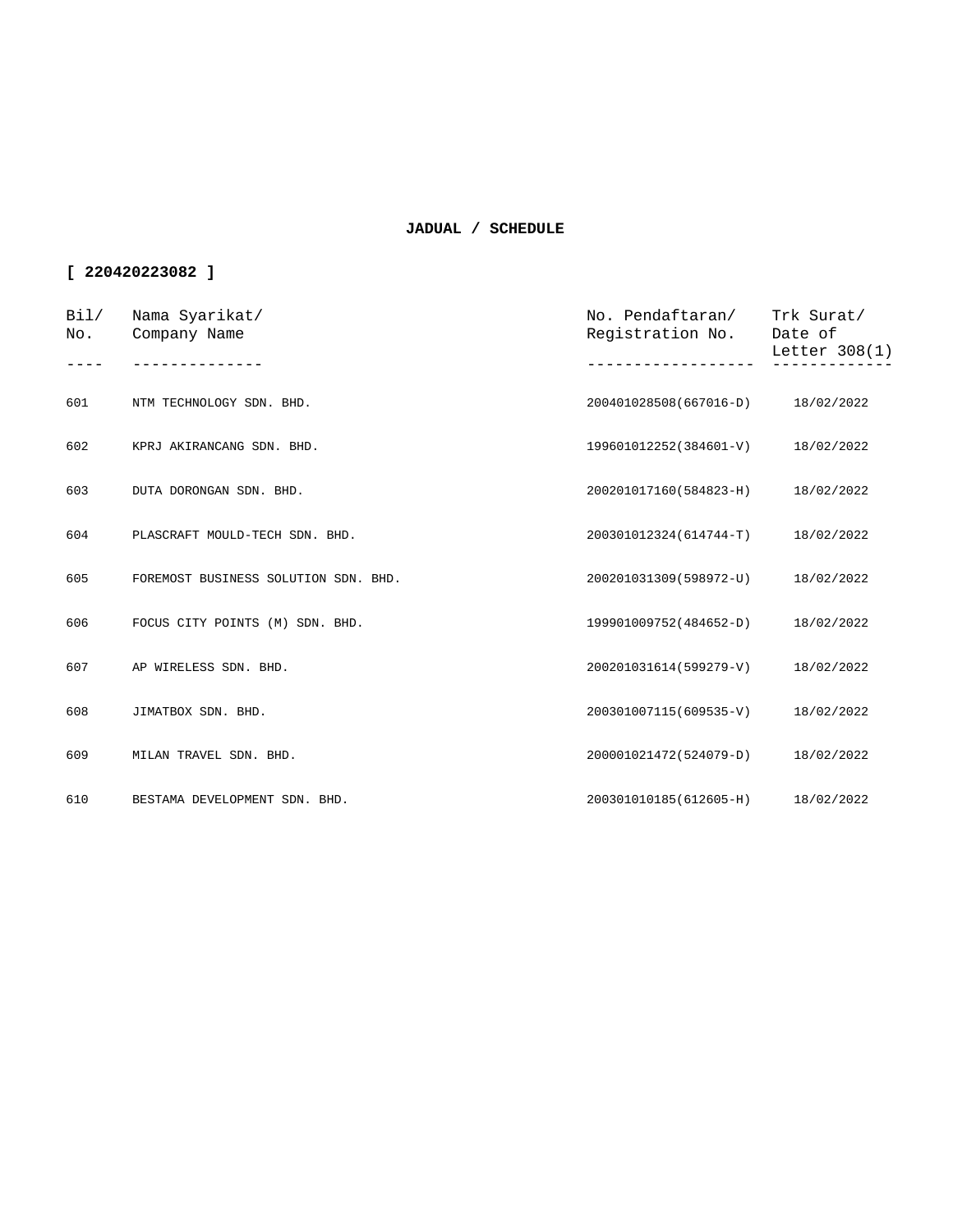| Bi1/<br>No. | Nama Syarikat/<br>Company Name           | No. Pendaftaran/<br>Registration No. | Trk Surat/<br>Date of<br>Letter $308(1)$ |
|-------------|------------------------------------------|--------------------------------------|------------------------------------------|
|             |                                          |                                      |                                          |
| 611         | YOUNG CRAFT FURNITURE SDN. BHD.          | 200301002139(604559-V)               | 18/02/2022                               |
| 612         | A 4 ASIA TRADING SDN. BHD.               | 201401010257(1086336-A)              | 18/02/2022                               |
| 613         | AR INTERNATIONAL SDN. BHD.               | 201401010761(1086840-A)              | 18/02/2022                               |
| 614         | LINTASAN PRIMA SDN. BHD.                 | 201401011704(1087781-M)              | 18/02/2022                               |
| 615         | REDMOSPHERE PRO GLOBAL (M) SDN. BHD.     | 201401012322(1088402-T)              | 18/02/2022                               |
| 616         | G FORTUNE VERTEX HOLDING BERHAD          | 201401012337(1088417-X)              | 18/02/2022                               |
| 617         | SURIASABAR LEGACY CONSTRUCTION SDN. BHD. | 201401012938(1089021-W)              | 18/02/2022                               |
| 618         | T COMBINATOR SDN. BHD.                   | 201401013287(1089371-H)              | 18/02/2022                               |
| 619         | ISRA LIVESTOCK SDN. BHD.                 | 201401013616(1089700-X)              | 18/02/2022                               |
| 620         | MARCO BUILDERS SDN. BHD.                 | 201401014702(1090788-A) 18/02/2022   |                                          |